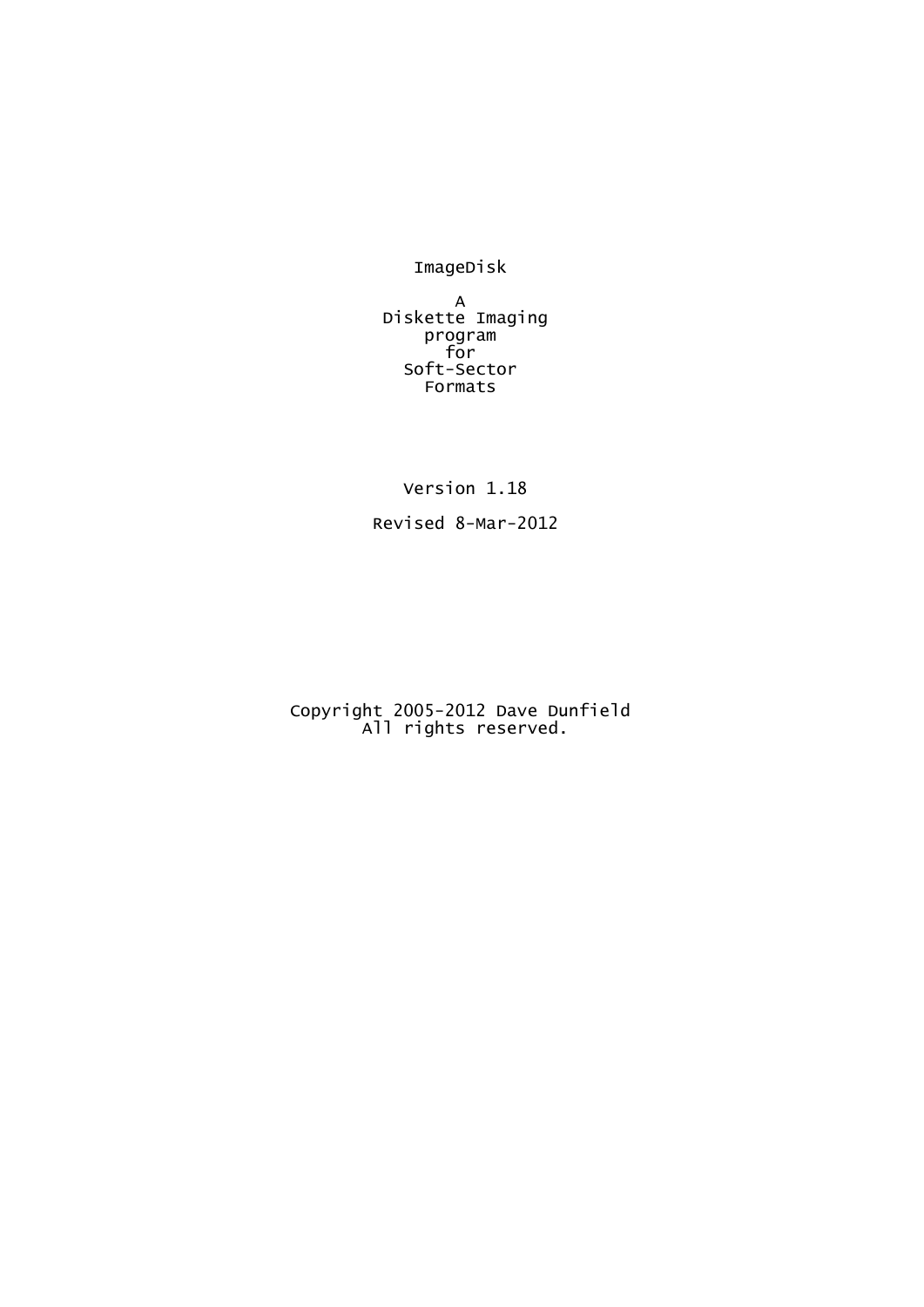#### I m a g e D i s k

#### TABLE OF CONTENTS

|                                                                                                                                                                                                                                                                                            | Page                                               |
|--------------------------------------------------------------------------------------------------------------------------------------------------------------------------------------------------------------------------------------------------------------------------------------------|----------------------------------------------------|
| 1. INTRODUCTION                                                                                                                                                                                                                                                                            | 1                                                  |
| 1.1 License<br>1.2 System Requirements<br>1.3 Command Line Options                                                                                                                                                                                                                         | $\frac{2}{3}$<br>$\overline{\mathbf{4}}$           |
| 2. MAIN MENU COMMANDS                                                                                                                                                                                                                                                                      | 6                                                  |
| 2.1 (S) ettings<br>$2.2(R)$ ead<br>$2.3$ ( $W$ ) rite<br>$2.4$ (F) ormat<br>$2.5$ (E) rase<br>2.6 (A)lign/test<br>$2.7$ (C) lean<br>2.8 (T) est RPM<br>2.9 Track e(X)clusion map                                                                                                           | 6<br>10<br>10<br>11<br>11<br>11<br>12<br>12<br>13  |
| 3. FLOPPY DRIVE TYPES                                                                                                                                                                                                                                                                      | 14                                                 |
| 3.1 5.25" Double Density<br>3.2 5.25" Quad Density<br>3.3 5.25" High Density<br>3.4 3.5" Double Density<br>3.5 3.5" High Density<br>3.6 8" Floppy Drive<br>3.7 Writing 40 track disks on 80 track drives.<br>3.8 Single-density and High-density drives<br>3.9 Easy/Cheap 8" drive adapter | 14<br>14<br>15<br>15<br>16<br>16<br>17<br>17<br>18 |
| 4. TIPS AND TRICKS                                                                                                                                                                                                                                                                         | 21                                                 |
| 4.1 PC floppy controllers are DIFFERENT!<br>4.2 Slowing the drive<br>4.3 Identifying an image<br>4.4 Writing a 250kbps image on a HD drive<br>4.5 Writing a 300kbps image on a DD drive<br>4.6 Reading DD/QD images on HD drives                                                           | 21<br>21<br>22<br>22<br>22<br>22                   |
| 5. MISC. Topics                                                                                                                                                                                                                                                                            | 23                                                 |
| 5.1 PC Diskette Drive Types<br>5.2 DD Transfer Rate $(250kbps \Leftrightarrow 300kbps)$<br>5.3 Double Stepping<br>5.4 Gap Lengths<br>5.5 Differences from Teledisk<br>5.6 256 Tracks / 255 Sectors?                                                                                        | 23<br>23<br>23<br>24<br>24<br>24                   |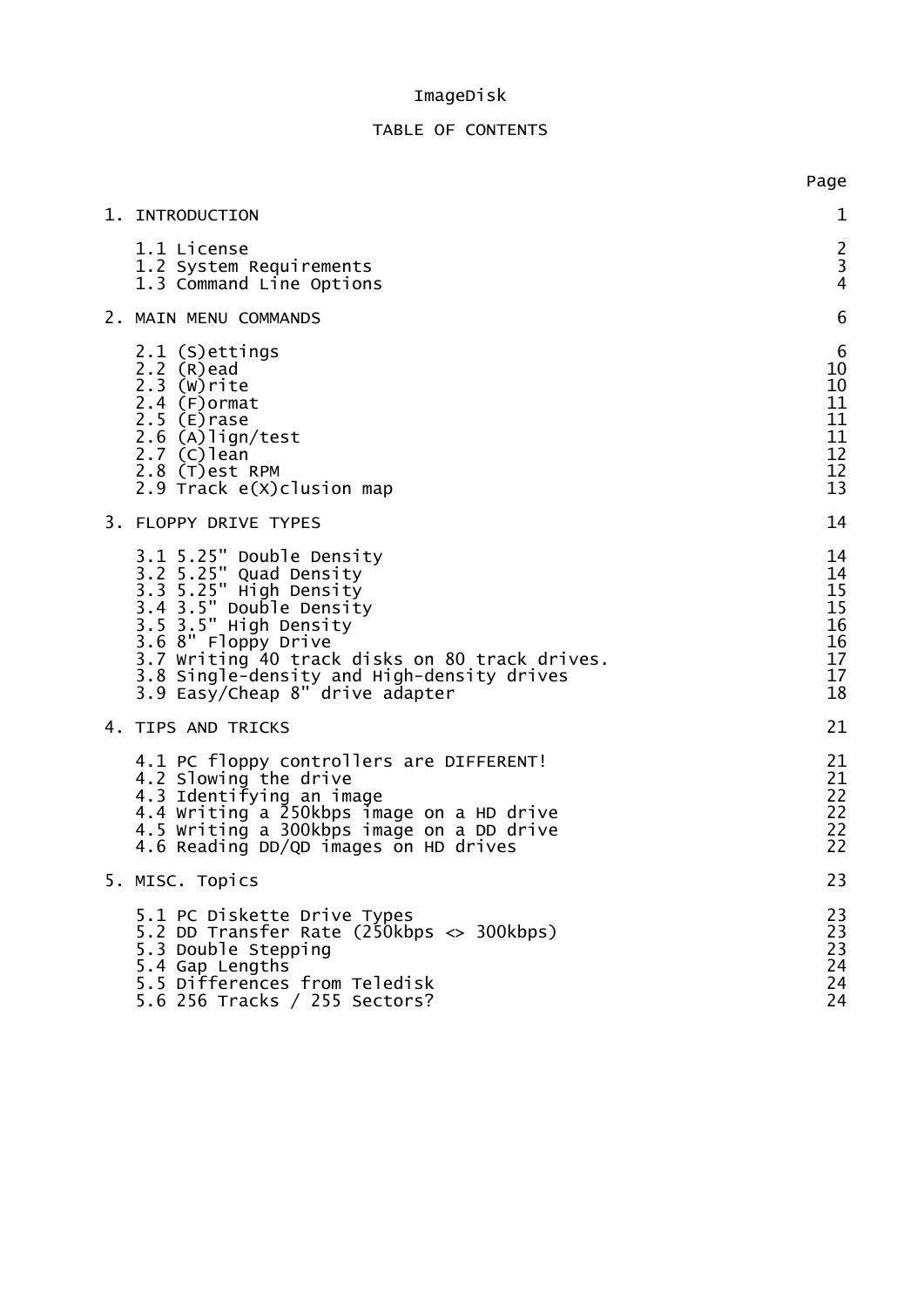|                                                                                                                                                                                                                               | Page                                   |
|-------------------------------------------------------------------------------------------------------------------------------------------------------------------------------------------------------------------------------|----------------------------------------|
| 5.7 Aligning a drive                                                                                                                                                                                                          | 25                                     |
| 6. IMAGE FILE FORMAT                                                                                                                                                                                                          | 26                                     |
| 6.1 Mode value<br>6.2 Sector size<br>6.3 Head value<br>6.4 Sector numbering map<br>6.5 Sector Cylinder Map<br>6.6 Sector Head map<br>6.7 Sector Data Records                                                                  | 26<br>26<br>27<br>27<br>27<br>27<br>28 |
| 7. IMDA: ImageDisk Analyzer                                                                                                                                                                                                   | 29                                     |
| 7.1 Introduction<br>7.2 Command line options                                                                                                                                                                                  | 29<br>29                               |
| 8. IMDU: ImageDisk Utility                                                                                                                                                                                                    | 29                                     |
| 8.1 Introduction<br>8.2 Command line options                                                                                                                                                                                  | 29<br>30                               |
| 9. IMDV: ImageDisk Viewer                                                                                                                                                                                                     | 31                                     |
| 9.1 Introduction<br>9.2 Command line options<br>9.3 Custom Character Sets                                                                                                                                                     | 31<br>31<br>31                         |
| 10. TESTFDC - Evaluate PC floppy controller                                                                                                                                                                                   | 32                                     |
| 11. Converting from other image file formats                                                                                                                                                                                  | 33                                     |
| 11.1 BIN2IMD: Binary to ImageDisk .IMD utility<br>11.2 TD02IMD: convert Teledisk .TD0 to .IMD files<br>11.3 DMK2IMD: convert .DMK images to ImageDisk .IMD<br>11.4 ANY2IMD : Convert ANY format to . IMD by floppy write/read | 33<br>36<br>38<br>40                   |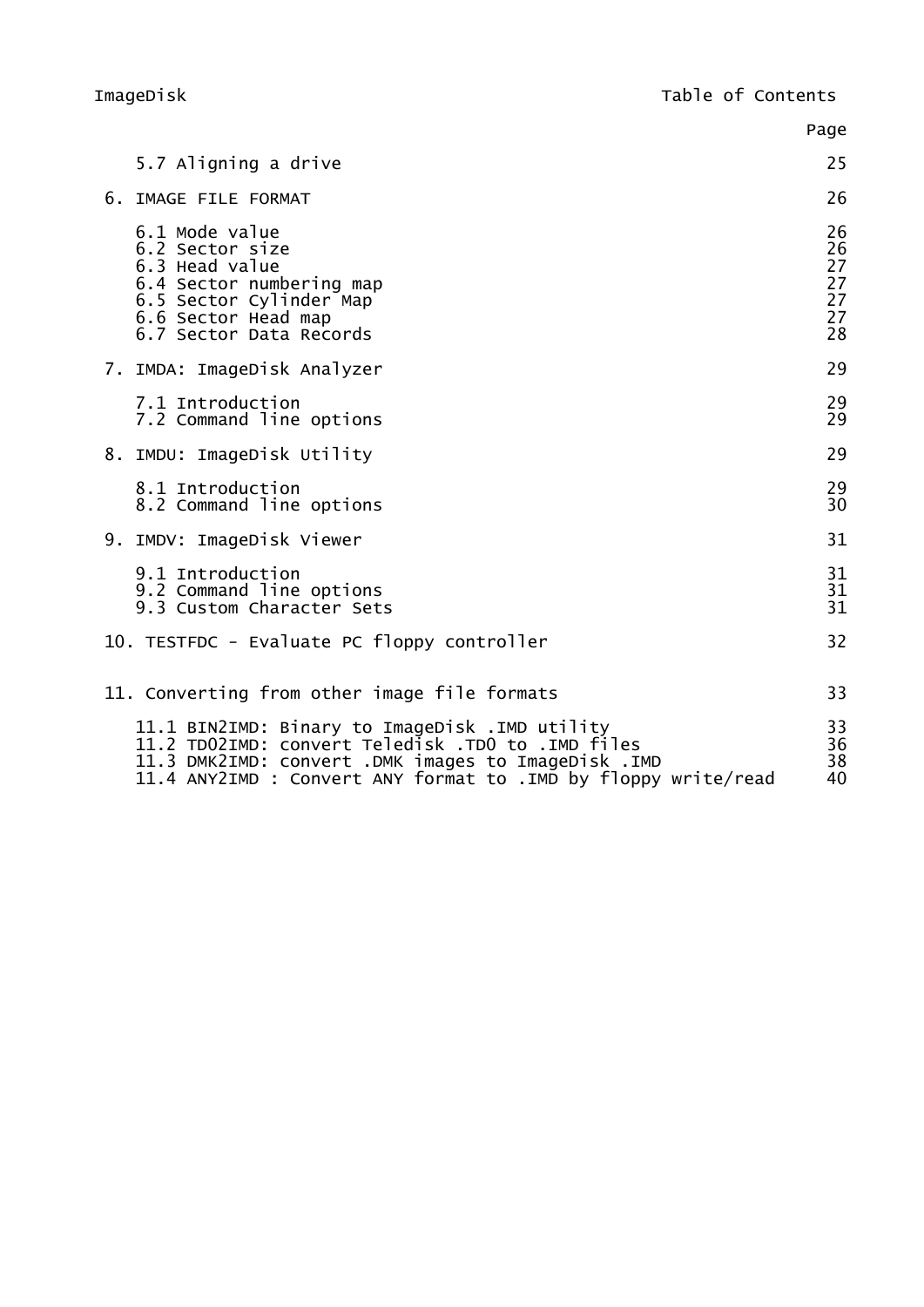### 1. INTRODUCTION

ImageDisk is a program which reads entire diskette images into files and can later recreate exact copies of the diskettes in order to:

- Archive diskette images for long term storage.
- Make it possible to transfer diskettes via the internet.

Unlike DISKCOPY, ImageDisk is not limited to PC format disks and PC type diskette drives. It has been designed to handle any drive type and disk format possible with the PCs disk controller hardware.

ImageDisk was created to address the problem of preserving system and application diskettes for classic computers. Floppy disks are rarely used with modern PCs, however they are the "bread and butter" of classic systems. Without the system/application diskettes these important artifacts of our digital history will become silent.

Please see the file HELP.TXT for help with common problems.

ImageDisk was created by:

Dunfield Development Services 115 Manion Heights Cres. Carp, Ontario Canada  $K<sup>0</sup>A$  1L $<sup>0</sup>$ </sup>

http://www.dunfield.com <= Visit my collection of classic computers.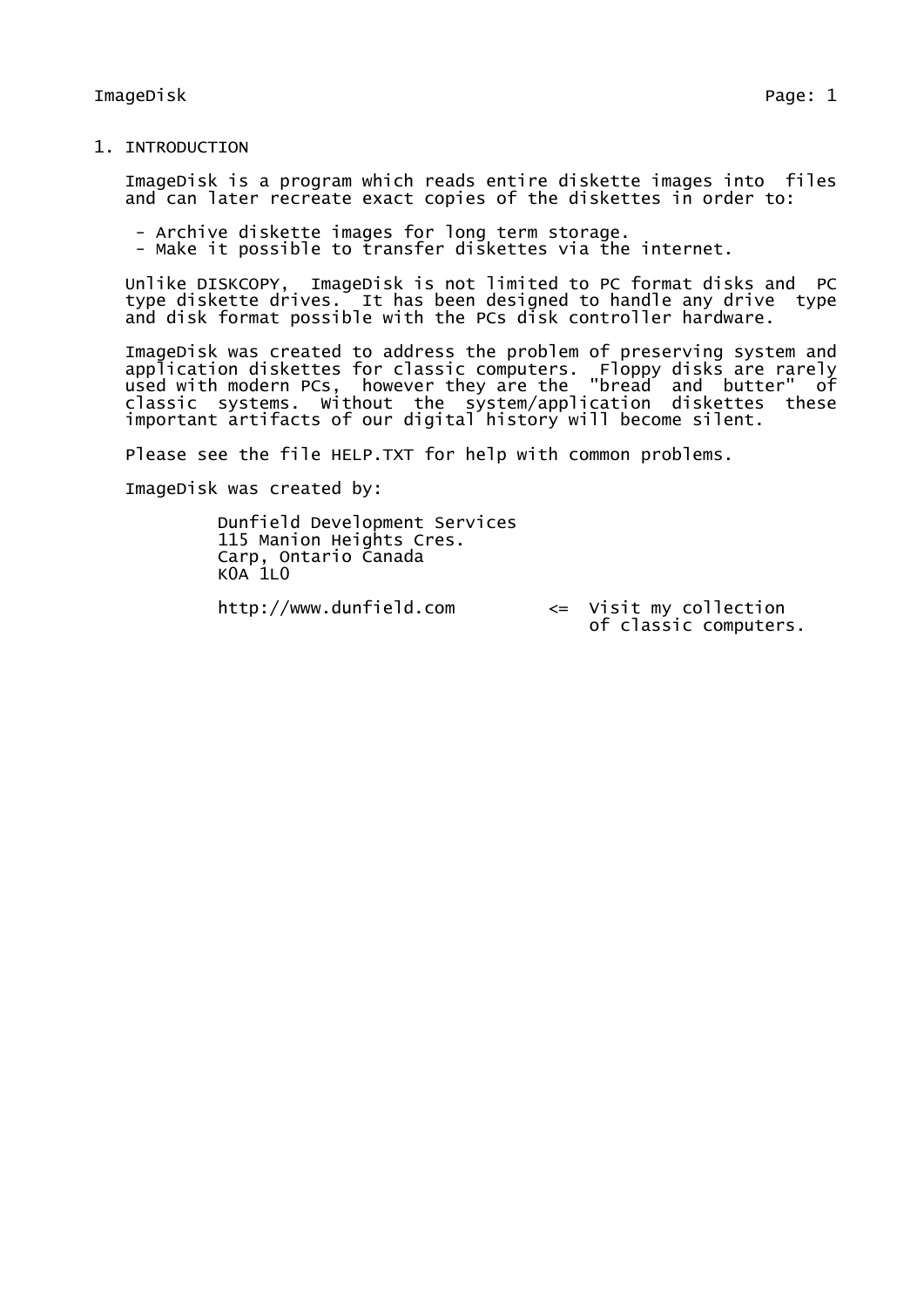## 1.1 License

This ImageDisk package is Copyright 2005-2012 Dave Dunfield, who grants the following free license for non-commercial use. You may:

- Use the package for personal/hobby purposes for as long as you wish, on as many computers as you wish.
- Redistribute copies of the package provided none of the copyright material has been altered or omitted from distributed version. Additions to the package must be clearly marked as such.
- Create/manipulate .IMD files with no restriction. The disk image file format specification is hereby placed into the public domain.

All rights and permissions not listed above are explicitly reserved by the author.

Use of this software is entirely at your own risk. The author makes no guarantee of the suitability of this software for any particular purpose.

Copyright law prohibits duplication of material so protected. It is your responsibility to determine the legality of any particular use of this software. This package is NOT intended as a means to bypass software copy protection.

By using this software, you accept all responsibility of any kind which may result from such use. You agree to indemnify and hold harmless the author and his agents from any action which may arise from your use of the software.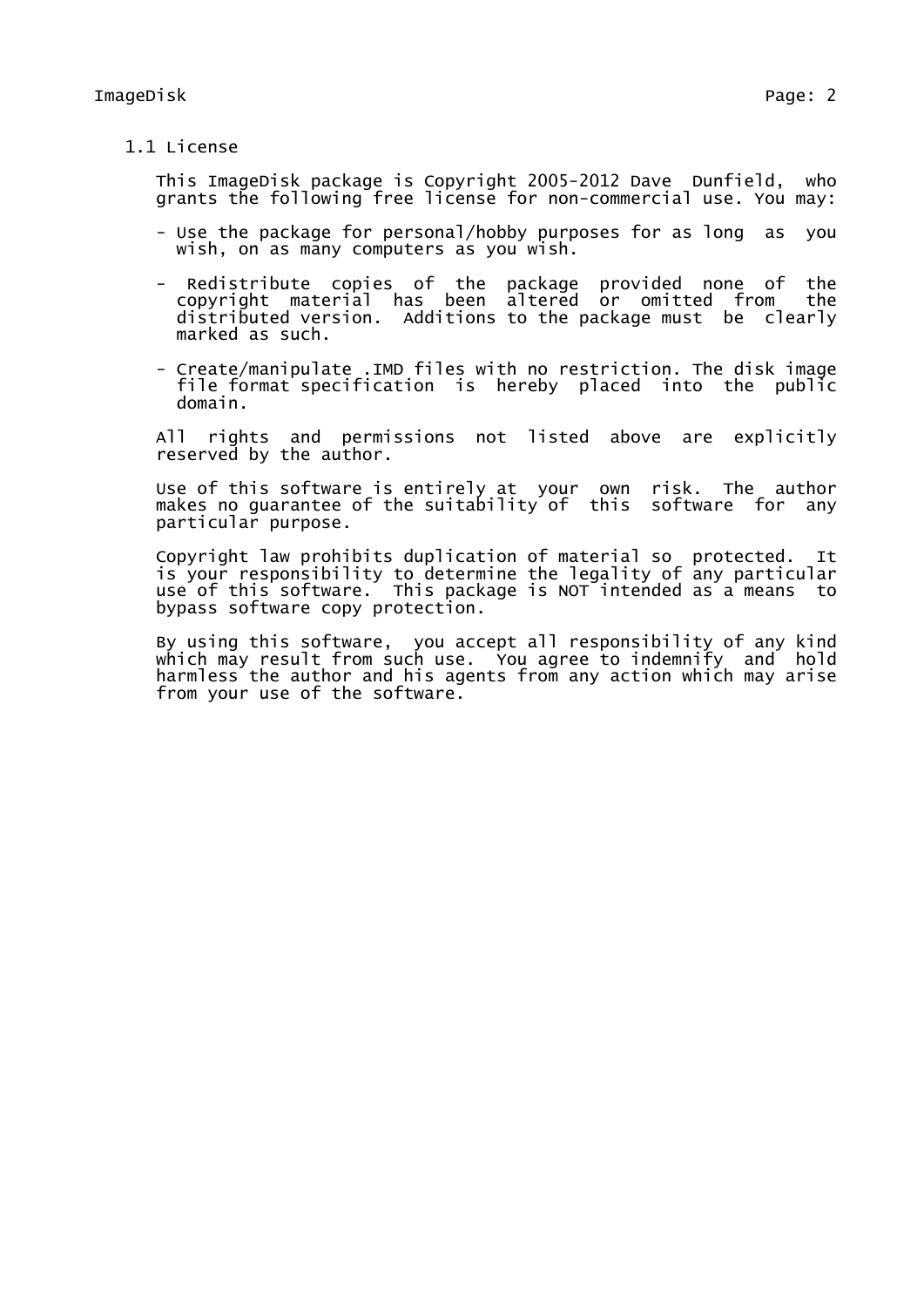1.2 System Requirements

ImageDisk requires a DOS based PC with an AT type floppy  $controller.$  Although ImageDisk will run on a 4.77Mhz  $PC/XT$  type machine, some of the analysis functions are real-time intensive and best results will be obtained with a 486 class machine or better.

ImageDisk \*MAY\* run under versions of Windows which provide direct access to hardware (Win9x), however a pure DOS environment is highly recommended. TSRs or other drivers which interfere with the real-time operation of the system may cause problems with ImageDisk.

ImageDisk will NOT run under operating systems which prohibit access to the floppy disk controller hardware, such as:  $W$ inNT/2000/Xp.

1.2.1 Floppy Diskette Controller

ImageDisk assumes that you have an AT compatible floppy disk system. Ie: one on which the data rate can be set. If you use ImageDisk with a PC/XT type diskette controller, you MUST use the command line option LR=250 to lock the data rate at 250kbps. If you do not, then Image files will have incorrect transfer rate values encoded within them.

Without this option, ImageDisk might "try" a data rate of 500kbps or 300kbps and find that it works - because it is actually is fixed at 250kbps in hardware, and happily write an image file indicating the wrong value.

NOTE: A PC/XT controller will NOT be able to read HD or 8" disks. It is NOT recommended to use ImageDisk with a PC/XT type floppy disk system.

Also note: Many floppy controllers are limited designs which do not work well with non-PC formats. All PCs are NOT THE SAME!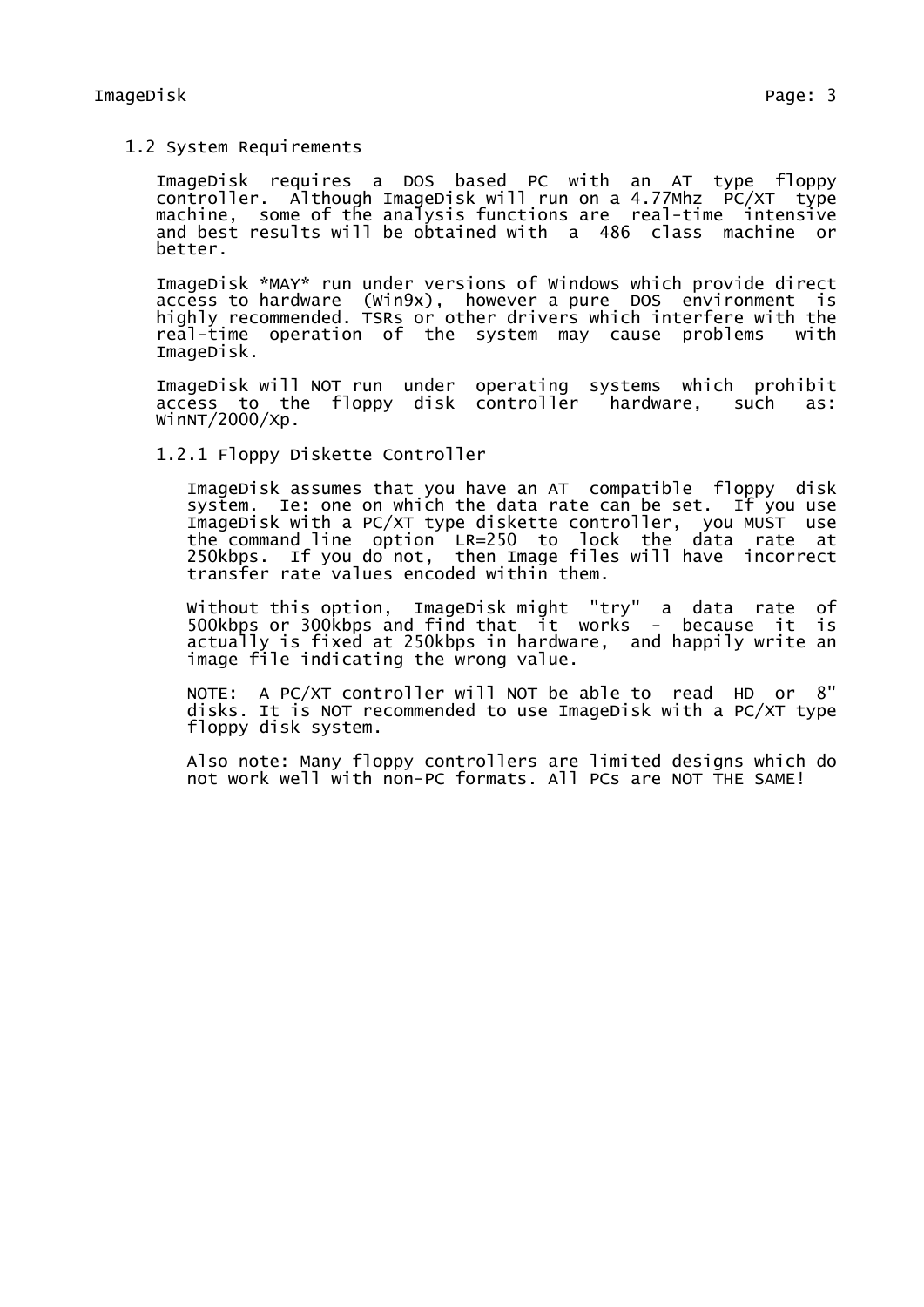# Use: IMD [[\$]CMDfile] [options]

| /4                                   | - Assume 4 drives/FDC                              | [2]<br>$\kappa$                 |
|--------------------------------------|----------------------------------------------------|---------------------------------|
| /A                                   | - select drive A                                   | [A]                             |
| /B                                   | - select drive B                                   | [A]                             |
| $\sqrt{C}$                           | - select drive C                                   | $\mathcal{R}$<br>$\mathsf{[A]}$ |
| /D                                   | - select drive D                                   | $\kappa$<br>$\mathsf{A}$        |
| /F                                   | - perform Full analysis                            | [off]                           |
| /H                                   | - inhibit initial Help screen                      | [enabled]                       |
| /K                                   | - Keep bad sectors                                 | [off]                           |
| /M                                   | - force Monochrome video                           | [color]                         |
| /N                                   | - force Non-deleted data                           | [off]                           |
| /S[addr]                             | - use Secondary FDC at [372]                       | [pimary/3F2]                    |
| $C = 1 - 255$                        | - set number of Cylinders                          | [80]                            |
| $CP = [1-9]$                         | - number of Cleaning Passes                        | [3]                             |
| $D = path$                           | - default read/write Directory                     | [current]                       |
| $DS = 0 - 1$                         | - Double-Step (0=OFF, 1=ON)                        | [Original]                      |
| $FF=00-FF$                           | - Format Fill value                                | [E5]                            |
| $GF = 0 - 255$                       | - Format Gap                                       | [Calculated]                    |
| $GW=0-255$                           | - Write Gap                                        | [Calculated]                    |
| $IL = [1 - 99]$                      | - InterLeave (blank=BestGuess)                     | [As read]                       |
| $LE=250/300/500$<br>$ER=250/300/500$ | - Lock data Rate                                   | [off]                           |
|                                      | - select Retries                                   | [5]                             |
| $S = 1 - 2$                          | - set number of Sides                              | [Original]                      |
| $SD=0-2000$                          | - Delay after Step (ms)                            | [55]                            |
| $SR = 1 - 16$                        | - Step Rate (ms)<br>- Head Load time (ms)          | [8]                             |
| $HL = 2 - 254$                       |                                                    | $[254]$                         |
| $HU = 16 - 240$                      | - Head Unload time (ms)                            | $[240]$                         |
| T5=250/300/500                       | - 500khz Translate                                 | [500]                           |
| T3=250/300/500                       | - 300khz Translate                                 | [300]                           |
| T2=250/300/500                       | - 250khz Translate                                 | $[250]$                         |
| $TG=M[, c]]$                         | - enable Manual TG43                               | [Off]                           |
|                                      | TG=P1-3[,cl[,wf,wr]]- enable Parallel-port TG43    | [off]                           |
|                                      | X=track[,to_track] - eXclude entire track(s)       | [None]                          |
|                                      | XO=track[,to_track] - eXclude track(s) side 0 only | [None]                          |
| X1=track[,to_track]                  | - eXclude track(s) side 1 only                     | [None]                          |

'\*' options require FDC supporting four physical drives (most don't)

Details of the meaning of most command line options can be found in "MAIN MENU COMMANDS / Settings" in the description of the corresponding Settings menu options.

1.3.1 Command Files

You can place commonly used command line options into a file with a .CMD extension, and activate all of the options in that file by specifying the file name on the command line. Options must occur one per line. Blank lines, and lines beginning with ';' (comment) are ignored when the .CMD file is processed.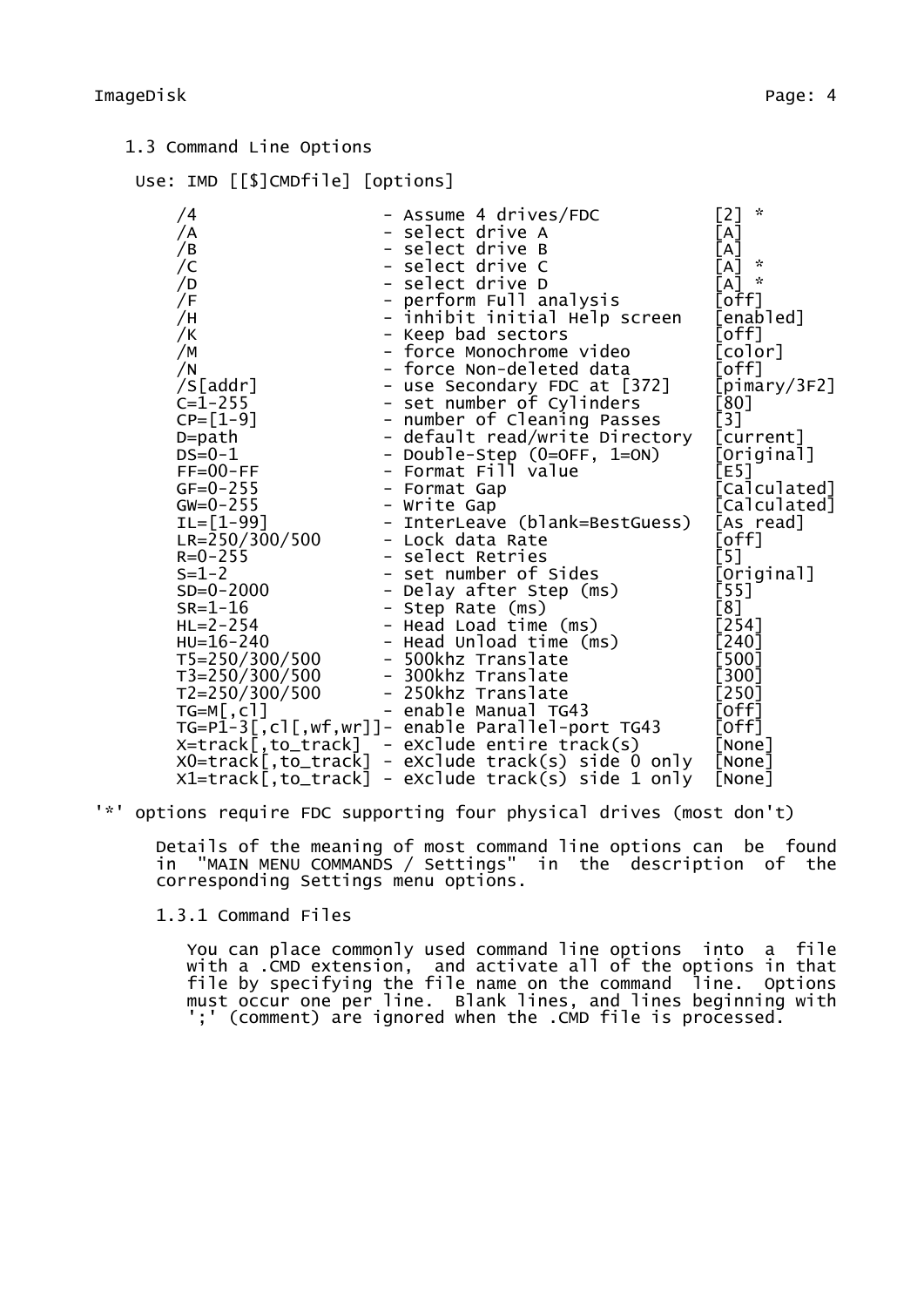eg: ; Sample command file for DS in HD drive ; 40 Cylinders, double-step, translate 250<>300 kbps  $C=40$  $DS=1$  $T3=250$  $T2 = 300$ 

Normally, IMD will look for a command file in the current directory, which allows you to easily keep command files specific to your current task.

You can use a '\$' prefix to cause IMD to look for the command file in the IMD home directory. This accomodates general command files that you wish to access from "anywhere".

When IMD starts, it looks for a command file names IMD.CMD in it's home directory and if found, it will process it before any other command files or command line options are performed. This provides a way to customize the default settings of IMD to your preferences.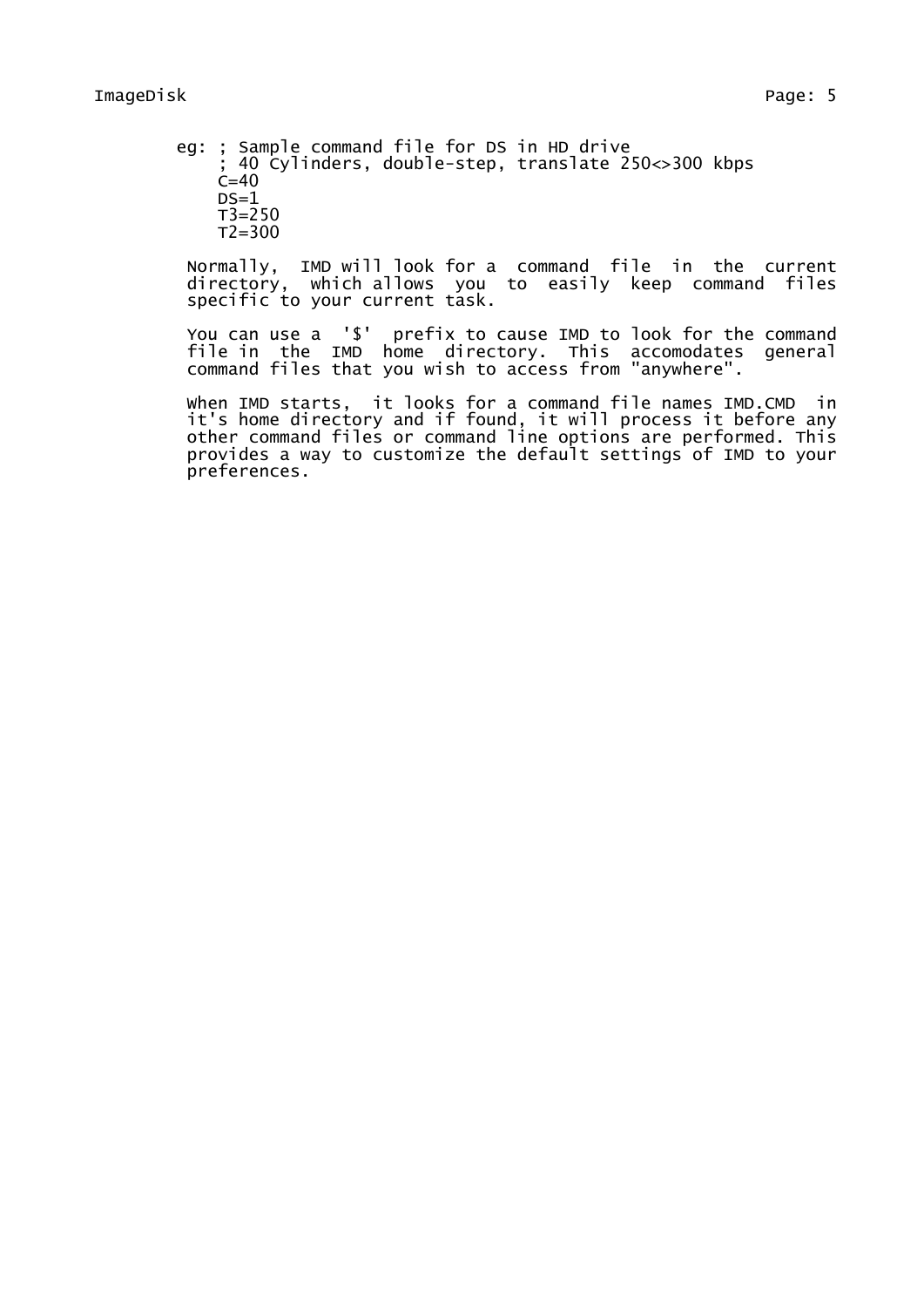2. MAIN MENU COMMANDS

The following commands are available from the ImageDisk main menu, by pressing the bracketed letter in the command name:

2.1 (S)ettings

The Settings menu allows you to change various ImageDisk operational settings. Use the Up/Down arrow keys to select one of the following settings, and press SPACE to change it's value.

2.1.1 Drive

Controls which physical floppy diskette (A or B) will be accessed by ImageDisk.

2.1.2 Cylinders

Sets the maximum number of cylinders which ImageDisk will try to access.

In general: CYLINDERS should be set to the maximum number of tracks which can be stepped on your drive.

During Reading, ImageDisk will not attempt to analyze or read past this setting. Note that reading will still end if a track is found with no data before then. (hint: If you need to skip blank tracks, use the eXclusion map)

During Writing, this setting has no effect. ImageDisk will attempt to recreate all cylinders that are defined within the image.

During Align/Test, this setting has no effect (stepping is controlled manually).

When cleaning the heads, this setting controls the range of the "scrubing" motion throughout which the heads are moved.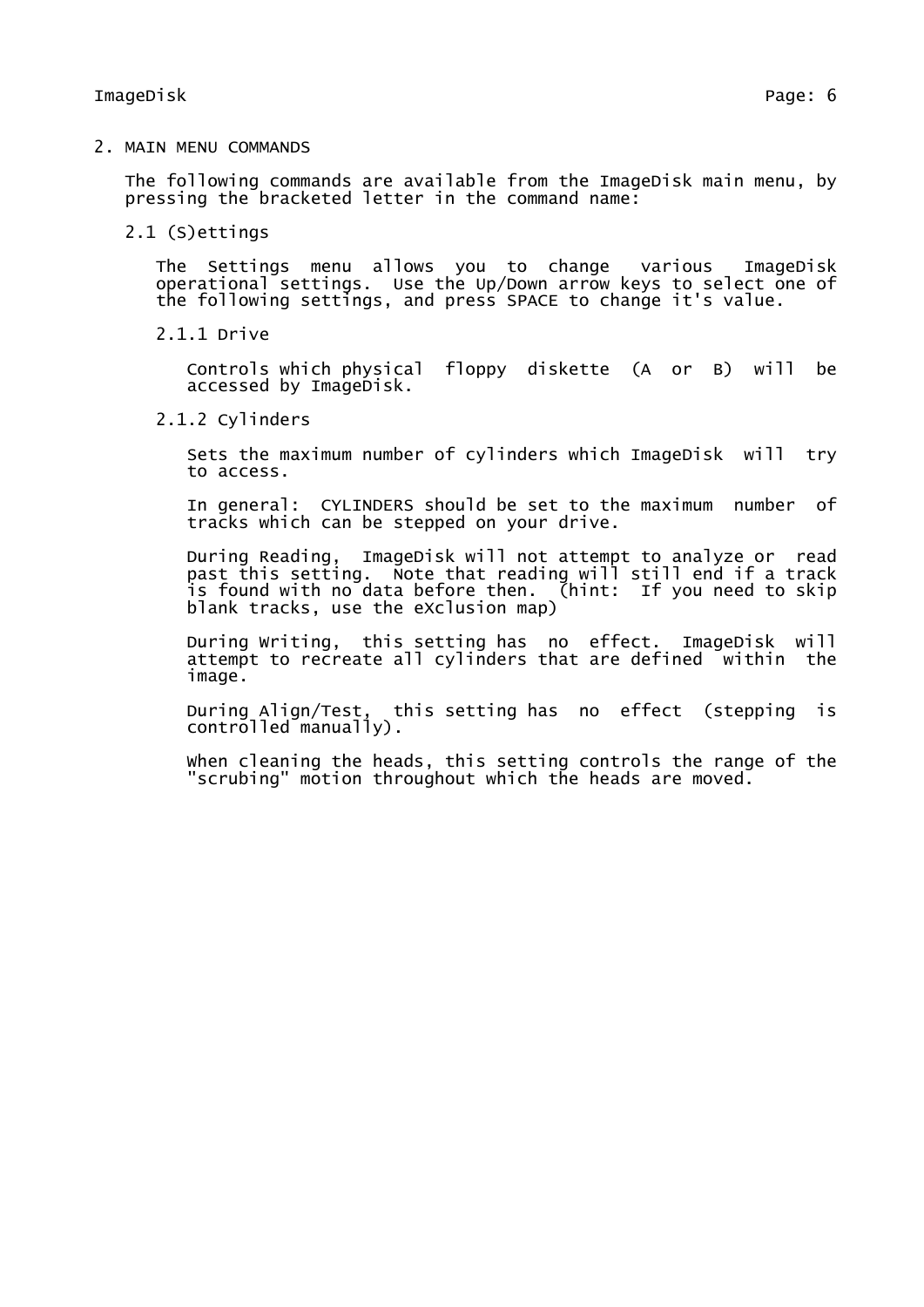### 2.1.3 Sides

Controls how ImageDisk treats the the disk as single or double sided during an analysis. Has effect only for Analysis, Reading and manual Formatting of a disk. During Writing, ImageDisk will recreate both sides if present in an image.

Available settings are:

AS ORIGINAL : ImageDisk will examine the disk to determine if the second side contains data.

ONE : Useful to prevent ImageDisk from detecting Side1 data for previously used disks with valid but unrelated data on the second side. Also speeds up analysis of single sided disks.

TWO : Use this to force ImageDisk to try and read a second side.

### 2.1.4 Double-Step

Setting this option ON causes ImageDisk to step two physical tracks for each logical track on the disk. This is necessary when reading 48tpi (40 track) 5.25" disks on 96tpi (80 track) drives. QD/HD drives have twice as many tracks within the same diskette area as DD drives.

Setting the option OFF causes ImageDisk to step a single physical track for each logical track in the image.

The setting AS ORIGINAL means that ImageDisk will examine the disk and determine if double-stepping is required. This is available for READING only - when WRITING a disk, you MUST set this option to either ON or OFF. (The correct setting is determined by the type of drive you are using and the disk image you are writing - in general, if the disk image has 40 tracks in it, and you are using a QD/HD floppy drive, you will need to turn this option ON - you may also need to select a data rate translation).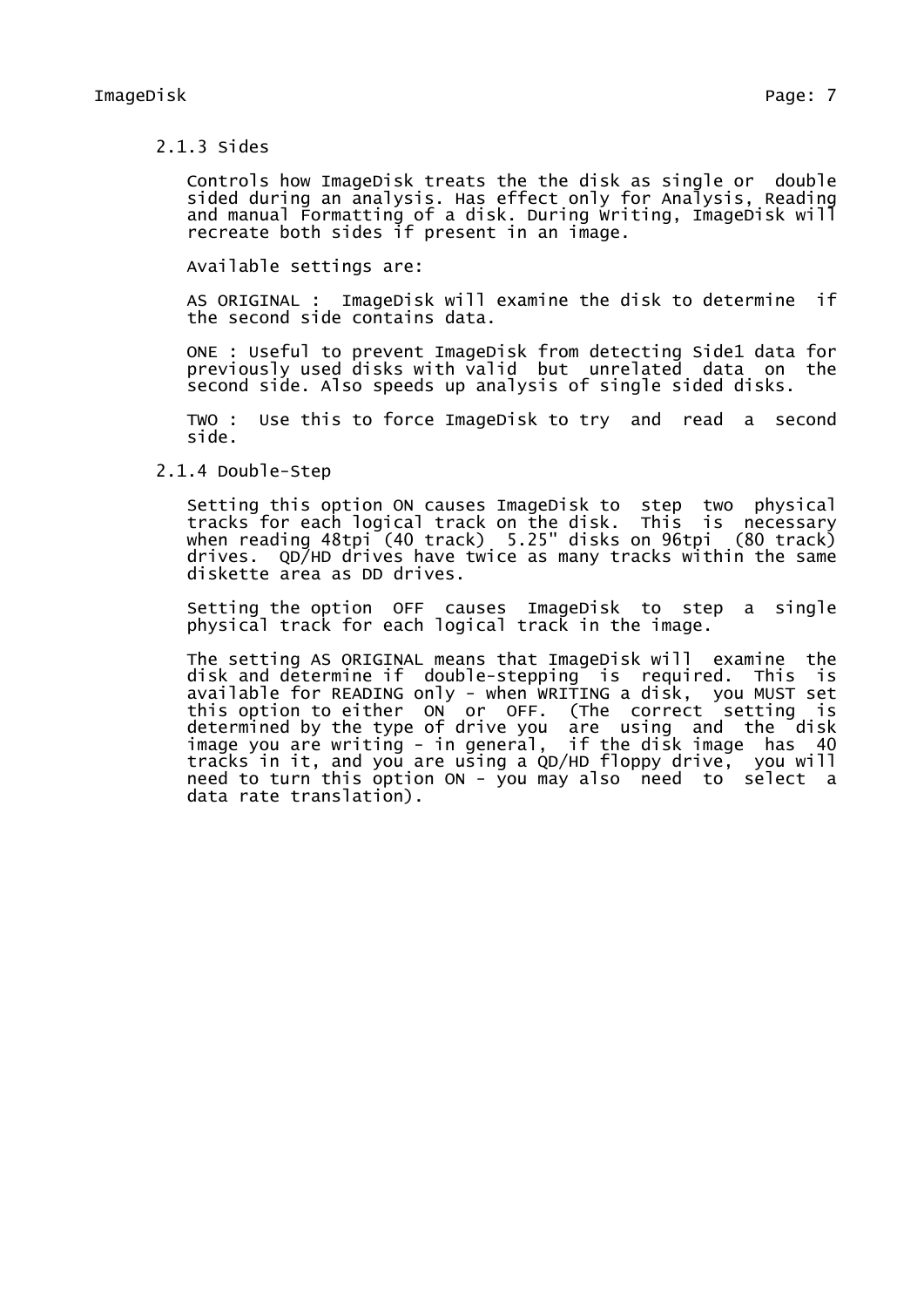### 2.1.5 R/W gap & Format gap

The GAP lengths cannot be read from the disk, and using the wrong length can result in an unreadable copy. Unfortunately, determining the correct gap length can be "magic science".

CALCULATED will use suggested values from the NEC databook if it exists for the disk format being used, otherwise an estimate is made based on the total track data size, sector size and number of tracks/sector. This may not be correct, and may result in a bad disk, or one which cannot be written. I have therefore provided the option to force specific gap length settings.

If you have problems, try increasing/decreasing the calculated value Note that in general, the R/W gap must be less than the FORMAT gap. FORMAT = total gap between sectors,  $R/W = gap$  after READ/WRITE - and should fall somewhere in the middle of the FORMAT gap.

Sometimes when a disk is made with an incorrect inter-sector gap size, it will read fine, however attempts to write the disk will corrupt it. This is because the inter-sector gap is too small, and the partial gap written at the end of a sector overflows into the next sector.

If you find this is happening, and you are unable to determine good gap size values, another solution is to simply copy the entire disk on the target system - this should restore all of the gaps to the correct sizes as determined by your systems disk driver.

2.1.6 Format Fill

This is the byte value used to fill freshly formatted sectors. Normally, this gets replaced when the sector data is written, howver any sectors marked as "unavailable" in the image will remain filled with this value when it is written to a disk.

This setting also establishes the sector content for disks which are low-level formatted (only) with the Format command.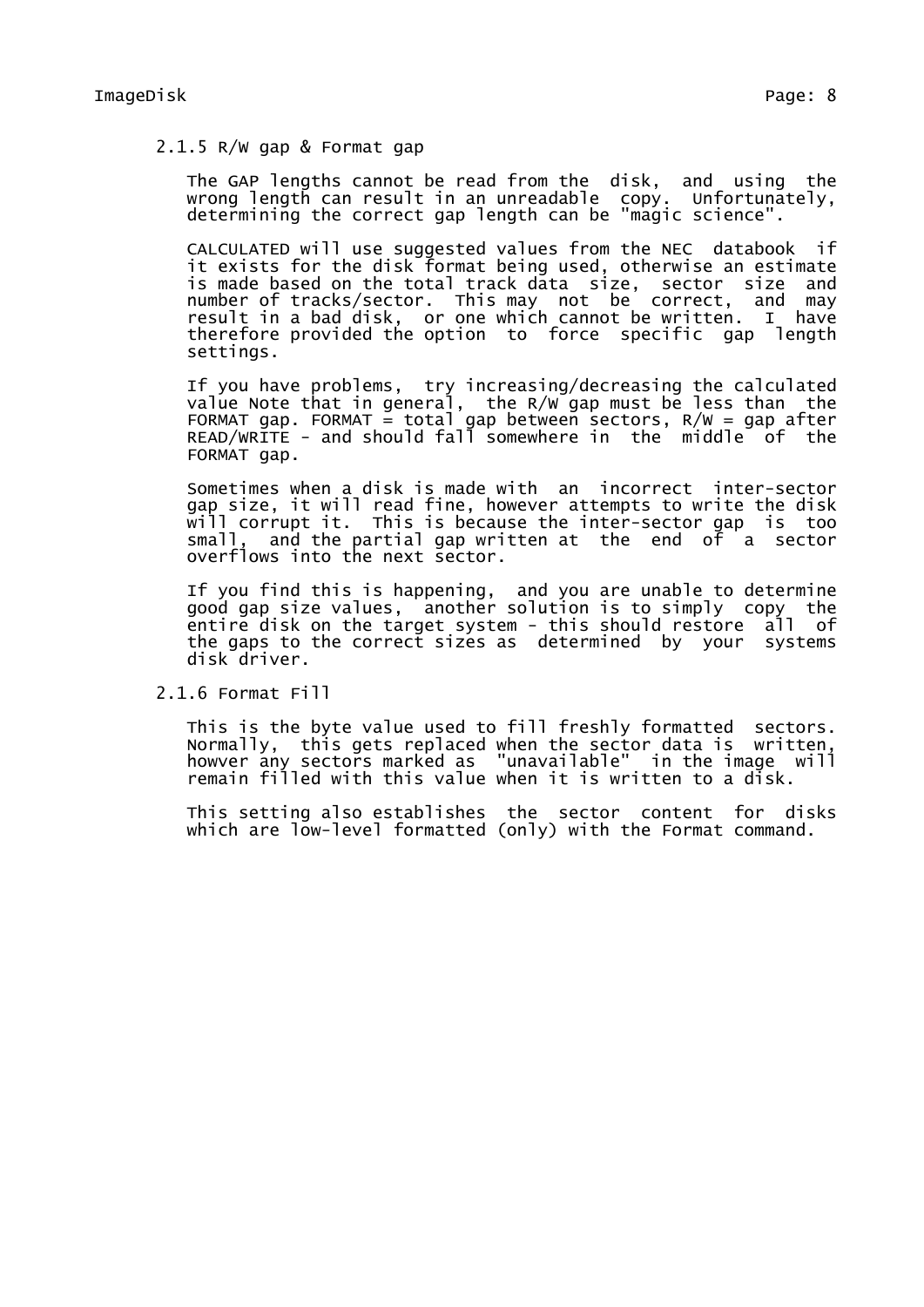# 2.1.7 Full Analysis

To save time, normally when ImageDisk has analyzed a track, it performs only a "quick check" when moving to the next track - If the transfer rate, density and sector size are the same, it assumes the track will be the same as the last and proceeds to read the sectors. It will perform a full analysis only if the parameters change, or it encounters read errors on the sector data.

This option causes ImageDisk to perform a full analysis on each track - This increases the time needed to read a disk, but may be required for disks with missing or oddly-numbered sectors on some tracks, or sector head/cylinder values which do not match the physical track position on the disk.

2.1.8 Interleave

This controls how ImageDisk determines the Interleave factor of the disk being read or written. ImageDisk trys to discover Interleave factor by reading the sectors ids passing under the head after an index pulse, however for disks which are difficult to read, this is not reliable. The following options are available:

AS READ : Sectors are read/written in exactly the order that was encountered on the original disk/image file.

BEST GUESS : Examines sector order and determines the interleave factor which most closely matches. Writes sectors from lowest with this calculated interleave.

1-99 : Writes sectors from lowest with specified interleave

2.1.8.1 Interleave factor (skew) explained

Many systems offset the physical sectors written to a track, so that extra sectors occur between sequentially numbered sectors, providing extra time for the CPU to process data between sequential reads. For example, consider a 9-sector disk:

| 1:1 Interleave: 1 2 3 4 5 6 7 8 9 |  |  |  |  |  |
|-----------------------------------|--|--|--|--|--|
| 2:1 Interleave: 1 6 2 7 3 8 4 9 5 |  |  |  |  |  |

The 1:1 interleave disk will require only one disk rotation to read all sectors, but only if the CPU is fast enough to be ready for a new sector IMMEDIATELY after reading the previous one. If the CPU is not that fast, it will take 9 revolutions. The 2:1 interleave disk takes two revolutions to read all sectors, but it allows an extra "sectors worth" of time between reads.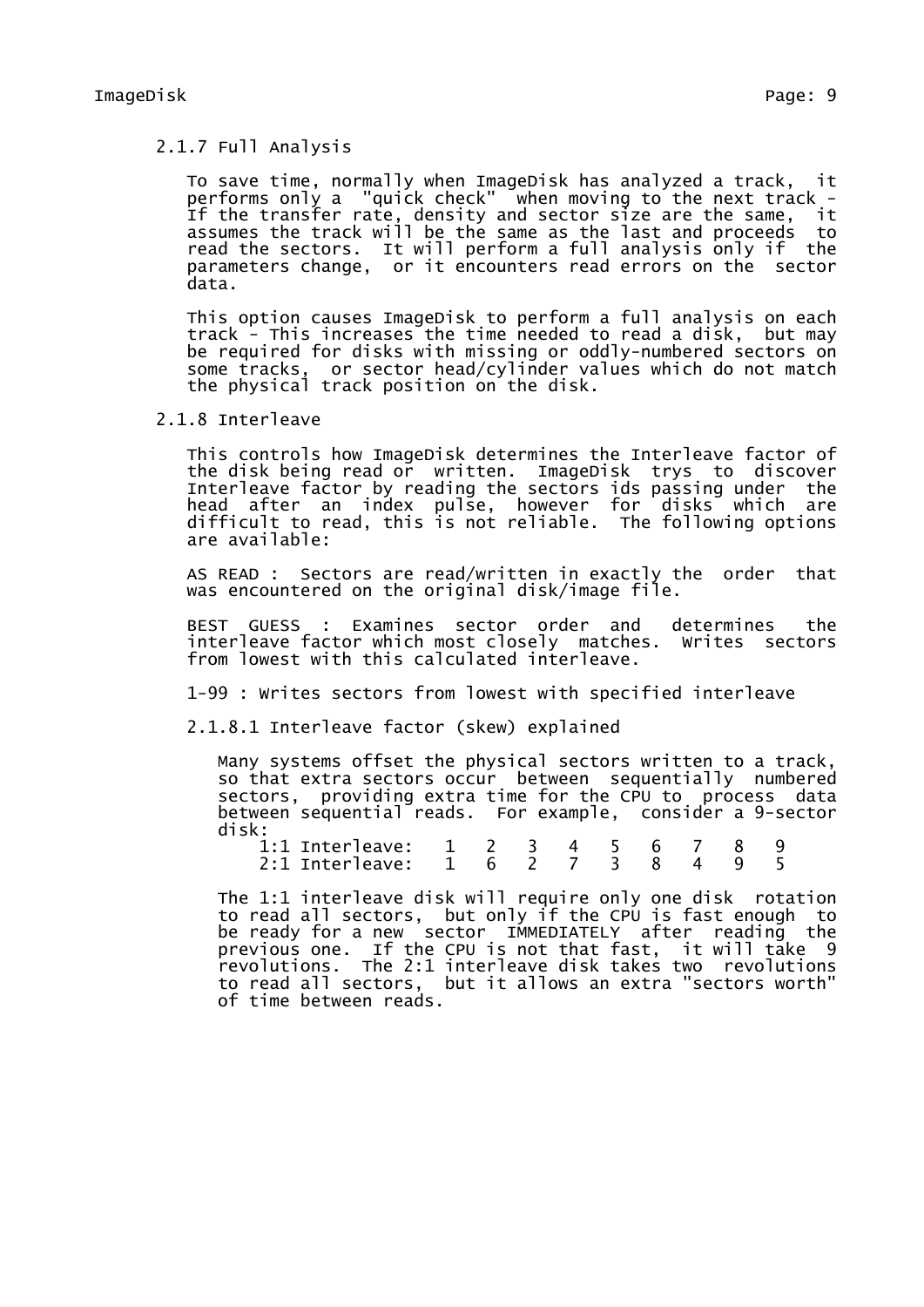2.1.9 Retries

This controls the number of times that a disk operation will be retried.

After one set of retries, ImageDisk will normally re-analyze the disk to determine of the track format has changed. Retries=0 is a special case which prevents this from happening. This is useful if you want to quickly scan the disk to extract readable sectors only.

2.1.10 Keep bad sectors

This setting causes IMD to try and recover data from sectors which were read with data errors (bad CRC). When ON, IMD will record data from bad sectors along with a flag indicating that the sector is bad. When OFF, IMD will discard the sector and report it as unavailable.

NOTE: IMD will warn you if you recreate a disk containing bad sectors, however it is not reasonably possible to make the newly written sector appear bad on the disk. If you later read the disk the data will still be in error, however it will read as a good sector!

2.1.11 Data rate translations

Data rate translation allows you to try to recreate a disk on a different drive type from that on which it was originally read.

The most common/useful translations are:

250 -> 300 = Read on 5.25 DD, write on 5.25 HD \*\*  $=$  Read on 5.25 HD<sup>\*\*</sup>, write on 5.25 DD

\*\* Normally you would also enable Double-Step on the HD drive.

You can see the transfer rates in an image with the IMDU utility.

2.2 (R)ead

Prompts for an image filename, and a comment record, then reads the disk as defined by current settings into the image file.

2.3 (W)rite

Prompts for an image filename, then writes the disk as defined by current settings from the image file.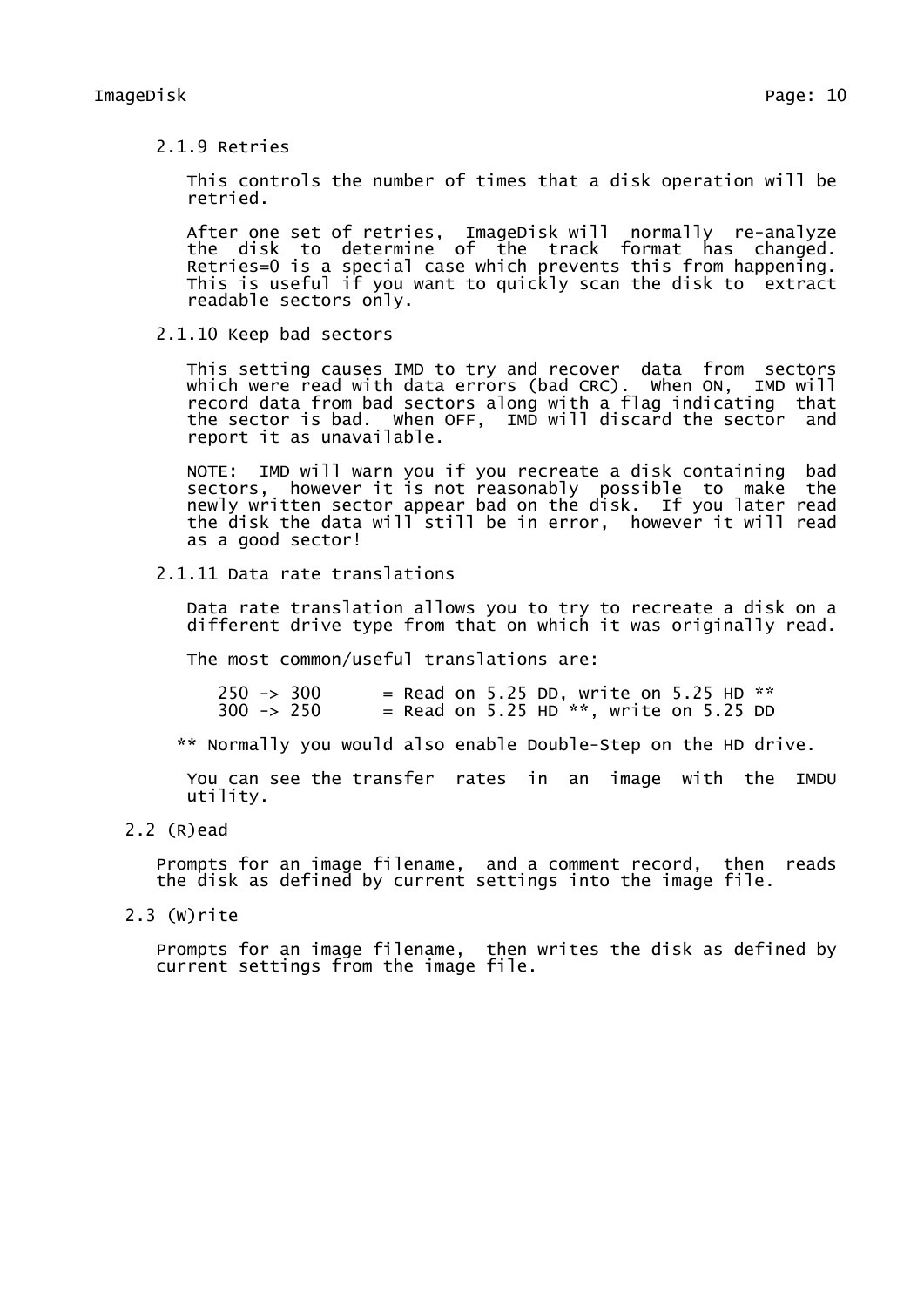2.4 (F)ormat

Performs a low-level format of a diskette.

Drive, Sides, Step, Format-fill and Interleave must be established via Settings.

Number of sectors/track, starting sector number, data rate, encoding (FM or MFM) and sector size will be prompted for.

NOTE: This is a LOW LEVEL format only. ImageDisk does not know how to establish a file system (high level format) for any operating system. If you want to automatically create high-level formatted disks for a certain system the easiest thing to do is to Read a freshly formatted disk and create copies from that image.

2.5 (E)rase

Completely erases the disk to make it unreadable.

Drive, Sides and Step must be established via Settings.

The PC controller has no documented capability to erase a disk. This works by formatting the disk with a extra-long sector at a low data- rate, which overflows the track, wraps and overwrites the ID field, causing the track to contain no valid sectors.

This may not work on some 8" drives and/or some floppy controllers. If this command does not work, you may be able to achieve a similar result by experimenting with F)ormatting large sectors.

2.6 (A)lign/test

Performs diagnostics by continuously reading sector IDs passing under the drive head. For each sector ID, outputs:

<cylinder> <head> <sector> <#match> <#fail>

#match and #fail are updated after each full revolution and show the number of ID's on the track which MATCH the physical cylinder, and the number of ID's which DO NOT MATCH the physical cylinder.

At each revolution, a tone also sounds which is higher in pitch when more matching ID's are found. This allows you to adjust drive alignment by ear.

The following indicators are updated in real-time at the top of the screen:<br> $F=fault$ 

 $R = ready$  D = double-sided  $W=$ write-protect  $Z = \text{track-0}$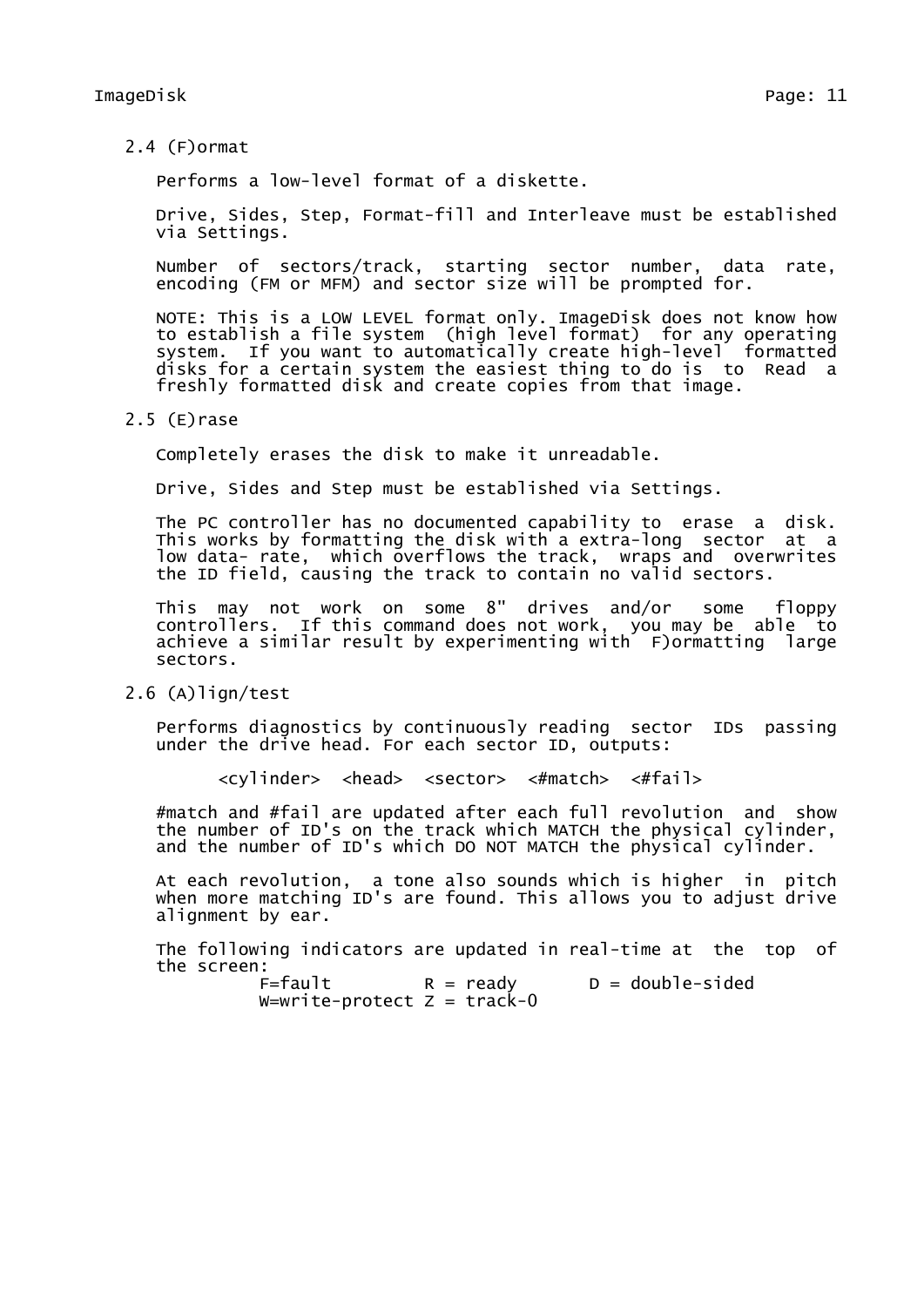2.6.1 Alignment/test Commands

The following command characters can be entered during Align/Test:

A - re-Analyze track B - toggle Beep on/off D - read Data from all sectors on track - Format diskette track  $H -$  toggle Head  $0/1$ I - write \$CnHn.IMD with track data (must do 'D' first) P - set format/write Parameters R – recalibrate to track zero/Reseek current track<br>S – toggle single/double Stepping - toggle single/double Stepping W - Write data to all sectors on track Z - recalibrate to track Zero (and stay there) 0-9 - seek to track 'n'\*10 (00 to 90) +/- - seek +/- one track from current position X - eXit disk alignment/test function.

### 2.7 (C)lean

Although I do not generally recommend the use of "Cleaning Disks", sometimes you don't have time to remove and disassemble the drive and these are a required immediate solution to dirty heads.

When prompted, insert a "wet" cleaning disk and press ENTER.

This function will "scrub" the disk head back and forth in a zigzag pattern.

NOTE: Make sure that CYLINDERS under Settings is set to match the number of physical cylinders on your drive.

2.8 (T)est RPM

This function calculates the revolutions per minite of the diskette drive. Note that this is a simple function which employs only the standard DOS 55ms timer tick - The results will become more accurate the longer you allow the test to run.

Note that the result is cumulative, and will not accurately reflect changes to the drive speed. If you are adjusting the drive, press SPACE to restart the calculation after each adjustment.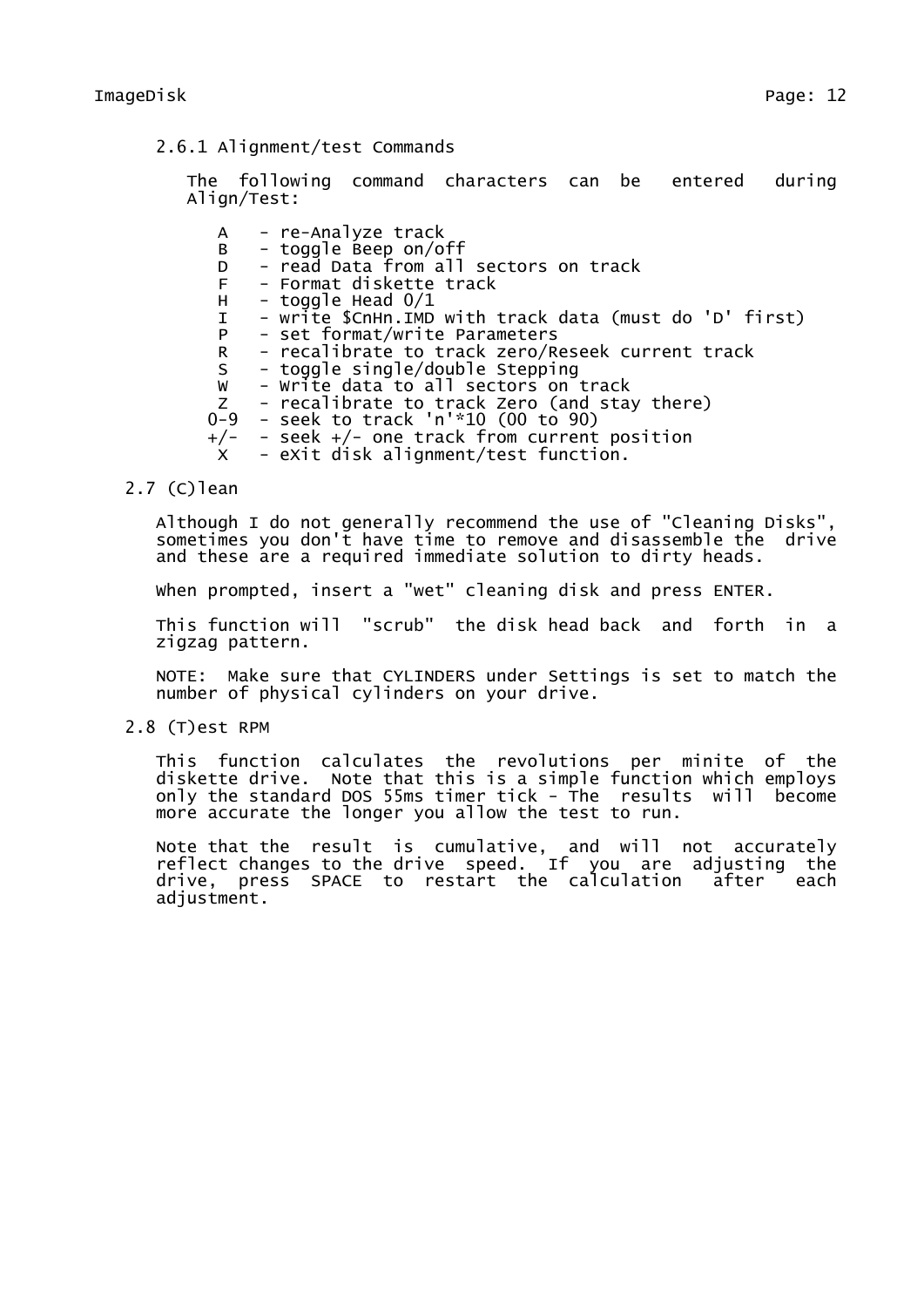2.9 Track e(X)clusion map

Sometimes it is desirable to exclude certain tracks when reading an image (Unreadable, Unformated, incompatible with your controller).

This function allows you to select tracks to exclude from the image when reading/writing. Note that tracks not occurring in an image will NOT be formatted or written when the disk is recreated.

Use the arrow keys to position the cursor on the track you wish to exclude, and then press SPACE to toggle between:

- $=$  Exclude side 0 only
- = Exclude side 1 only
- = Exclude both sides (entire track)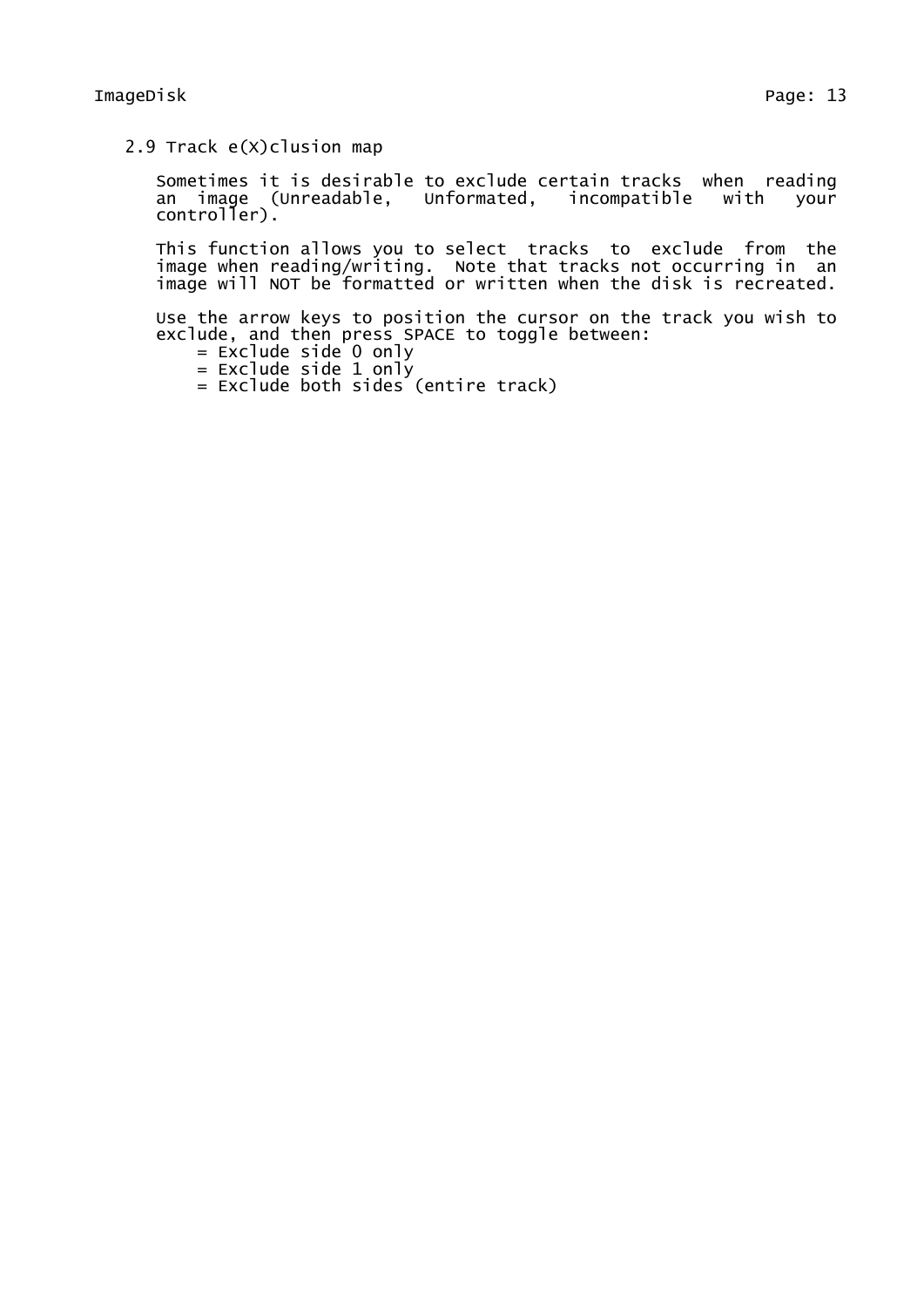3. FLOPPY DRIVE TYPES

There are many drive types that can be connected to a PC. Aside from physical media, the charactistics which affect how a disk is read or written are: Number of Cylinders, Rotation speed and Transfer rate.

| Drive type                                    |                                    | Cyls                             | Rpm                                    | Rate                                           |
|-----------------------------------------------|------------------------------------|----------------------------------|----------------------------------------|------------------------------------------------|
| 5.25"<br>5.25"<br>5.25"<br>3.5"<br>3.5"<br>8" | DD.<br><b>OD</b><br>HD<br>DD<br>HD | 40<br>80<br>80<br>80<br>80<br>77 | 300<br>300<br>360<br>300<br>300<br>360 | 250<br>250<br>500/300<br>250<br>500/250<br>500 |

Understanding these parameters and how they relate to the different drive types is very important to using ImageDisk effectively.

3.1 5.25" Double Density

This is the standard 5.25" drive on most classic systems. It has 40 tracks, rotates at 300 RPM, and transfers at a rate of 250 kbps.

This gives it a normal formatted capacity of about 4600 bytes/track, which gives a total disk capacity of: 4600 x 40(Tracks) x 2(heads) = about 360k bytes.

3.2 5.25" Quad Density

This drive is very simlar to the 5.25" DD drive, the only difference being that it has 80 cylinders instead of 40. It rotates at 300 RPM, and has a data transfer rate of 250 kbps. This makes it electrially identical to the 3.5" DD drive.

This gives it a normal formatted capacity of about 4600 bytes/track, which gives a total disk capacity of: 4600 x  $80$ (Tracks) x 2(heads) = about 720k bytes.

The 5.25" QD drive is quite uncommon on PCs, however it does occur on some classic systems.

This drive can read 5.25" DD format disks by enabling Double-Step. Please read the note regarding track width when writing.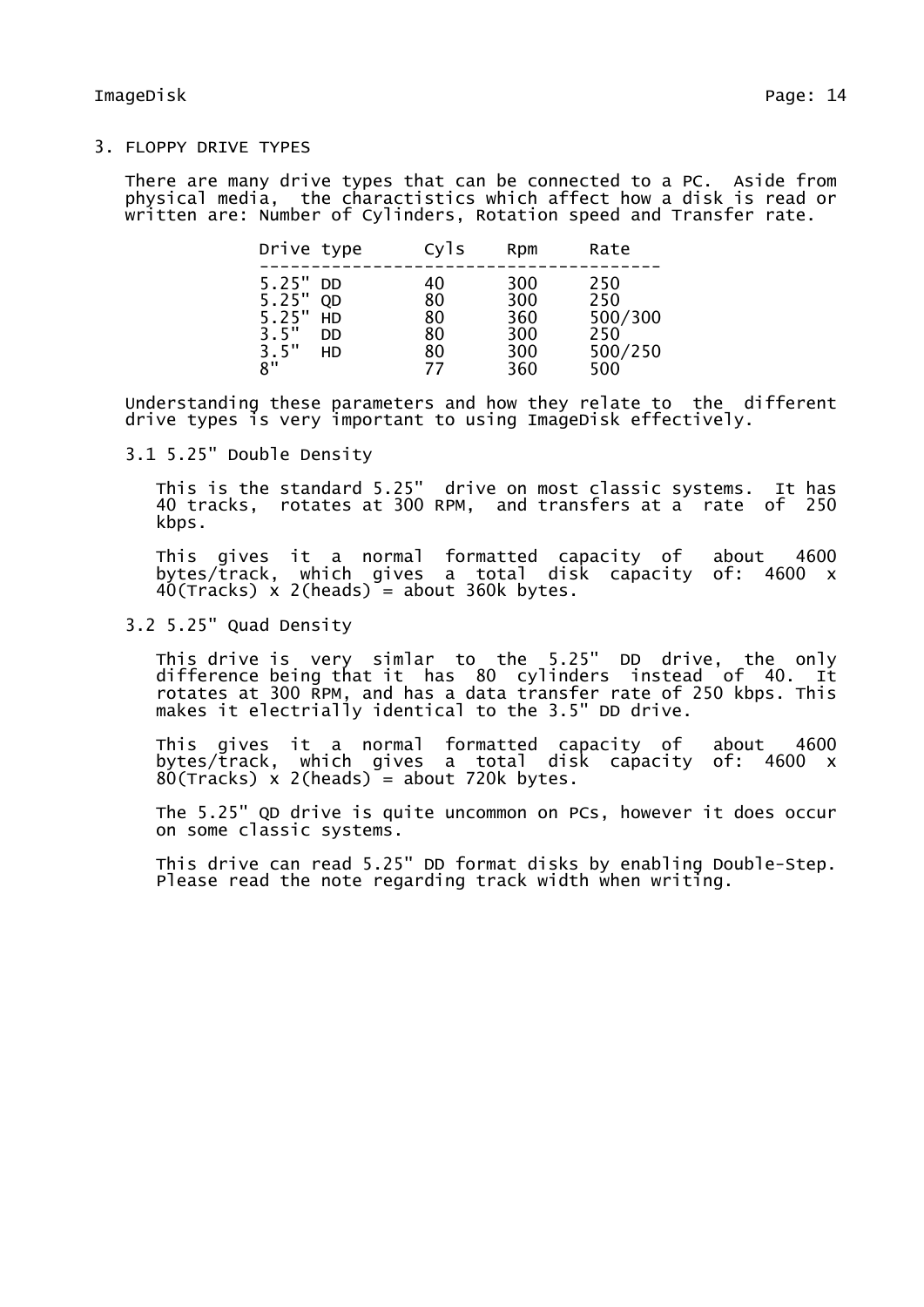3.3 5.25" High Density

This drive has 80 cylinders, rotates at 360 RPM, and transfers at a rate of 500 or 300 kbps.

At 500kpbs it has a formatted capacity of about 7600 bytes/track, which gives a total disk capacity of  $7600 \times 80$  (Tracks)  $\times$  2(Heads)  $=$  about 1.2M bytes.

The 300kbps data rate is for compatibility with DD/QD drives. Due to the higher rotational speed (360 RPM), 300kbps results in the same bit density as 250kbps on the slower (300 RPM) drives.

At 300kpbs it has a formatted capacity of about 4600 bytes/track, which gives a total disk capacity of 4600 x 80(Tracks)  $x$  2(Heads)  $=$  about 720 $k$  bytes.

This drive can read and write 5.25" QD format disks, however it will do so at a transfer rate of 300kbps. To create a true 5.25" QD image you must translate 300kpbs to 250kbps when reading the disk, and 250kbps to 300kbps when writing the disk.

This drive can read 5.25" DD disks by enabling Double-Step, however it will do so at a transfer rate of 300kbps. To create a true 5.25" DD image you must translate 300kpbs to 250kbps when reading the disk, and 250kbps to 300kbps when writing the disk.

Please read the notes regarding track width when writing, and single density operation with 5.25" HD drives.

3.4 3.5" Double Density

This drive has 80 tracks, rotates at 300 RPM, and has a data transfer rate of 250kbps, which makes it electrically identical to the 5.25" QD drive.

This gives it a normal formatted capacity of about 4600 bytes/track, which gives a total disk capacity of: 4600 x  $80$ (Tracks) x 2(heads) = about 720k bytes.

The 3.5" DD drive is quite uncommon on PCs, however it does occur on some classic systems and a few early PS/2 models.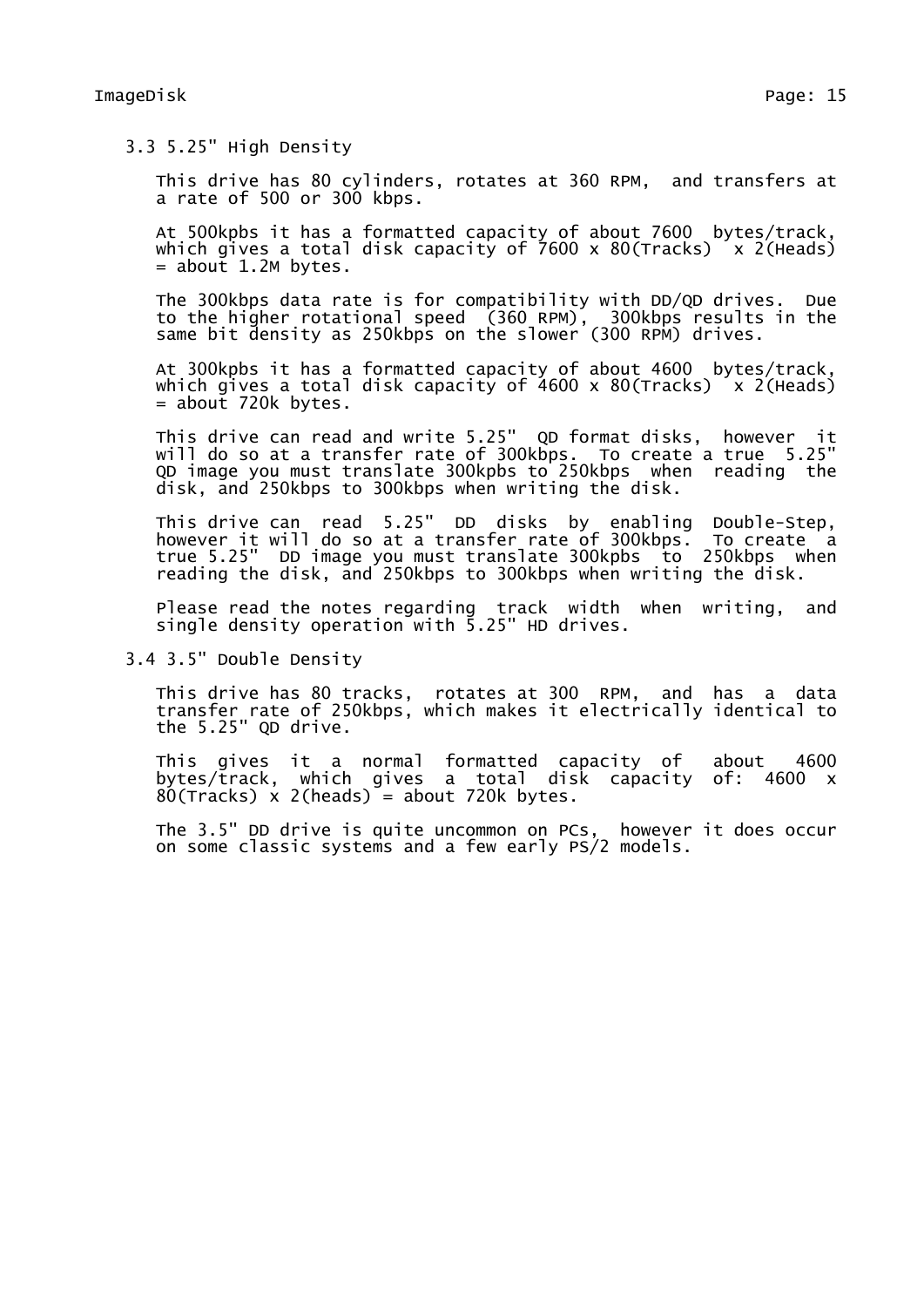3.5 3.5" High Density

This drive has 80 tracks, rotates at 300 RPM, and has a data transfer rate of 500kbps or 250kbps.

At 500kpbs it has a formatted capacity of about 9200 bytes/track, which gives a total disk capacity of  $9200 \times 80$  (Tracks)  $\times$  2 (Heads)  $=$  about 1.5M bytes.

The 250kbps data rate is for compatibility with DD drives. At this data rate, the drive functions exactly as a 3.5" DD drive.

At 250kpbs it has a formatted capacity of about 4600 bytes/track, which gives a total disk capacity of 4600 x 80(Tracks)  $x$  2(Heads) = about 720k bytes.

3.6 8" Floppy Drive

The 8" drive is rarely found on a PC however it occurs on many classic systems. It has a different connector than PC drives, and you will need to make an adapter to connect it.

This drive has 77 tracks, rotates at 360 RPM, and has a data transfer rate of 500kbps. Aside from being three cylinders short, it is otherwise very similar to the 5.25" HD drive.

Unlike the other disk types, 8" diskettes are physically either single or double sided - the difference being the position of the index hole.

A single-sided disk has a normal formatted capacity of about 7600 bytes per track which gives a total disk capacity of approximately  $7600 \times 77$ (Tracks) = about 600k bytes.

Double sided disks have twice this or about 1.2M bytes.

Some 8" drives may have a TG43 signal issue when used on a PC floppy controller.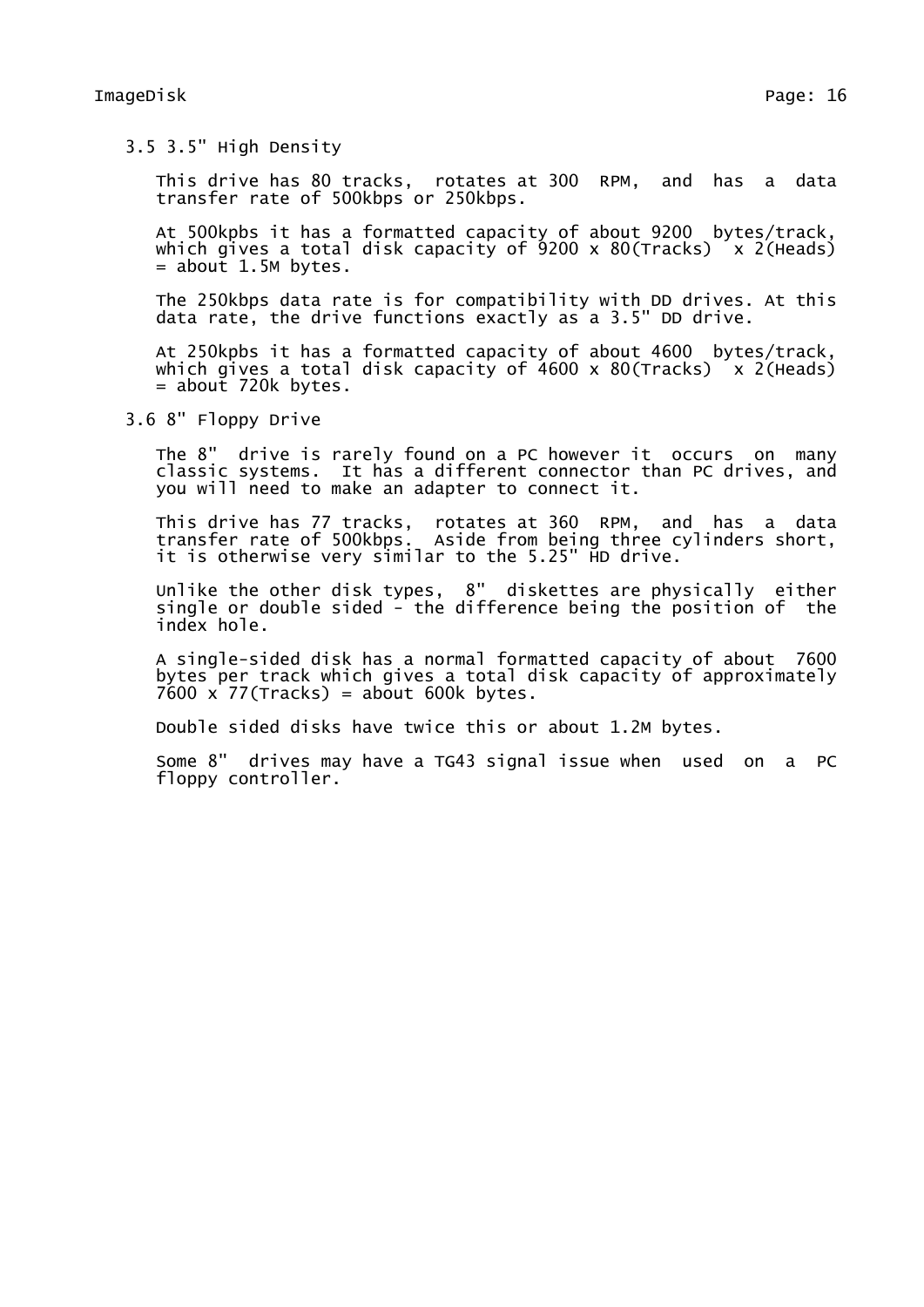3.7 Writing 40 track disks on 80 track drives.

An 80 track drive has a narrower track width than a 40 track drive, which means that the track laid down by the head is thinner than that laid down by the head in a 40 track drive.

When writing a disk in an 80 track drive which has previously been written on with a 40 track drive, some portion of the original 40 track data will remain at the edges of the new thinner track.

If you then attempt to read the disk in a 40 track drive, the head will see two conflicting signals which may cause read errors.

It is best to use blank or bulk-erased disks when writing a 40-track image to an 80-track drive.

3.8 Single-density and High-density drives

I have encountered a some PCs which are able to perform single density operations at 250 kbps (DD drive), but NOT at 300 kbps (HD drive). If you are using an HD drive and are unable to read or write single-density disks, try a DD drive.

I have a note on my web site describing a modification which allows an HD drive to operate at 300 rpm and 250 kbps data rate.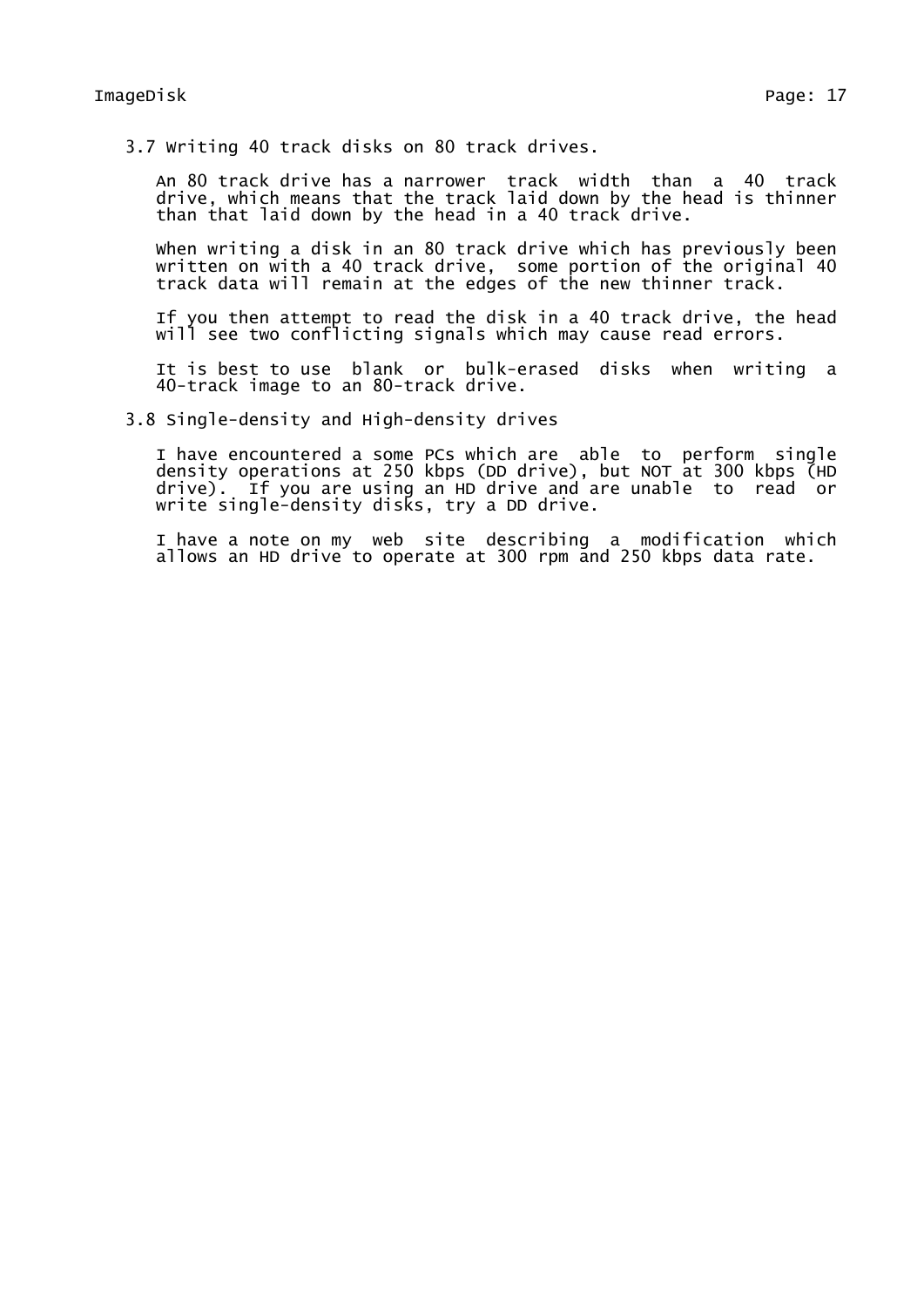3.9 Easy/Cheap 8" drive adapter

Begin with an ISA bus connector from an old PC - this is the correct spacing for the 50 pin 8" drive, but too long. Cut down to 50 pins.

Salvage a 34 pin edge connector from a dead 5.25" drive - look for one which has a "ground plane" connecting the odd numbered pins. Leave about 1/2 inch of board under the connector, remove components and carefully cut tracks to insure that the even number pins are isolated from the remainder of the board.

Scrape away the solder mask to bare the ground plane. Position the "board" between the rows of pins on the 50 pin connector, centered from each end with the ground plane against the odd numbered pins of the 50 pin connector. Solder the odd pins to the ground plane and add wire extensions to insure that all 25 pins are joined together.

Using 30 gauge "wire-wrap" wire, and being careful to only solder to the very inner end of the "fingers" on the 34 pin edge connector, connect the even numbered pins according to this pinout:

| (see Note)                    |
|-------------------------------|
|                               |
| $DS1(PC)$ -> $DS0(8")$        |
| Motor ON/Head Load<br>All odd |
| numbered<br>Direction (Note)  |
| pins are                      |
| ground.                       |
|                               |
| Track 0 detect                |
| Write Protect                 |
|                               |
|                               |
|                               |
|                               |

You will now have an adapter which can be plugged onto an 8" drive and allows you to connect to a standard 34 pin 5.25" PC cable.

NOTE: This pinout connects DS1 on the PC (the standard for both drive A or B with a twisted cable) to DS0 on the 8" drive. You can leave the 8" drive jumpered as Drive-0, and connect it as either A or B at the appropriate position on the PC cable.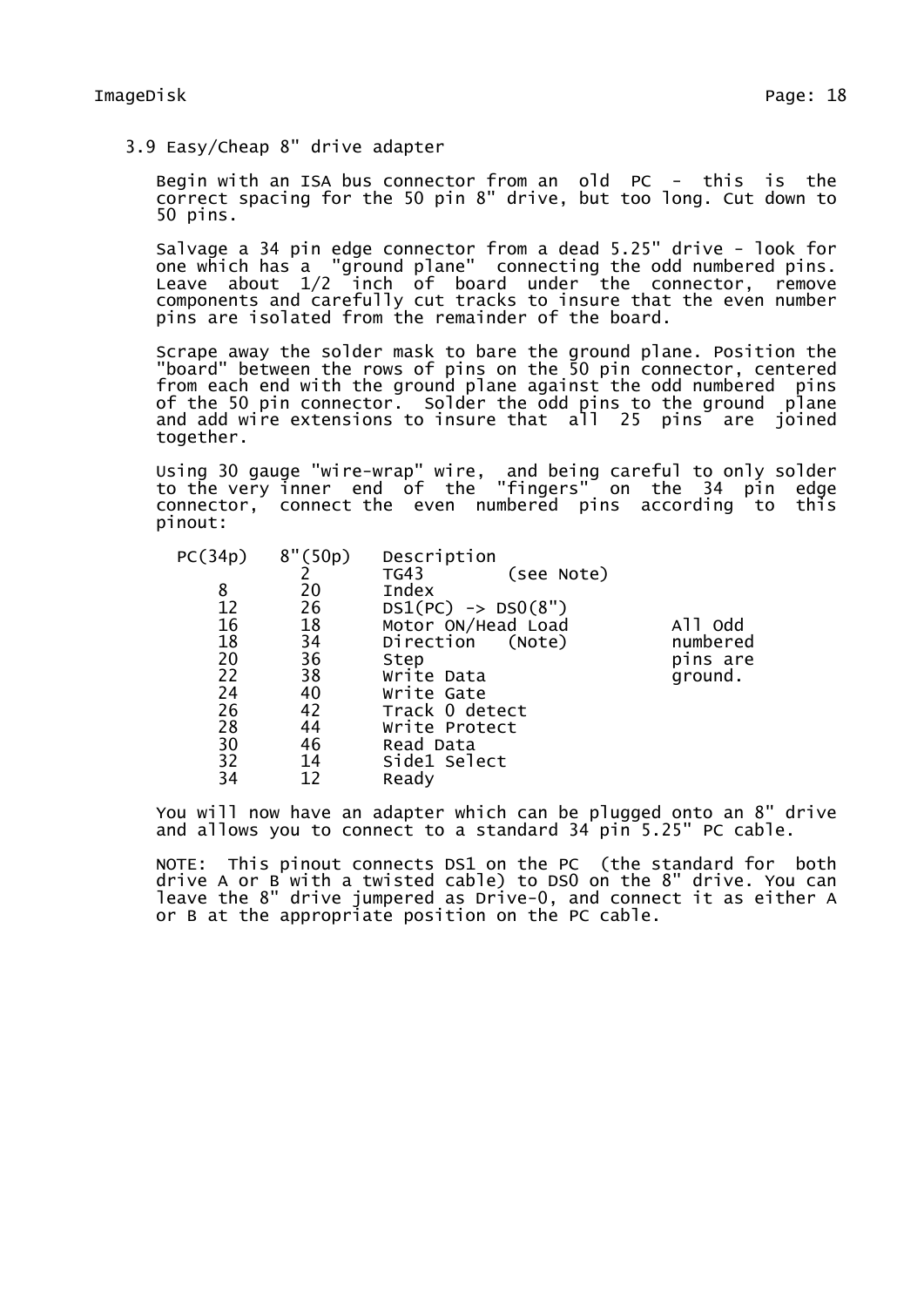3.9.1 Track > 43

Some 8" drives require a signal called "TG43" which indicates that the drive is positioned to a cylinder greater than 43. This is used to reduce the write current on inner cylinders.

The diskette controller in the IBM PC does not provide this signal, which causes write problems on the inner tracks of some 8" Drives.

There are three possible solutions:

3.9.1.1 Operating without TG43 signal

Some drives do not require TG43. Examine the control board on your drive. If Pin 2 of the 50 pin interface connector is not connected, then your drive does not require TG43. If it is connected, the drive MAY require TG43 - it may also be a jumper selectable option, please consult your drive documentation.

Since TG43 is used only during WRITE operation, you will be able to read 8" disks. Writing may fail or be unreliable on inner tracks.

You can also try tying TG43 permanently LOW or HIGH ... One or the other may allow you to create disks which although not correct, MAY be readable and can be copied on the destination computer to create correctly written disks.

3.9.1.2 TG43 via modified drive cable

The floppy control chip in the PC provides TG43 and DIRECTION on the same signal. When moving the head this signal means DIRECTION. When writing the signal means TG43 (reduce write current).

IF your disk controller does not "remove" TG43 from pin 18 of the interface during write, and IF your drive is compatible with the multiplexed signals, then you MAY be able to provide TG43 to your drive just by connecting both Pins 2 (TG43) and 34 (DIRECTION) of the 50 pin 8" interface to pin 18 (DIRECTION) of the PC interface.

Note that although this works with some drives, it does not meet the floppy interface standard which requires these signals to be driven separately. Some drives will not work in this configuration.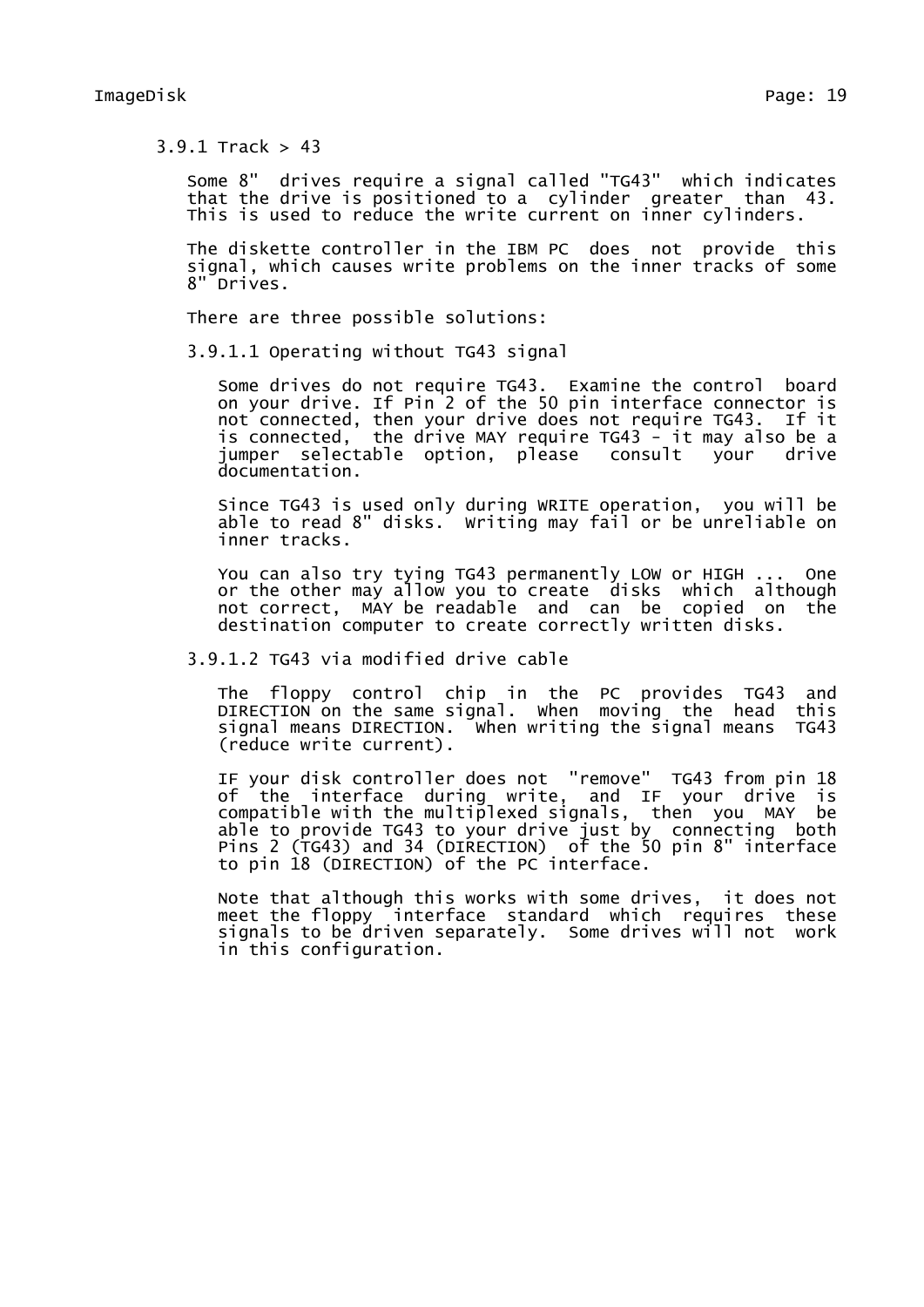3.9.1.3 TG43 via parallel port

If necessary, the TG43 signal required by some 8" drives can be generated with the parallel port, using this command line option:

TG=Pport[,Cylinder[,wf,wr]]

| port     | $=$ Parallel port 1-3 or hex address [None] |                 |
|----------|---------------------------------------------|-----------------|
| Cylinder | = Cylinder above which to reduce WC $[43]$  |                 |
| wf       | $=$ Value to write for full WC              | F <sub>01</sub> |
| wr       | = Value to write for reduced WC             | IOF1            |

# 3.9.1.4 Manual TG43 control

If necessary, the TG43 signal required by some 8" drives can be controlled manually (via toggle switch). You can set IMD to pause for manual TG43 control when writing with the command line option:

TG=M[,Cylinder]

Cylinder  $=$  Cylinder at which to pause write  $[43]$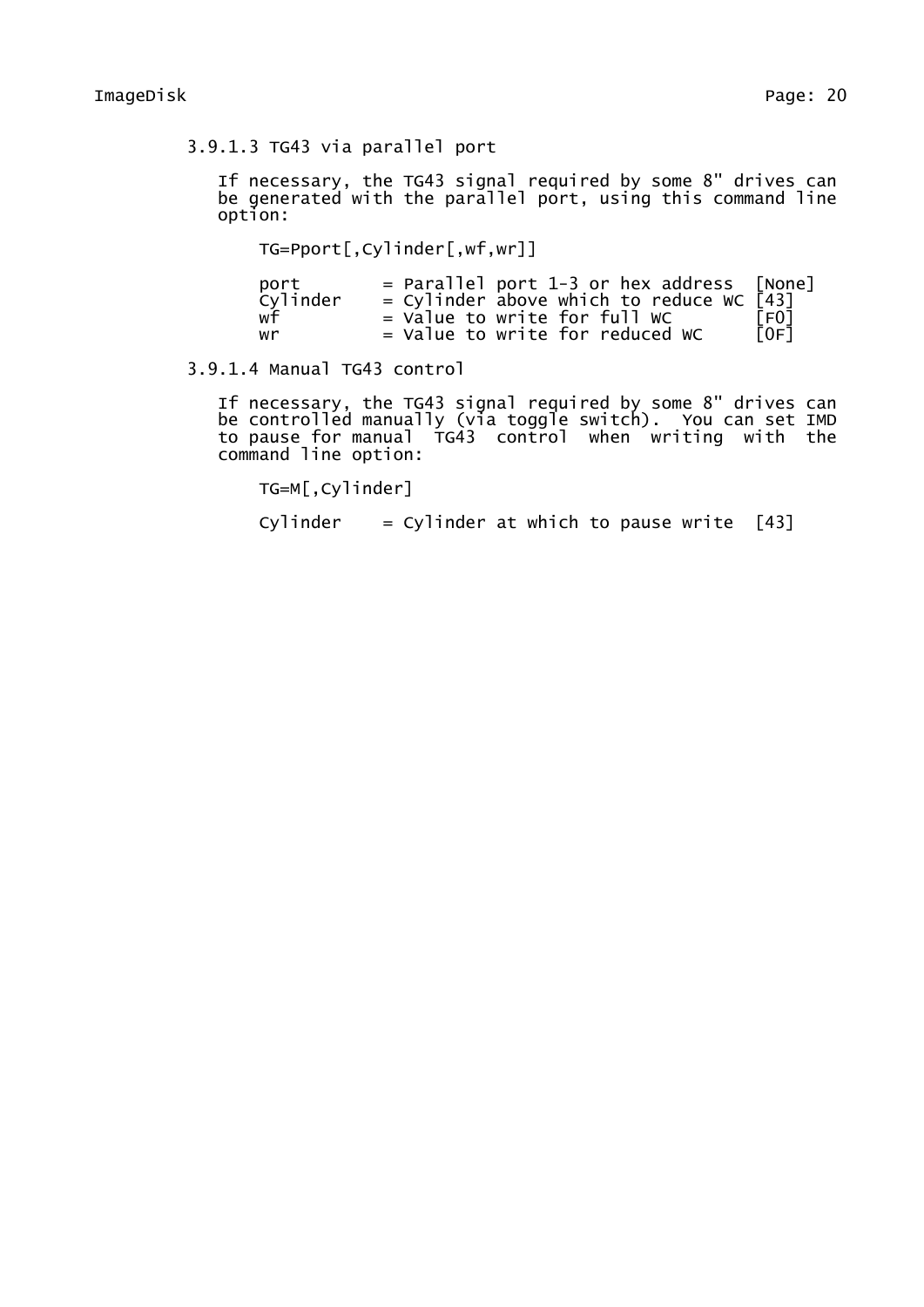- 4. TIPS AND TRICKS
	- 4.1 PC floppy controllers are DIFFERENT!

The floppy disk controller varies widely from one PC to another, and MOST PCs have limited controllers designed only for the formats used on PC disks. Many controllers cannot handle single-density, or lock correctly with the small gaps used in some non-PC formats.

In developing ImageDisk, I have tested with dozens PCs, and found that only a few of them could read and write all the mixed density formats that I was able to make work. Some could read all the formats (with a high number of recoverable errors) but could not write them all. The remainder could not even read all the formats.

What this means is that you may have to try a number of different types of PCs before you find one that makes a good ImageDisk system.

The ImageDisk package includes a floppy disk controller evaluation program called TESTFDC - This program will check out your PC floppy controller and report on it's capabilities. I maintain a listing of test results for various mainboards and floppy controllers on my classic computer website.

4.2 Slowing the drive

The 765 FDC used in the IBM PC has limitations which are stricter than the WD 17xx/27xx controllers used in many vintage systems. One such limitation is that the 765 cannot handle the smaller gap times used on some disks, and can have trouble reading them.

A useful trick is to slow down the drive to around 290 RPM - this often allows enough extra time that the 765 controller can handle the disk.

Many disk drives have a potentiometer on the motor control circuit board which allows adjustment to the drive speed. You can use the Test RPM function to check your drive speed.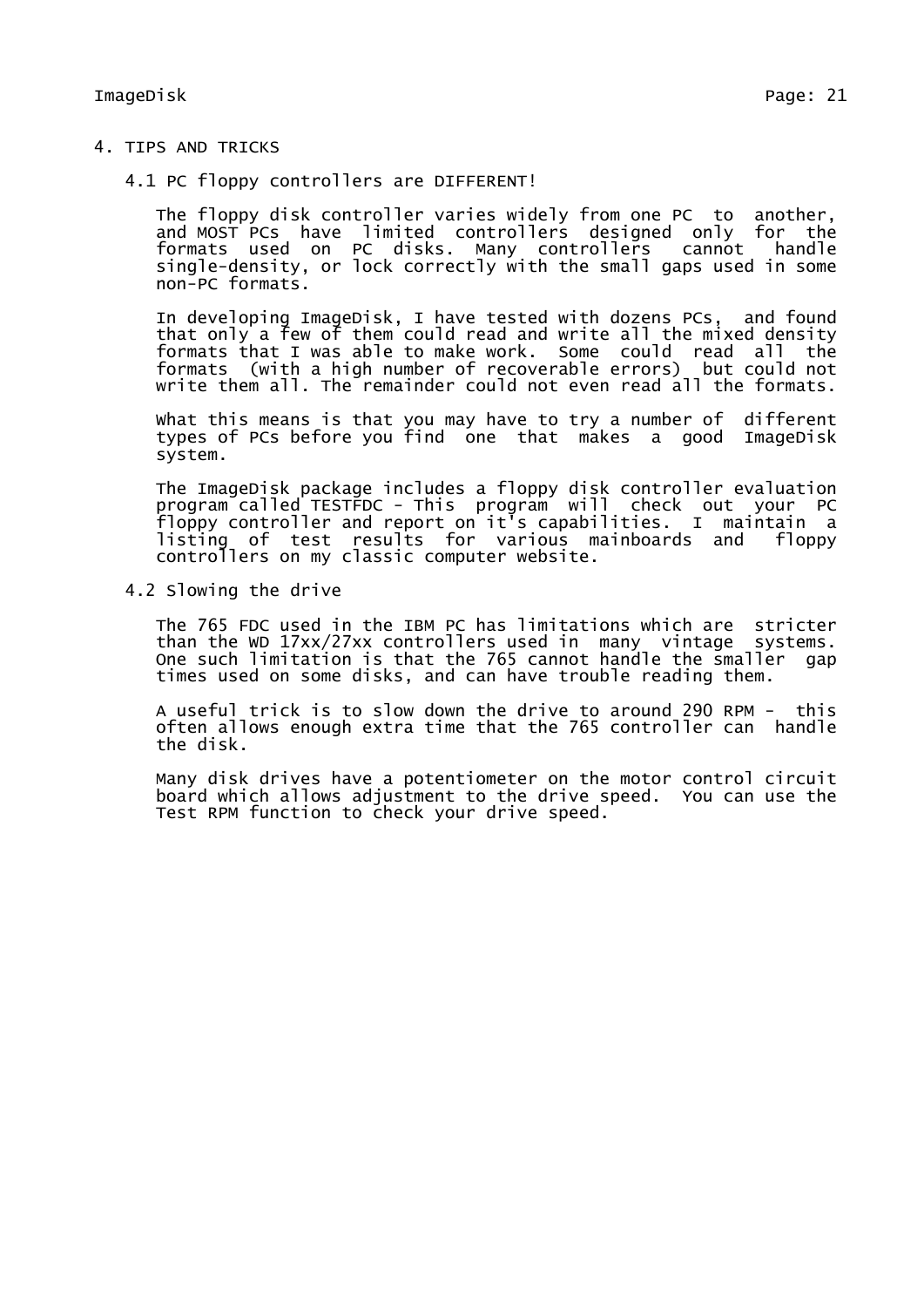4.3 Identifying an image

If you receive a .IMD image and do not know what it contains, or what type of drive it should be created on, you can use the IMDU utility to learn more about the image:

- Hopefully the COMMENT shown at the top of the listing will tell you what is contained in the image.
- The summary near the end will show the number of tracks of side0 and side1 information. If the disk contains only side0 tracks, then it is single-sided.
- Look at the total number of cylinders for each side, normally:  $40 = 5.25" DD$ 80 = 5.25" QD, 5.25" HD, 3.5" DD or 3.5"HD  $77 = 8"$
- Look at the transfer rate, normally: 250kbps = 5.25" DD, 5.25" QD or 3.5" DD 300kbps = 5.25" DD, 5.25" QD read on a 5.25" HD 500kbps = 5.25" HD, 3.5" HD or 8"
- 4.4 Writing a 250kbps image on a HD drive

When an image which was recorded on a 5.25" DD or 5.25" QD drive at 250kbps is written on a 5.25" HD drive, it must be written at 300kbps to account for the higher rotational speed of the HD drive.

You must therefore use Settings to Translate 250kbps to 300kbps.

For images containing 40 tracks (DD), you will also have to enable Double-Stepping in order to write the image correctly.

See also the note on writing 40 track disks on 80 track drives.

4.5 Writing a 300kbps image on a DD drive

An image which was recorded at 300kbps on a 5.25" HD drive, can be written on a 5.25" DD or 5.25" QD drive by using Settings to translate 300kbps to 250kbps.

Note that a QD (80 track) image cannot be written to a DD (40 track) drive.

4.6 Reading DD/QD images on HD drives

A 250kbps DD/QD image can be read on a 5.25" HD drive, however it will read at 300kbps due to the faster rotational speed of the HD drive.

If you plan to give this image to others, it is recommended that you use Settings to translate 300kbps to 250kbps before reading the disk. This will result in an image file showing the true 250kbps nature of the original disk.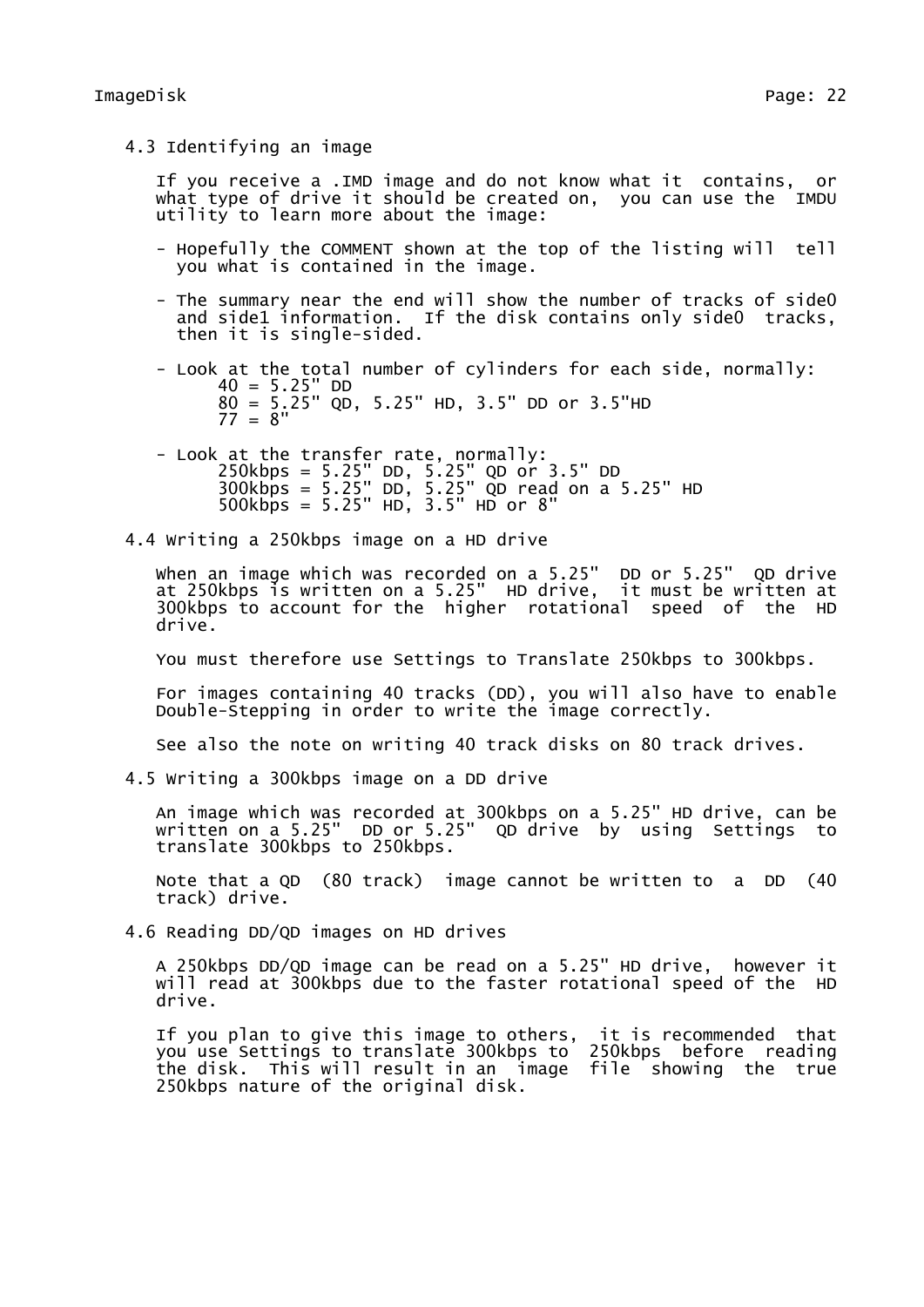- 5. MISC. Topics
	- 5.1 PC Diskette Drive Types

ImageDisk does not know or care what types of drives are installed in your PC - it determines the correct transfer rate and type of stepping required by analysis of the disk.

When writing a disk on a different drive type than it was originally read on, you may need to set a data transfer rate translation. For example, if recreating a 5.25" DD disk on a 5.25" HD drive, you will need to translate 250kbps to 300kbps.

5.2 DD Transfer Rate (250kbps <> 300kbps)

ImageDisk determines the correct transfer rate for your drive when reading a disk, and that transfer rate will be correct when writing the disk on the same drive, however the transfer rate may NOT be correct if you write the disk on a different drive type than it was originally read on.

Specifically: Standard 5.25" DD drives operate at 250kbps, however HD 5.25" drives on a PC operate at 300kbps when operated in DD mode (this is because the drive rotates at 360rpm instead of 300 rpm - the actual flux density transition rate on the media will be the same).

A DD image read on a DD drive has a data rate of 250kbps. In order to write this to a HD drive, you need to write the data at 300kbps. Use settings to select: 250 kbps -> : 300 kbps

A DD image read on a HD drive has a data rate of 300kbps. In order to write this to a DD drive, you need to write the data at 250kbps. Use settings to select: 300 kbps -> : 250 kbps

When reading DD in a HD drive, I suggest setting: 300kbps -> 250kbps The image will now indicate the normal DD data rate of 250kbps (even though it was read on the HD drive), and will recreate correctly on a DD drive - HD users will have to set: 250 kbps  $\rightarrow$  | 300 kbps.

5.3 Double Stepping

Although ImageDisk can determine that Double-Stepping is required when reading a disk (48tpi disk in 96tpi drive), it does not know what types of drives you are using, and therefore cannot tell when Double-Stepping is required when writing a disk.

You must therefore set the Double-Stepping option correctly when writing an image back to a disk.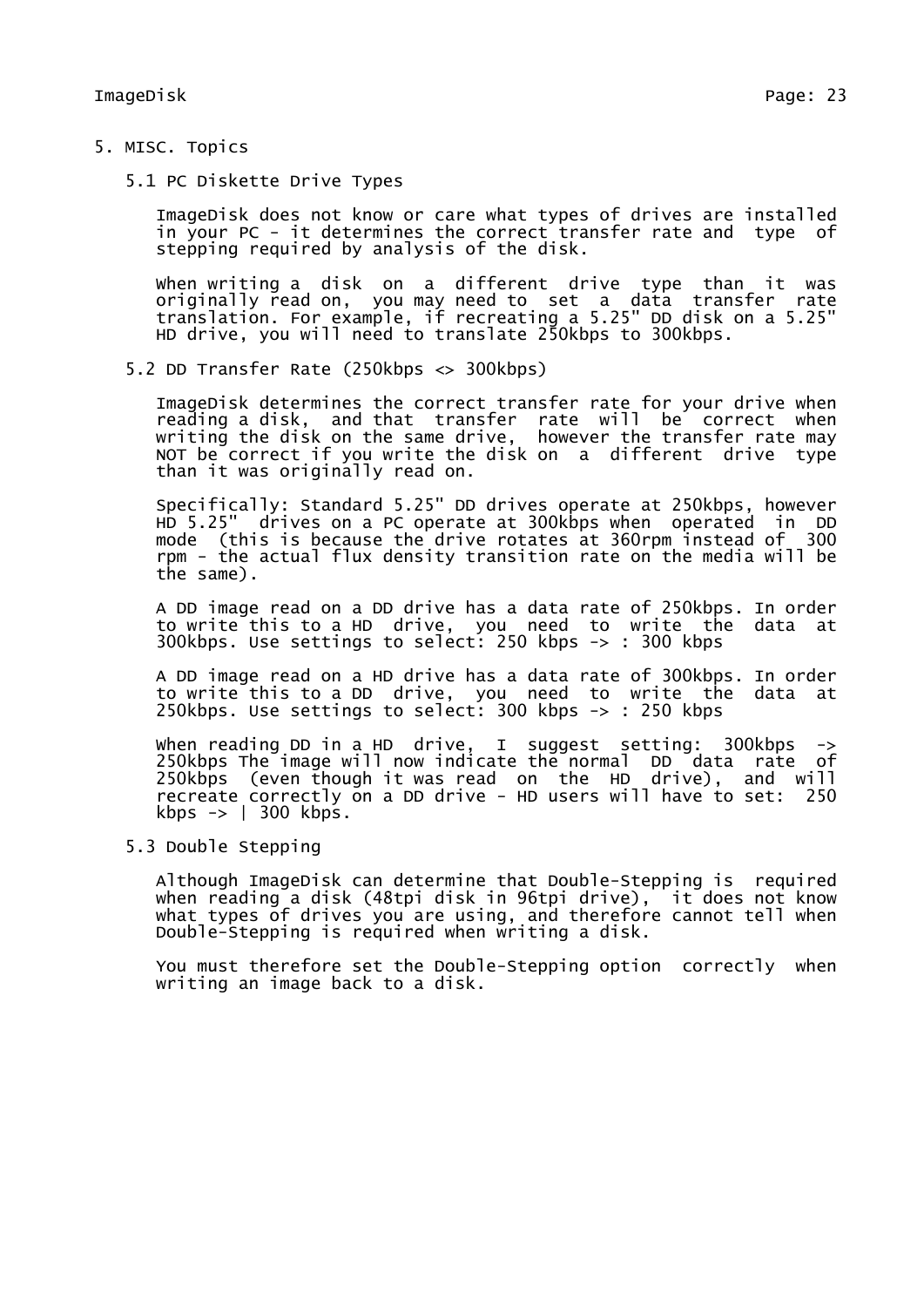5.4 Gap Lengths

As far as I can tell, determing the correct inter-sector Gap<br>length is mostly "Magic Science" ... The NEC databook provides length is mostly "Magic Science" tables of suggested gap lengths for common sector formats, however no material appears to exist documenting how to calculate the gap lengths for non-standard formats.

Please read the Notes on Gap Length under Settings.

5.5 Differences from Teledisk

Teledisk is a disk image program from a company called Sydex. Until now, it has been the best available means to archive and share disk images for classic computers, and it has become something of a de- facto standard for this purpose. Sydex no longer supports Teledisk, and is requesting that it be removed from distribution. If you are familier with Teledisk - please note the following:

- ImageDisk does not try to do everything for you if you don't know what you are doing, Teledisk will probably work better for you. ImageDisk has more user controllable settings, and can do a better job of extracting and recreating disk images when properly configured.
- ImageDISK does not quietly generate garbage when sectors occur on the disk but cannot be read - ImageDisk will report all read and write errors in the main screen log.
- ImageDisk marks within the image when a sector could not be read. See: ImageDisk Utility.
- ImageDisk has a documented image file format, which means that you always have the option of exploring other means to recreate a disk This is a MAJOR problem with Teledisk, and the main reason that I created ImageDisk.
- 5.6 256 Tracks / 255 Sectors?

All too often, we find a product in which some arbitrary limit has been imposed based on "current standards", that causes problems with future enhancements to that standard - a good example of this is the floppy disk controller chips designed in the era of the 77 track 8" drive which generate an error if recalibrating the head to track zero fails after 77 steps (this does not work on an 80 track drive).

In designing ImageDisk, I have chosen to provide support for all of the capabilities of the 765 FDC. This means that as many as 256 tracks, and 255 sectors/track are configurable. It's not that I expect such floppy drives will exist, however it is less likely that ImageDisk will become "useless" because I chose an arbitrary limit.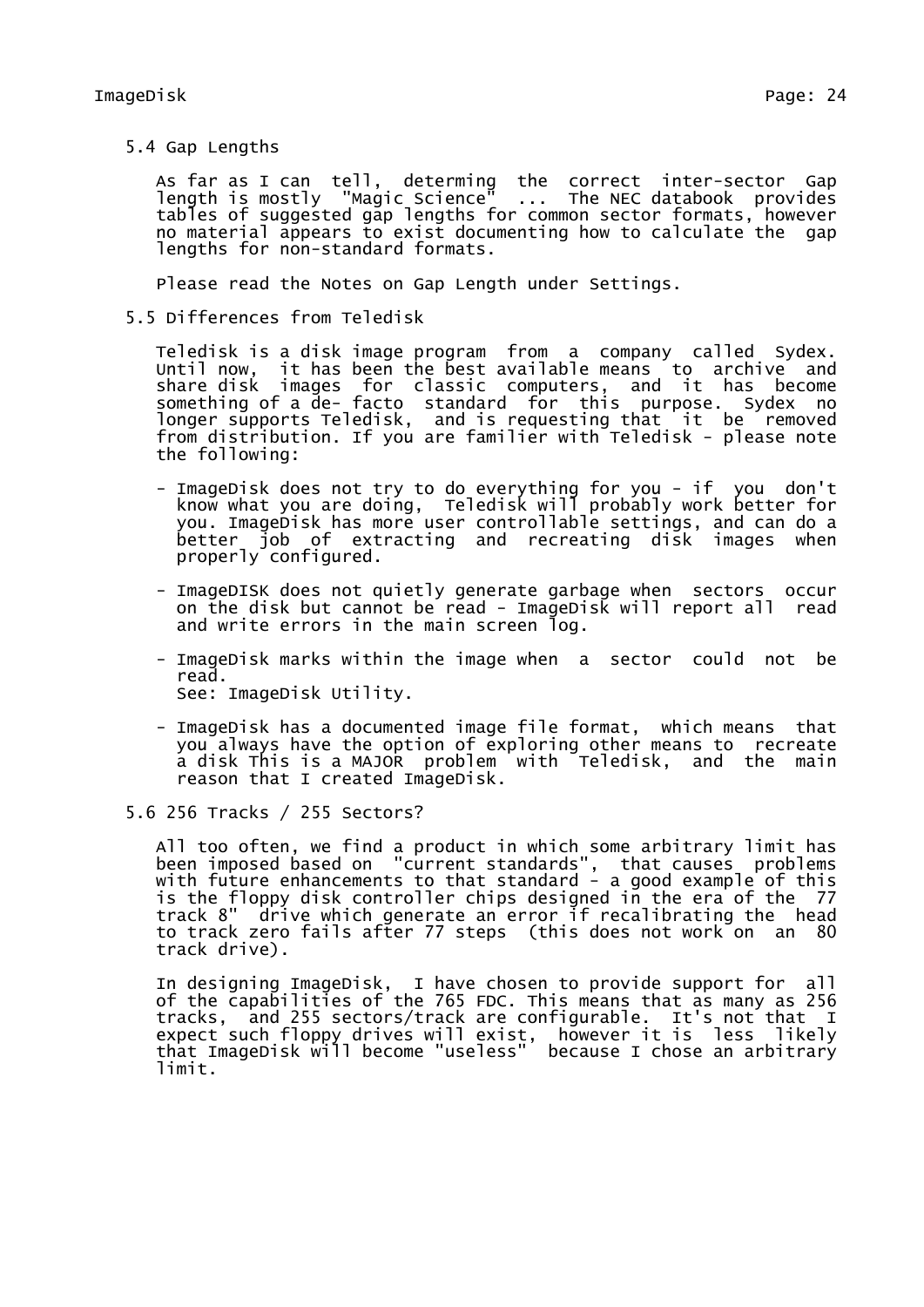5.7 Aligning a drive

To properly align a disk drive, you need a special alignment diskette and an oscilloscope, however with ImageDisks Align/Test function, you can usually get "close enough" without special tools.

NOTE: If you don't know what you are doing, you can damage your drive, your PC and possibly yourself - Attempt this only if you are familier with and comfortable working on mechanical and electronic hardware.

when you execute the (A)lign/Test function, ImageDisk will enter a continuous read loop, providing a running display of the number of sectors read which match the currently seeked track ID, and the number read which don't match. There is also an audible "beep" which increases in pitch the more matching sectors are found.

How you physically adjust head alignment varies from one drive to another. For some you loosen the stepper motor and rotate it. For others, you loosen the whole head carrier assembly and there is either a worm-screw or a slotted cam which moves it back and forth.

To "best guess" align the drive, start with a diskette formatted on a known good drive. Seek to various tracks, and adjust the head position for the highest audible tones. Note the limits where the tone starts to drop, and assume "dead center" between those limits is the best alignment point for that track. Do this at several tracks over the range of head movement and find the best compromise for all positions. Confirm your results with several other known good diskettes from other sources.

You should also check the track-zero detect switch. During the Alian/Test function. ImageDisk will show you the status of the Align/Test function, ImageDisk will show you the status of track-0 sensor at the top of the screen. Make sure that it comes ON when you step to track 0, and goes OFF when you step to track 1. If not, you may have to adjust the sensor position.

Note that if you have either the alignment or track-0 sensor wrong, you may not be able to adjust the other correctly. If the drive is really bad to begin with, you may have to go back and forth between the two a few tmes in order to get to the point where you can make the correct adjustments.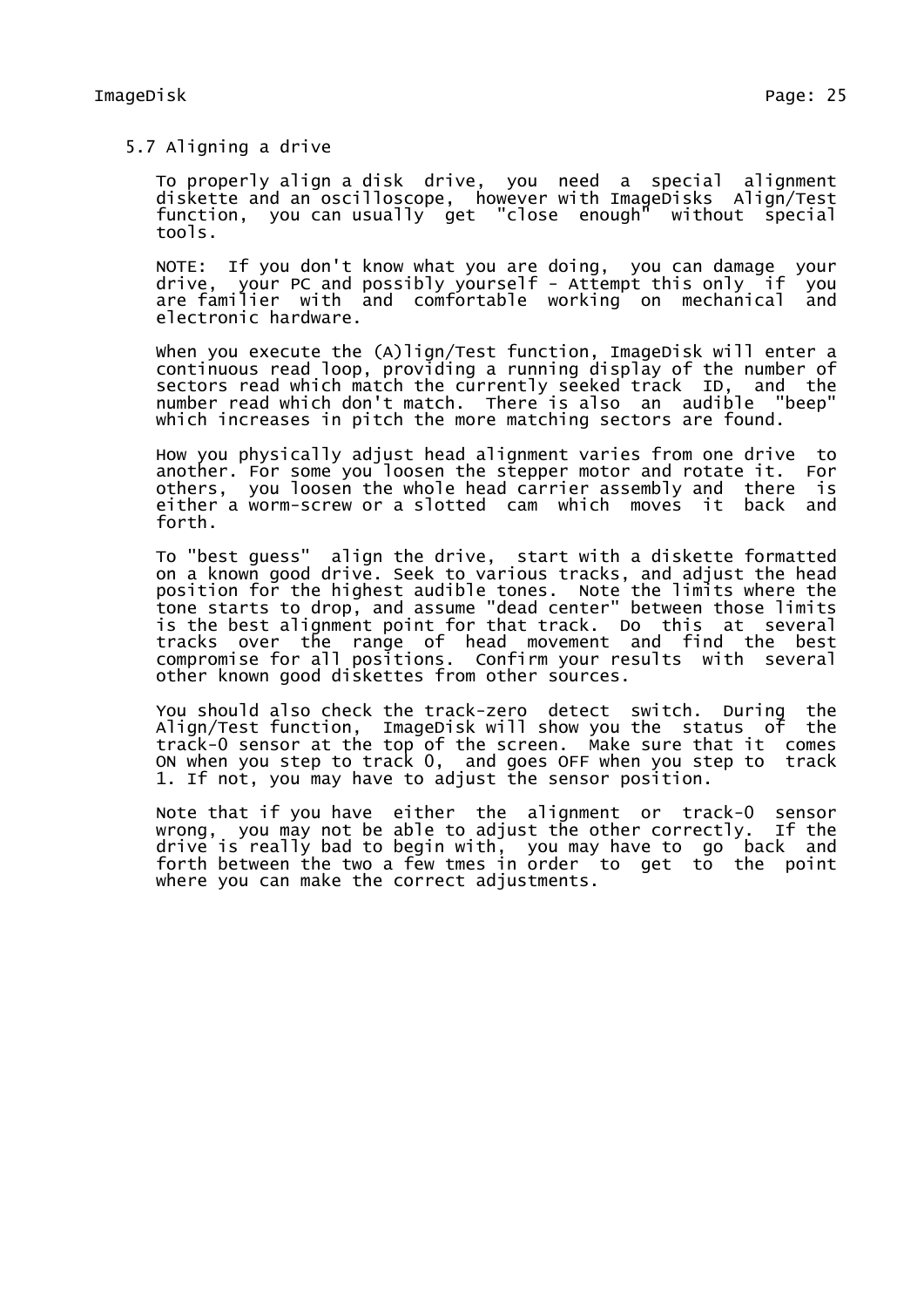The overall layout of an ImageDisk .IMD image file is:

| $IMD$ v.vv: $dd/mm/yyyy$ hh:mm:ss                                                                                               | (ASCII Header)        |
|---------------------------------------------------------------------------------------------------------------------------------|-----------------------|
|                                                                                                                                 |                       |
| Comment (ASCII only - unlimited size) (NOTE: You can TYPE a .IMD)<br>1A byte - ASCII EOF character (file to see header/comment) |                       |
| - For each track on the disk:                                                                                                   |                       |
| 1 byte Mode value                                                                                                               | $(0-5)$               |
| 1 byte Cylinder                                                                                                                 | $(0-n)$               |
| 1 byte Head                                                                                                                     | $(0-1)$ (see Note)    |
| 1 byte number of sectors in track                                                                                               | $(1 - n)$             |
| 1 byte sector size                                                                                                              | $(0-6)$               |
| sector numbering map                                                                                                            | * number of sectors   |
| sector cylinder map (optional)                                                                                                  | * number of sectors   |
| sector head map (optional)                                                                                                      | $*$ number of sectors |
| sector data records                                                                                                             | * number of sectors   |
| <end file="" of=""></end>                                                                                                       |                       |
|                                                                                                                                 |                       |

6.1 Mode value

This value indicates the data transfer rate and density in which the original track was recorded:

 $01 = 300$  kbps FM  $>$  not the data rate, which is  $02 = 250$  kbps FM  $/$   $1/2$  for FM encoding.  $03 = 500$  kbps MFM  $04 = 300$  kbps MFM  $05 = 250$  kbps MFM

 $00 = 500$  kbps FM  $\setminus$  Note: kbps indicates transfer rate,<br> $01 = 300$  kbps FM  $\rightarrow$  not the data rate, which is  $1/2$  for FM encoding.

6.2 Sector size

The Sector Size value indicates the actual size of the sector data occuring on the track:

00 = 128 bytes/sector  $01 = 256$  bytes/sector 02 = 512 bytes/sector  $03 = 1024$  bytes/sector  $04 = 2048$  bytes/sector  $05 = 4096$  bytes/sector 06 = 8192 bytes/sector

ImageDisk does not currently handle disks with differently sized sectors within the same track (the PC FDC cannot write such disks), however an extension to the .IMD file format has been suggested to allow these type of disks to be represented:

A sector size value of 0xFF indicates that a table of sector sizes occurs after the sector numbering/cylinder/head maps (immediately before the data records) which contains one 16-bit value (in little endian format) per sector which defines the actual size of that sector.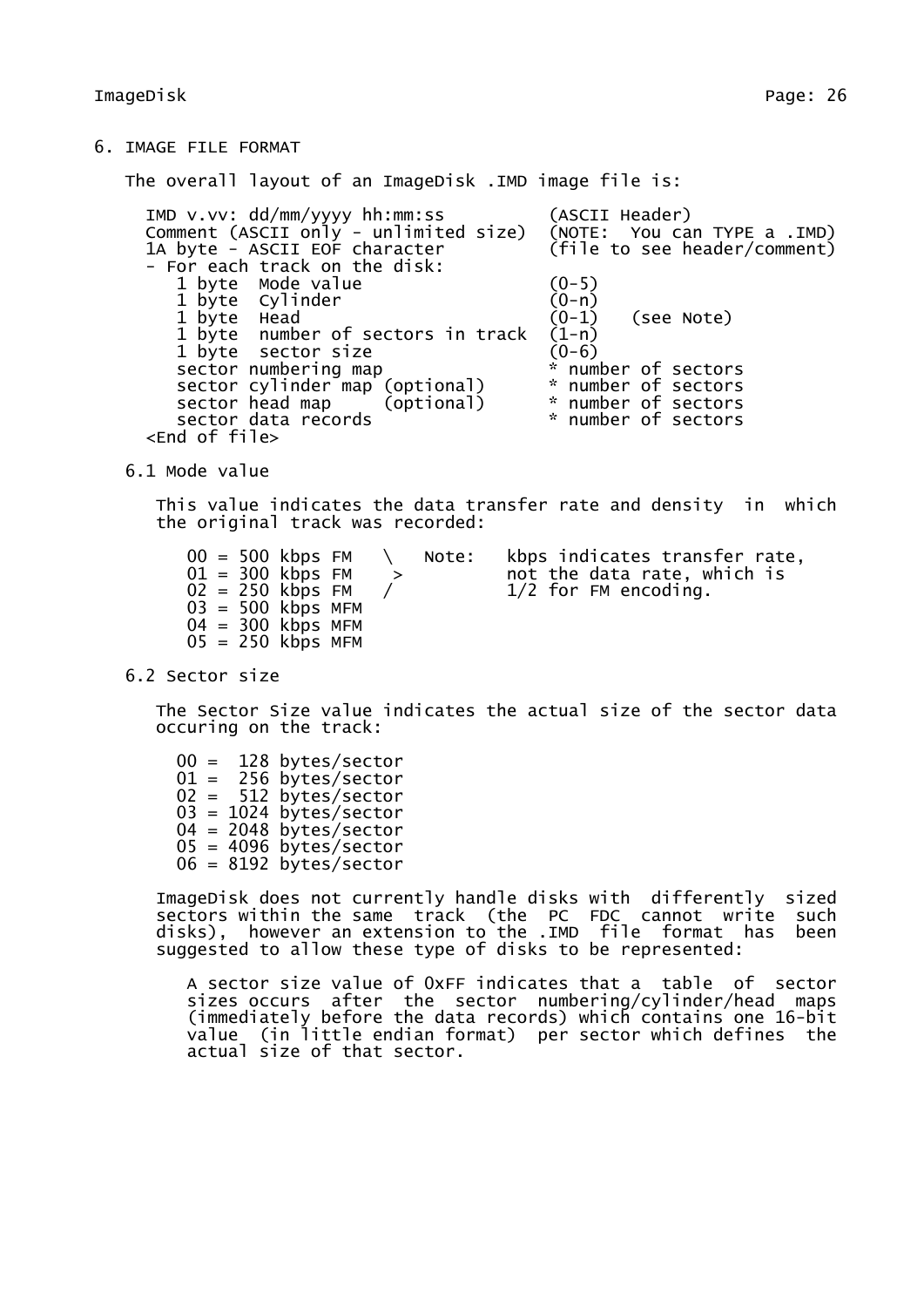6.3 Head value

This value indicates the side of the disk on which this track occurs (0 or 1).

Since HEAD can only be 0 or 1, ImageDisk uses the upper bits of this byte to indicate the presense of optional items in the track data:

Bit 7 (0x80) = Sector Cylinder Map Bit  $6 (0x40) =$  Sector Head Map

6.4 Sector numbering map

The sector numbering map contains one byte entry containing the physical ID for each sector that occurs in the track.

Note that these entries may NOT be sequential. A disk which uses sector interleave will have a sector numbering map in which the sector numbers occur in non-sequential order.

If ImageDisk is unable to obtain all sector numbers in a single revolution of the disk, it will report "Unable to determine interleave" and rearrange the sector numbers into a simple sequential list.

6.5 Sector Cylinder Map

This is an optional field. It's presense is indicated by bit 7 being set in the Head value for the track.

When present, it means that the cylinder values written to the sectors do NOT match the physical cylinder of the track.

The Sector Cylinder Map has one entry for each sector, and contains the logical Cylinder ID for the corresponding sector in the Sector Numbering Map.

Reading a disk with non-standard Cylinder ID's will require the use of the FULL ANALYSIS setting.

6.6 Sector Head map

This is an optional field. It's presense is indicated by bit 6 being set in the Head value for the track.

When present, it means that the head values written to the sectors do NOT match the physical head selection of the track.

The Sector Head Map has one entry for each sector, and contains the logical Head ID for the corresponding sector in the Sector Numbering Map.

Reading a disk with non-standard Head ID's may require the use of the FULL ANALYSIS setting.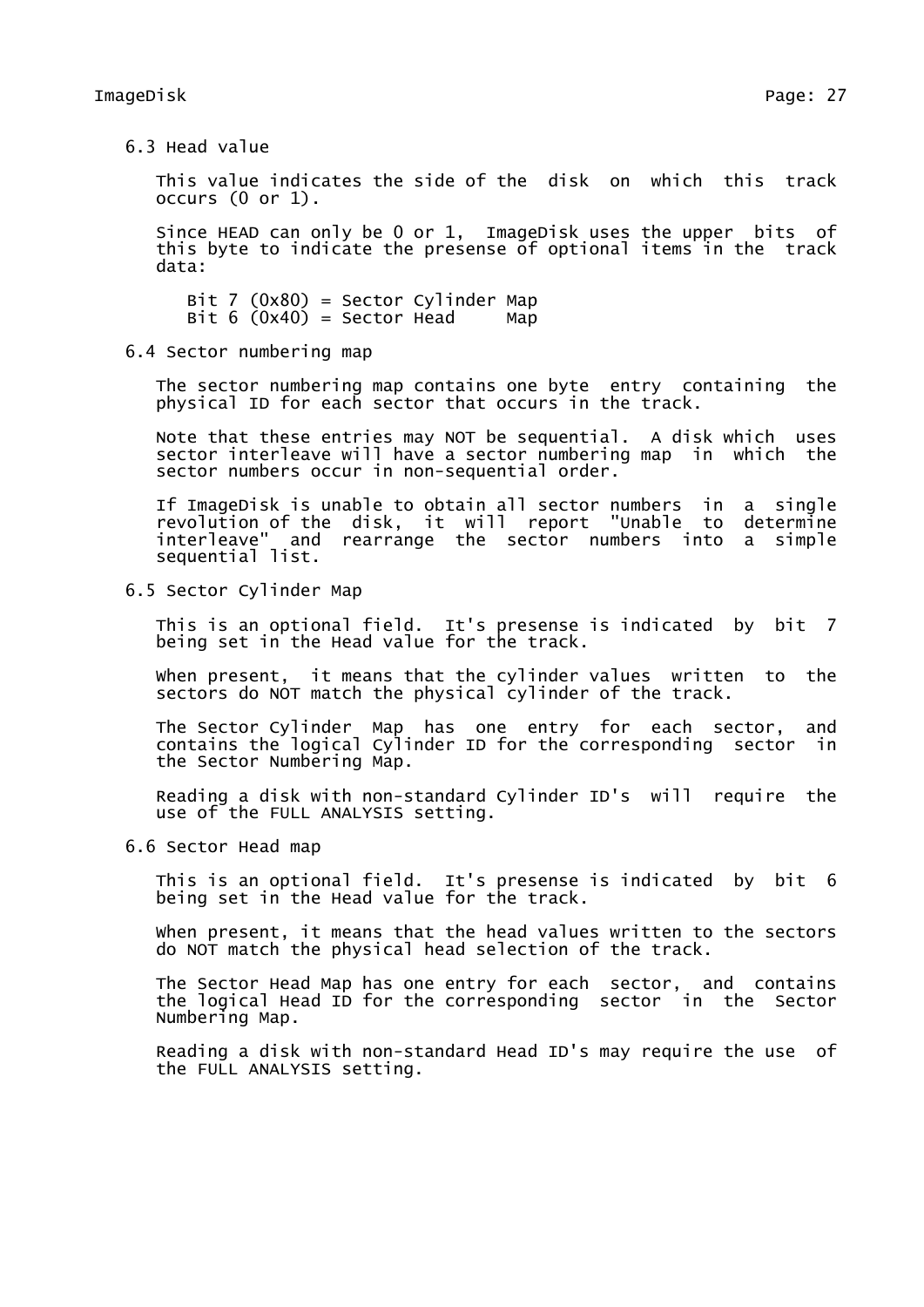# 6.7 Sector Data Records

For each sector ID occuring in the Sector Numbering Map, ImageDisk records a Sector Data Record - these records occur in the same order as the IDs in the Sector Numbering Map:

 Sector data unavailable - could not be read .... Normal data: (Sector Size) bytes follow xx Compressed: All bytes in sector have same value (xx) .... Normal data with "Deleted-Data address mark" xx Compressed with "Deleted-Data address mark" .... Normal data read with data error xx Compressed read with data error .... Deleted data read with data error xx Compressed, Deleted read with data error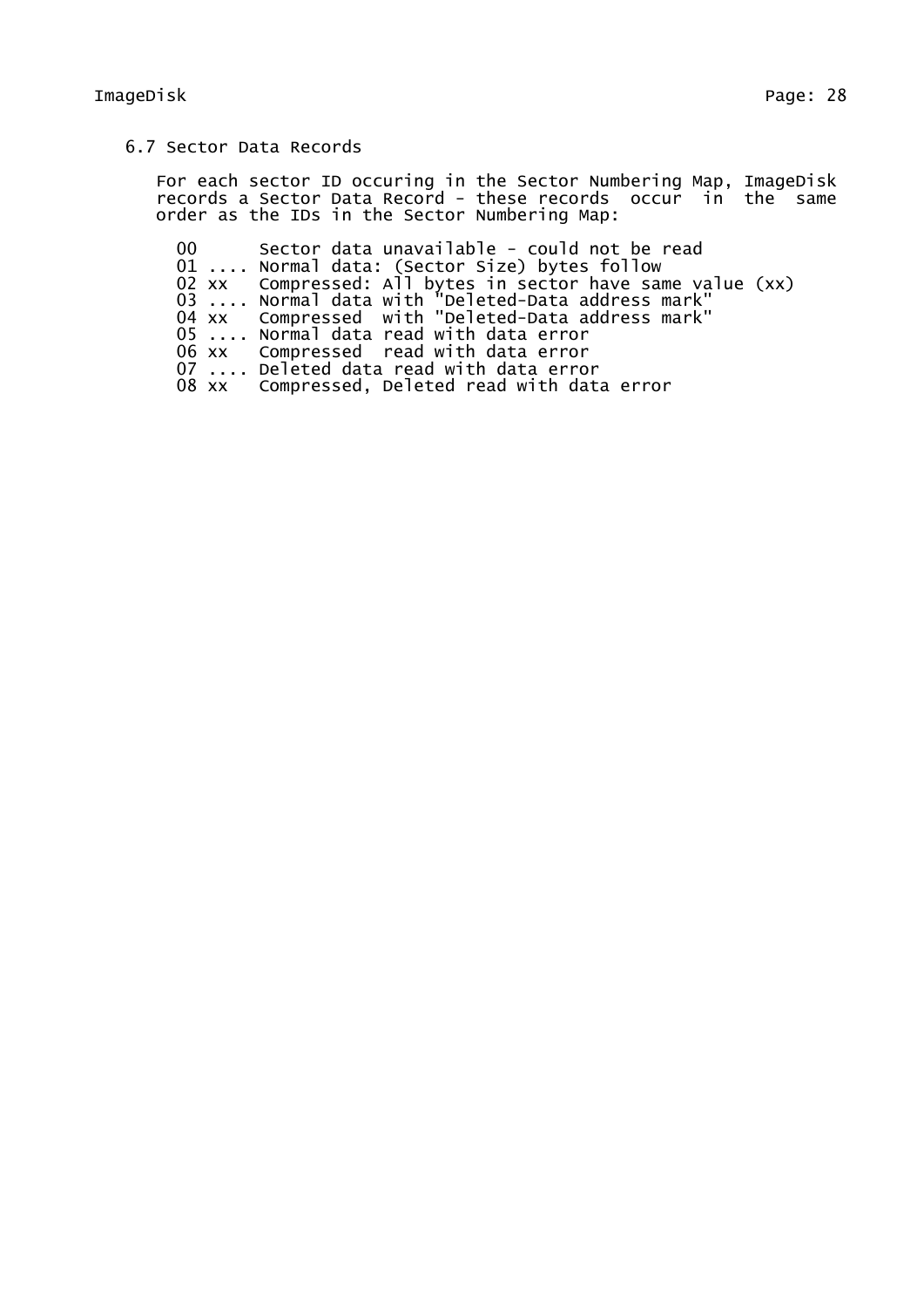- 7. IMDA: ImageDisk Analyzer
	- 7.1 Introduction

IMageDisk Analyzer (IMDA) is a utility which examines an ImageDisk .IMD file and suggests possible drive types and options which may be suitable to recreate a disk from that image.

NOTE: This is NOT intended as a replacement for "knowing what you are doing". Getting the right drive type and settings often requires knowlege about the drive type and format information of the original system. IMDA will make suggestions as to what drives/settings could be used to recreate an image, but it does not know of the resultant disk is suitable for that system or your particular use.

7.2 Command line options

Use: IMDA image[.IMD] [options]

opts: /Q - Quiet: inhibit informational output

- 8. IMDU: ImageDisk Utility
	- 8.1 Introduction

IMageDisk Utility (IMDU) allows you to manipulate ImageDisk .IMD files. The functions which can performed by IMDU are:

- Display track/sector detail.
- Compare two .IMD files.
- Merge two .IMD files, extracting missing tracks and sectors from one to complete another.
- Remove specific tracks/sides.
- Translate the data rate values.
- regenerate track data with a new interleave factor.
- Compress/Expand "all same" sectors.
- Convert .IMD file to raw binary .BIN format.
- Extract, Append and Replace the image comment record.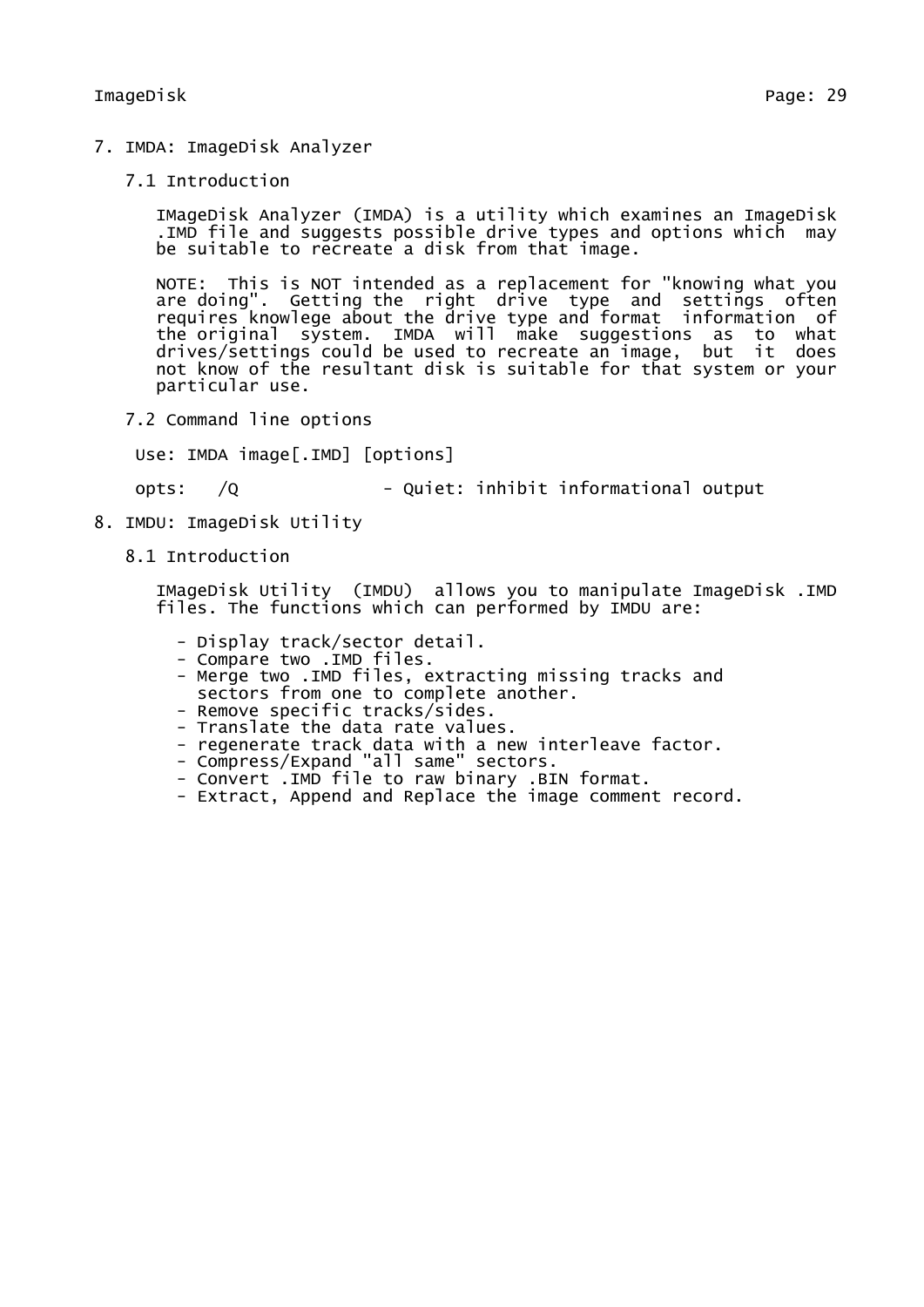## 8.2 Command line options

Use: IMDU input-image [[merge-image] [output-image]] [options]

| opts: | ΄B                               | - output Binary image                     |                    |
|-------|----------------------------------|-------------------------------------------|--------------------|
|       |                                  | - Compress "all-same" sectors             |                    |
|       | ′D                               | - display track/sector Detail             |                    |
|       | /E                               | - Expand compressed sectors to full data  |                    |
|       | /M                               | - ignore Mode difference in merge/compare |                    |
|       | /NB                              | - force Non-Bad data                      |                    |
|       | /ND                              | - force Non-deleted data                  |                    |
|       | /Q                               | - Quiet: supress warnings                 |                    |
|       | /Y                               | - auto-Yes (no overwrite prompt)          |                    |
|       | AC=file[.TXT]                    | - Append Comment from file                | [none]             |
|       | EC=file[.TXT]                    | - Extract Comment to file                 | [none]             |
|       | $F = XX$                         | - missing sector Fill value               | [00]               |
|       | $IL = [1 - 99]$                  | - reInterLeave(blank=BestGuess)           | [As read]          |
|       | $RC = file[ . TXT]$              | - Replace Comment from file               | [none]             |
|       | $T2 = 250/300/500$               | - 250khz Translate                        | [250]              |
|       | T3=250/300/500                   | - 300khz Translate                        | $\left[300\right]$ |
|       | T5=250/300/500                   | - 500khz Translate                        | [500]              |
|       | X=track[,to_track]               | - eXclude entire track(s)                 | [None]             |
|       | $X0 = \text{track}$ [, to_track] | - eXclude track(s) side 0 only            | [None]             |
|       | $x1 = \text{track}$ , to_track]  | - eXclude track(s) side 1 only            | [None]             |

In general, IMDU works by reading the input-image, and writing the output-image, performing whatever adjustments are specified by the options.

If no adjustment options are made, then IMDU performs a compare of the two images. (Adjustment options are: /B, /C, /E, /NB, /ND, AC=, F=, IL=, RC=,  $T2=$ ,  $T3=$ ,  $T5=$ ,  $x=$ ,  $x0=$  and  $x1=$ ).

If three image file names are provided, IMDU will merge the first two, combining missing data from one into the other and write the final combined image to the output file. Adjustment options may also be applied during the image merge.

The /B option causes IMDU to remove the comment and all formatting information, outputting what is essentially only the raw sector content of the disk. This is useful for many emulators and other disk image manipulation utilities which do not understand the embedded format information in a .IMD file.

When using /B, IMDU automatically outputs the sector data in order by logical sector number (ie: removes interleave), however if you wish the sector data to be output in some other order, you can use the IL= option to re-interleave the output order.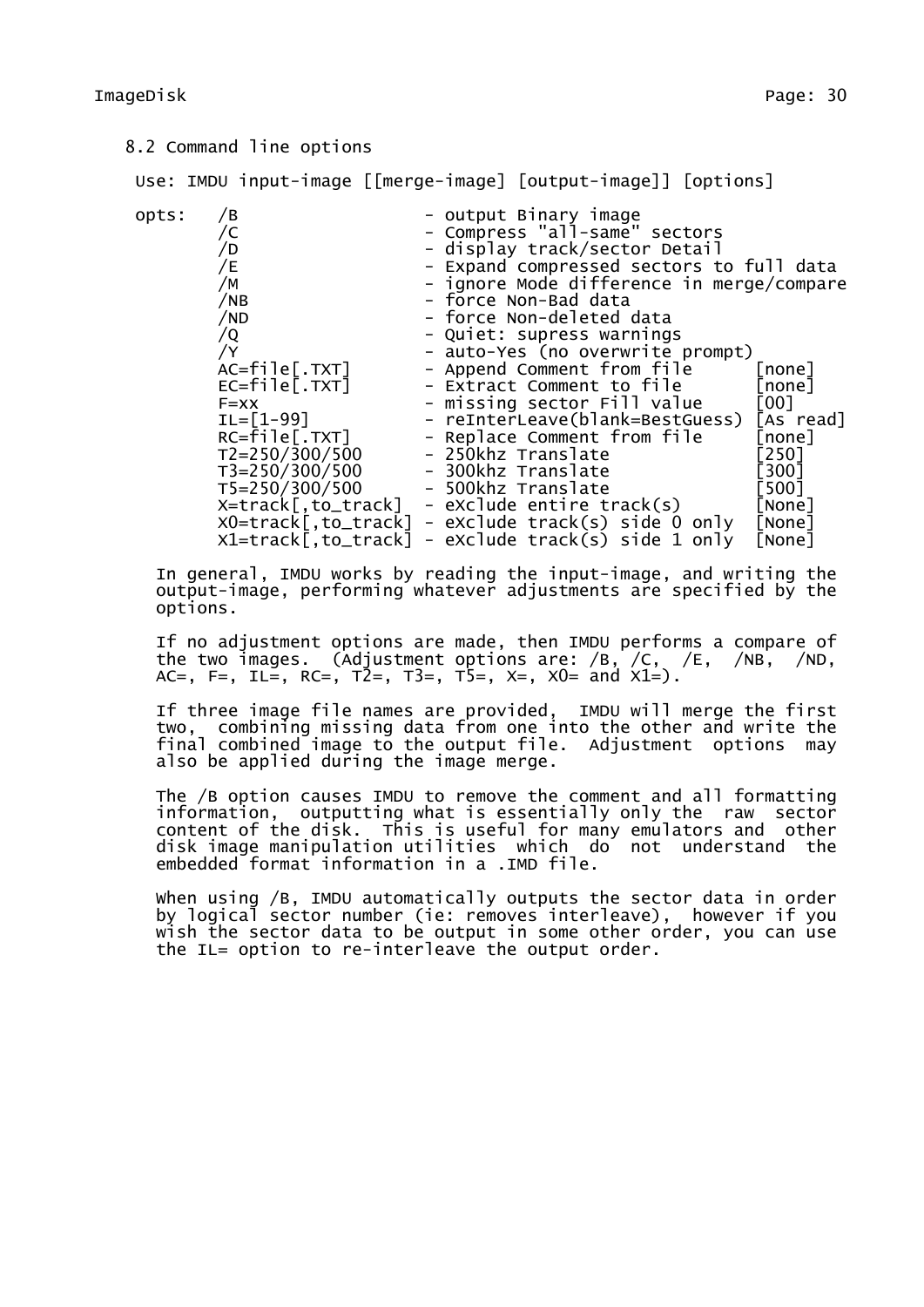9. IMDV: ImageDisk Viewer

### 9.1 Introduction

IMageDisk Viewer (IMDV) is a utility which lets you easliy look through the content of an image file, and optionally make changes/patches to the content of individual sectors (not recommended unless you really know what you are doing).

IMDV is a low-level tool which presents the data content of sectors in the image file in hexidecimal dump format with either ASCII, EBCDIC or custom character-set display. IMDV does \*NOT\* understand the arrangement of files, directories or other features of logical volumes which may be contained in the image (these things are highly operating system dependant, and ImageDisk does not assume any particular operating system created the disks).

What IMDV does do is allow you to search through the disk image sectors, view then in HEX/ASCII/EBCDIC/Custom, search for specific strings, and also to extract and display all printable strings occuring from a set point in the image.

9.2 Command line options

Use: IMDV image[.IMD] [options]

| Opts: |                     | - Case-sensitive searches              |              |
|-------|---------------------|----------------------------------------|--------------|
|       |                     | - use Ebcdic displays                  |              |
|       |                     | - ignore Interleave in sector ordering |              |
|       | /W                  | - allow Write to file (edit)           |              |
|       | $C = f i le$ [.CHR] | - use Custom character-set             | [none]       |
|       | $E = f i le$ [.CHR] | - Edit custom character-set            | [no]         |
|       | M=n                 | - Minimum scan-string length           | [5]          |
|       | $S = f i le [.TXT]$ | - extract scan-Strings to file         | [no]<br>[80] |
|       | w=n                 | - Width of scan-string output          |              |

#### 9.3 Custom Character Sets

IMDV runs on a PC, which uses the ASCII character set. It accomodate the viewing of images containing EBCDIC encoded characters, an internal EBCDIC->ASCII translation table is provided.

If you need to use a different character set, you can load your own translation table. This table consists of exactly 256 bytes, each byte containing the ASCII character which should be displayed when the character code corresponding to the position in the file is encountered. NOTE: This is a simple byte translation only. IMDV cannot accomodate character sets of more than 8-bits, nor can it accomdate character sets such as BAUDOT which use encoded shift sequences to select banks of characters.

A very simple character set editor is provided with the E=character-file option.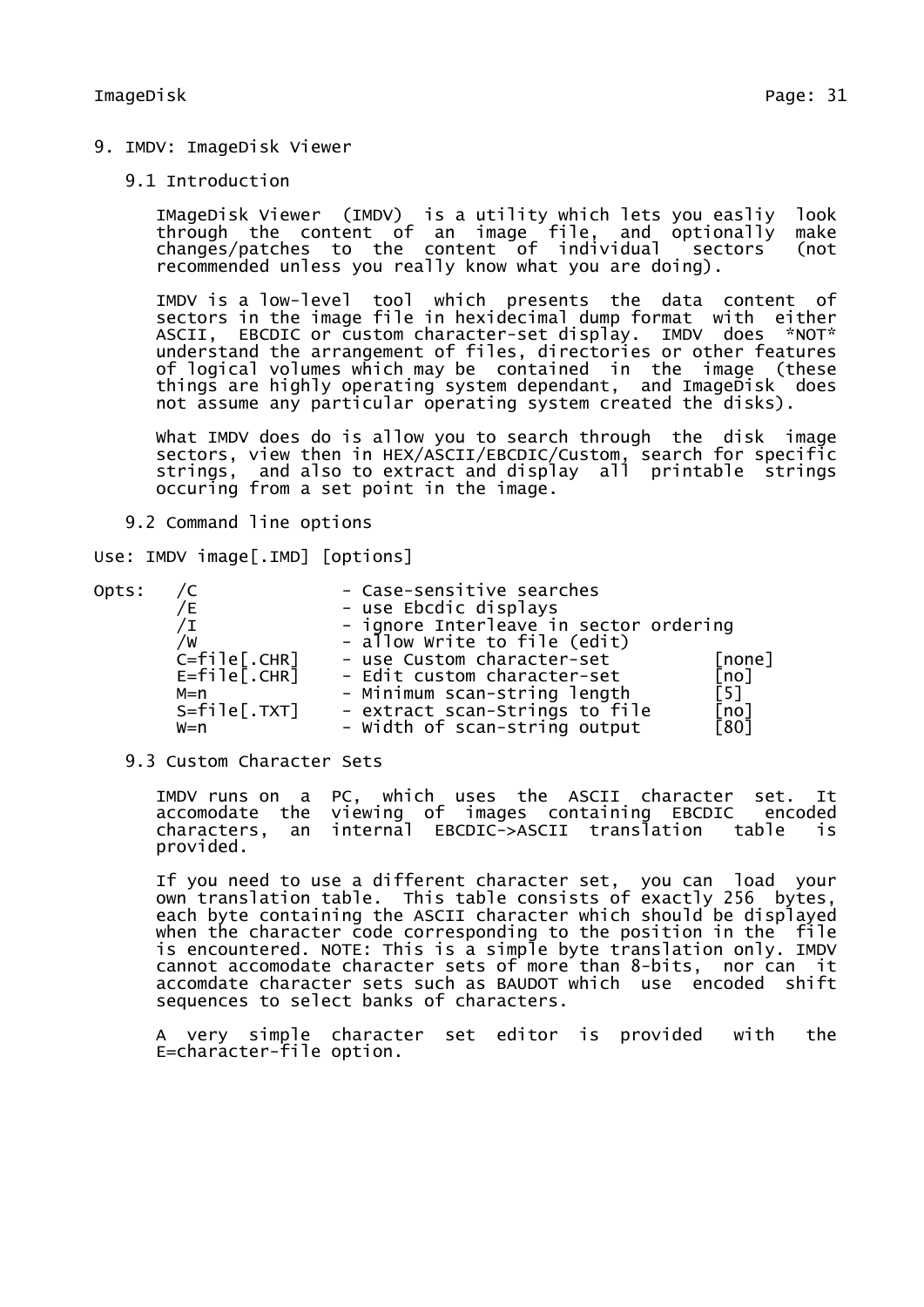10. TESTFDC - Evaluate PC floppy controller

As noted in preceeding sections, PC floppy controllers vary widely, and it can be tricky to find a system with all the capabilities you need to backup and restore some non-PC formats.

This TESTFDC utility evaluates the floppy disk controller in your system to determine how well it performs at single/double density at various data rates. It also tests MFM operation with 128 byte sectors. Many PCs cannot access these disk types. If you plan to use ImageDisk to archive and restore non-PC format disks, this program should help you find a PC thats up to the task.

Use: TESTFDC drive [type] [options]

drive: Physical floppy drive to test (A: - D:)

type: Override BIOS drive type:<br>360 = DD 40 track 1.2  $1.2$  = HD 80-track (5.25)  $720 = DD 80$  track  $1.44 = HD 80$ -track  $(3.5)$ 

opts: /D - skip standard Double-density test (should always work)<br>/R - please Read this! - please Read this! R=file - Write final report to file.  $\overline{X}$  - exclude MFM/128 test

You will be prompted to insert low and/or high density media. TESTFDC only writes to the top 5 tracks of the disk, allowing you to use a single disk to boot and to test. TESTFDC should be run from a bare DOS boot (no windows).

NOTE: I am attempting to build a registry of mainboard and add-in floppy controllers and their capabilities. The latest version of this registry can be found with the TESTFDC program at: http://www.classiccmp.org/dunfield/img

If you test a system/controller not already listed, or exhibiting results differing from those that I have on file - please use the  $R =$  file option to save the TESTFDC report(s) and send them to me along with:

- The manufacturer and model number of your mainboard or add-in controller
- The floppy controller chip used.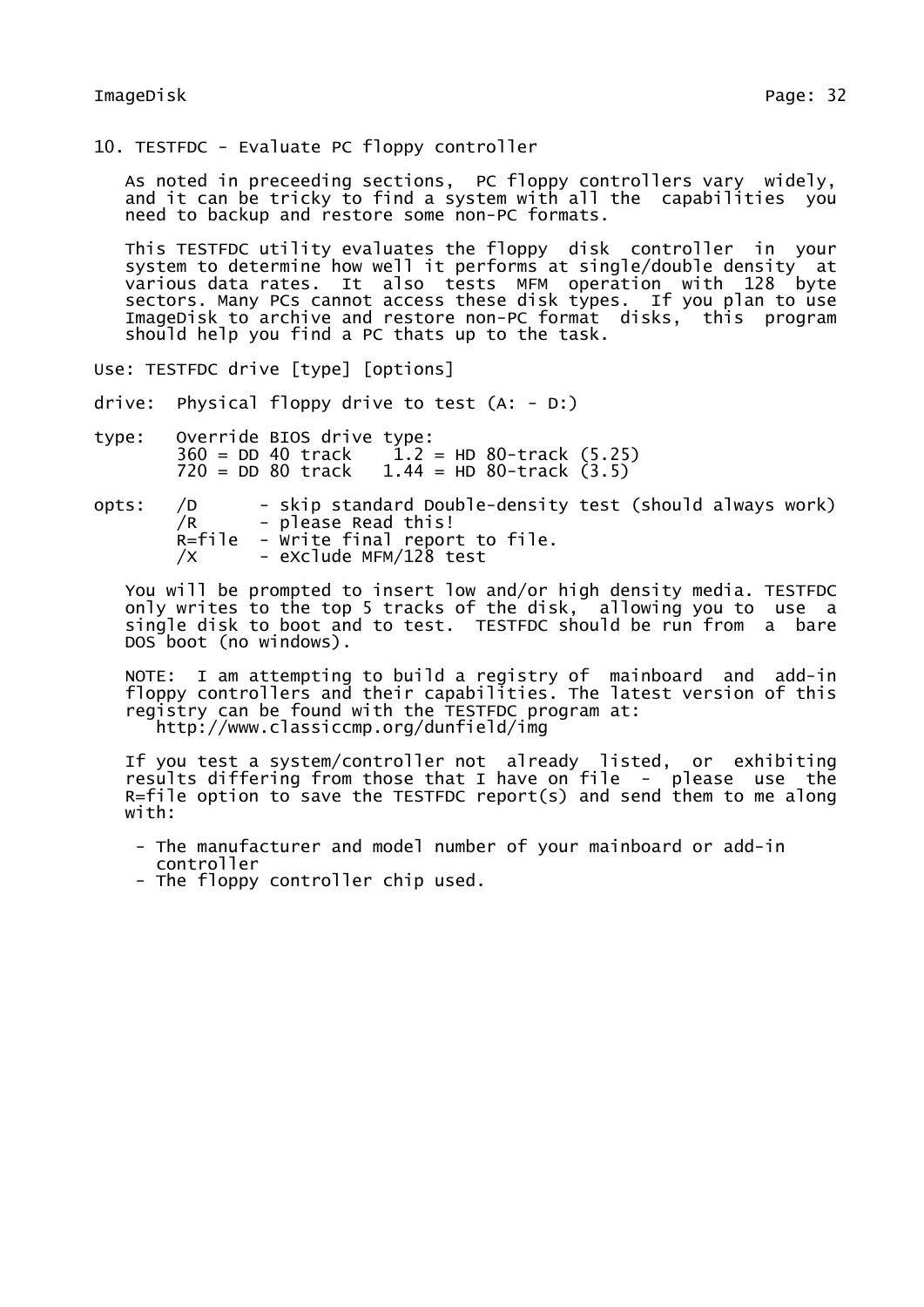11. Converting from other image file formats

The ImageDisk package includes several utility program which are useful in converting other disk image types to ImageDisks .IMD file format:

11.1 BIN2IMD: Binary to ImageDisk .IMD utility

The BIN2IMD utility converts raw binary disk images into ImageDisk .IMD format by adding Mode, Cylinder, Head, and Sector information to each track/side record.

BIN2IMD can be useful to convert raw disk images (such as those used by many emulators) into ImageDisk images. It can also be useful in converting images from other sources - even if those images contain embedded format information, it may be easier to convert them to raw binary format and then use BIN2IMD to generate a .IMD file than it is to try and convert directly to the .IMD format.

11.1.1 Command line options

Use: BIN2IMD input-file output-image [option-file] [options]

opts: /1 - 1-sided output<br>12 - 2-sided output - 2-sided output - 2-sided output /C - write Compressed sectors /U - write Uncompressed sectors /V[0|1] - Verbose output C=text | @file image Comment N=#cylinders - set Number of output cylinders DM[s]=0-5 - track Data Mode SS[s]=128-8192 - track Sector Size SM[s]=n[,n-n][n.#] - track Sector numbering Map CM[s]=n[,n-n][n.#] - track/sector Cylinder Map HM[s]=n[,n-n][n.#] - track/sector Head Map The DM=, SS=, SM=, CM= and HM= options can all be applied to both sides, or one side only. Example:  $SM=1-9 \leq Both$  sides  $SM0=1-9 \leq SL 5$  side 0 only  $SM1=1-9 \leq SL(10)$ 

It is therefore possible to create disks which are formatted differently on one side than the other (Most commonly used for formats which require differing sector numbering and/or head mapping on each side).

As a minimum, in order to generate an image, BIN2IMD needs at least the following options applied to all sides that are being generated:

N= (always applies to both sides), DM=, SS= and SM=.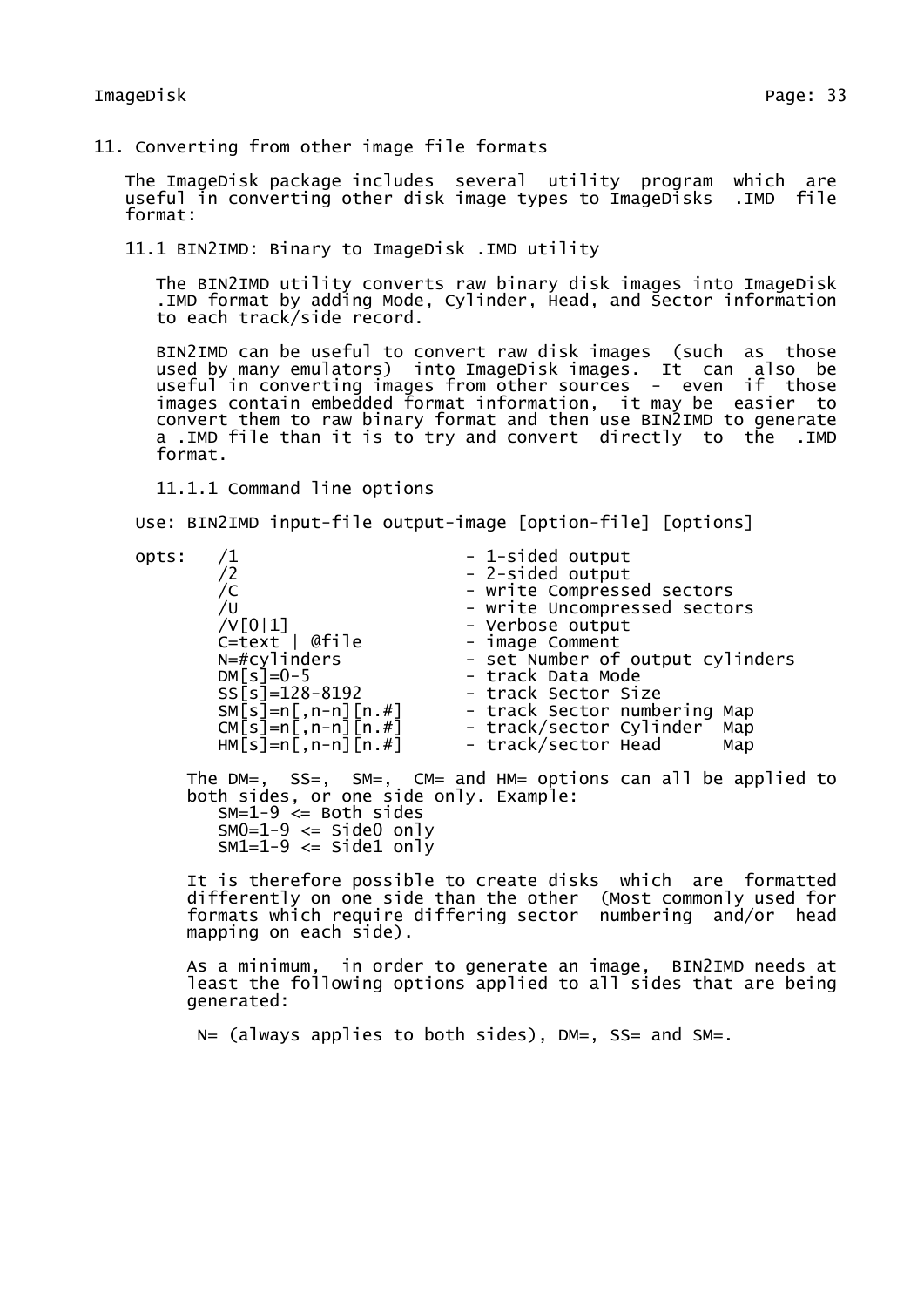DM= sets the Data Mode, which must be one of:<br> $0 = 500$  kbps FM  $\setminus$  Note: kbps indic.  $0 = 500$  kbps FM  $\searrow$  Note: kbps indicates transfer<br>1 = 300 kbps FM  $\searrow$  rate, not the data rate 1 = 300 kbps FM > rate, not the data rate, 2 = 250 kbps FM / which is 1/2 for FM  $3 = 500$  kbps MFM encoding.  $4 = 300$  kbps MFM  $5 = 250$  kbps MFM SS= sets the Sector Size, and must be one of: 128, 256, 512, 1024, 2048, 4096 or 8192. SM= specifies the Sector Numbering Map, which also defines the number of sectors occuring on a track. SM= may consist of any of the following elements:  $number = single sector-number$ number1-number2 = Series ranging from number1 to number2 number.times = Single value occuring multiple times. Multiple elements may be combined into a map by separating them with commas: SM=1,2,3,4,5,6,7,8,9 <= 9 sectors from 1 to 9  $SM=1-9$   $\leq$  Also 9 sectors from 1 to 9<br> $\leq$  9 sectors from 9 to 1  $\leq$  9 sectors from 9 to 1  $SM=1, 2-8, 9$   $\leq$  9 sectors from 1 to 9<br> $SM=1.9$   $\leq$  sector #1 occuring 9  $\leq$  Sector #1 occuring 9 times \*\* \*\* This (1.9) is actually invalid since sector numbers may occur once within a track, however this format is useful in some of the other lists. The sector mapping you specify MUST match the order in which the sector data occurs in the binary file. If you wish to create images with differing interleave etc. You must first create the image with the pysical data ordering, and then use the IMDU utility to re-interleave it. HM= specifies a non-standard Head Numbering Map (if not specified, all sectors are assumed to have the physical head number encoded). The number of HM= entries must match the number of sectors defined by SM=. Here is an example where a disk is created which logicaly has 20 sectors on Side0, even though they are physically organized as sectors 1-10 on Side0, and  $1\overline{1}$ -20 on Side1: SM0=1-10 HM0=0.10 SM1=11-20 HM1=0.10 NOTE: The HM0=0.10 isn't strictly necessary, since the default head encoded for Side0 would be 0, however it has been included for it's descriptive value.

CM= specifies a non-standard Cylinder encoding. Very rarely used, this option operates similarly to HM=.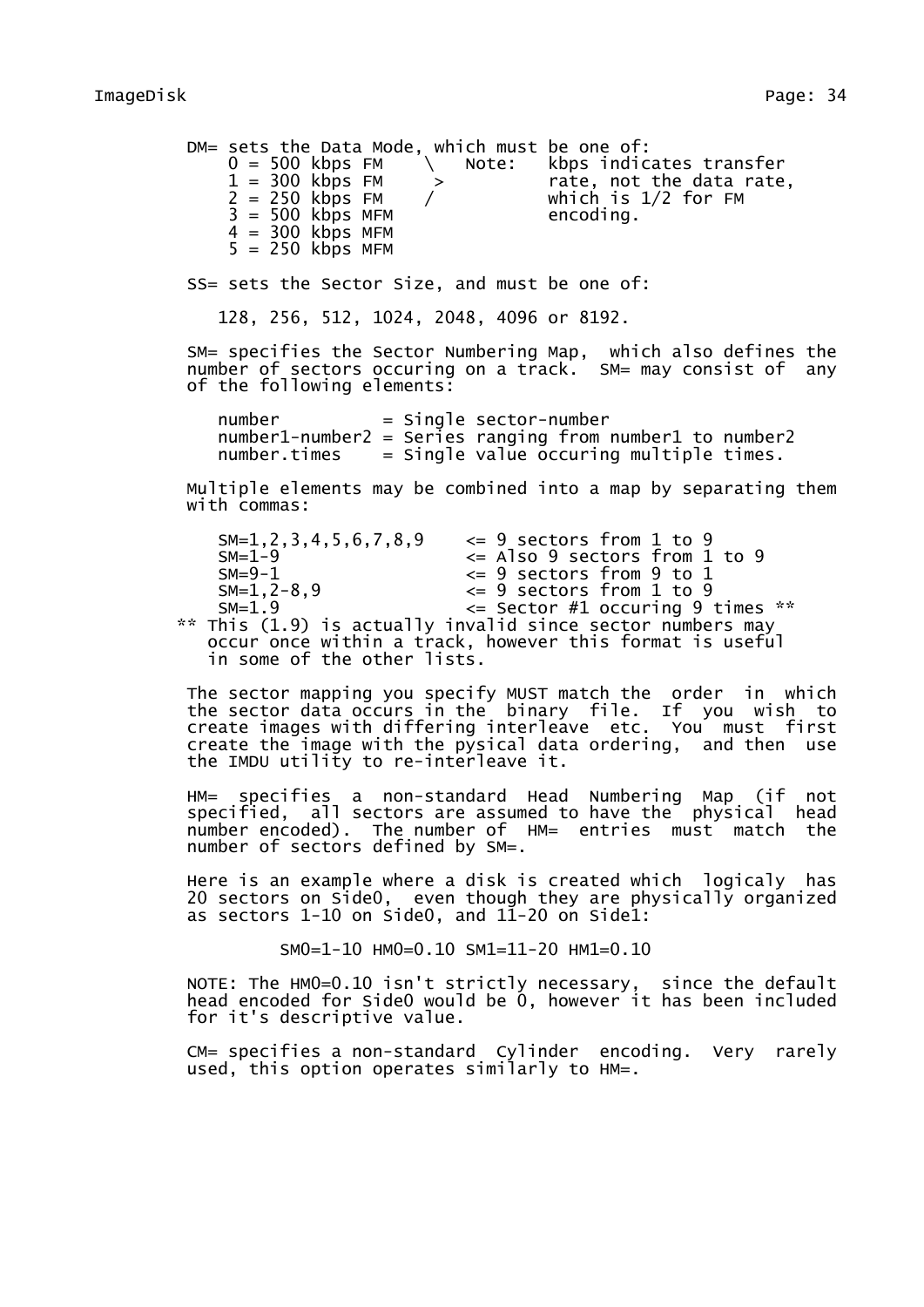The /1 and /2 options are rarely used. These options exist to inform BIN2IMD that a disk is single or double sided in cases where it may not be able to determine this from the parameters.

/2 can be used when both sides are the same, and no Side1 specific options have been specified - Use /2 to let BIN2EXE know that it should generate two sides (You could also just specify one Side1 specific option as the presence of such an option automatically sets double-sided).

/1 or /2 are also used in option files, when the number of sides to be encoded changes part way thorugh the disk. An example of this might be a disk which has system tracks on Side0 only for the first two Cylinders, and is double-sided after that. This is quite rare.

/V controls the output of Verbose information detail about the diskette format being generated.

 $/V =$  Generate track format summaries only

 $/V0$  = Generate no detail (Default - use this to turn

Verbose detail output OFF within an option file).

 $/V1$  = Generate detail showing track format and map detail.

C= Specifies a comment to be included in the image. A single line of text can be specified. To accomodate the fact that you cannot put spaces in comamnd line parameters, any characters occuring in the comment text will be translated to spaces. You may also include the content of a file with 'C=@filename' - in this case the text file is included with no translation.

11.1.2 Mixed format disks - Command option files

BIN2IMD can create mixed format disks - those in which the format changes from one track to the next. To do this, you must specify the command options to specify the format into an "option" file (type: .B2I), with each set of parameters on a separate line preceeded by the Cylinder number where those parameters are to take effect.

You may also use a command option file to establish commonly used initial format option. If the first entry in the file is assigned for Cylinder 0, then these options need not be specified on the command line.

Blank lines, and lines beginning with ';' are ignored as comments in the command option file.

; ; Example command option file to demonstrate a 40 Cylinder ; double-sided disk which is formatted 10x256 bytes sectors at 250kbps FM on the first two Cylinders, and 10x512 byte ; sectors at 250kbps MFM on the remaining 38 Cylinders.

; 0 N=40 DM=2 SS=256 SM=1-10 /2

<sup>2</sup> DM=5 SS=512 SM=1-10 /2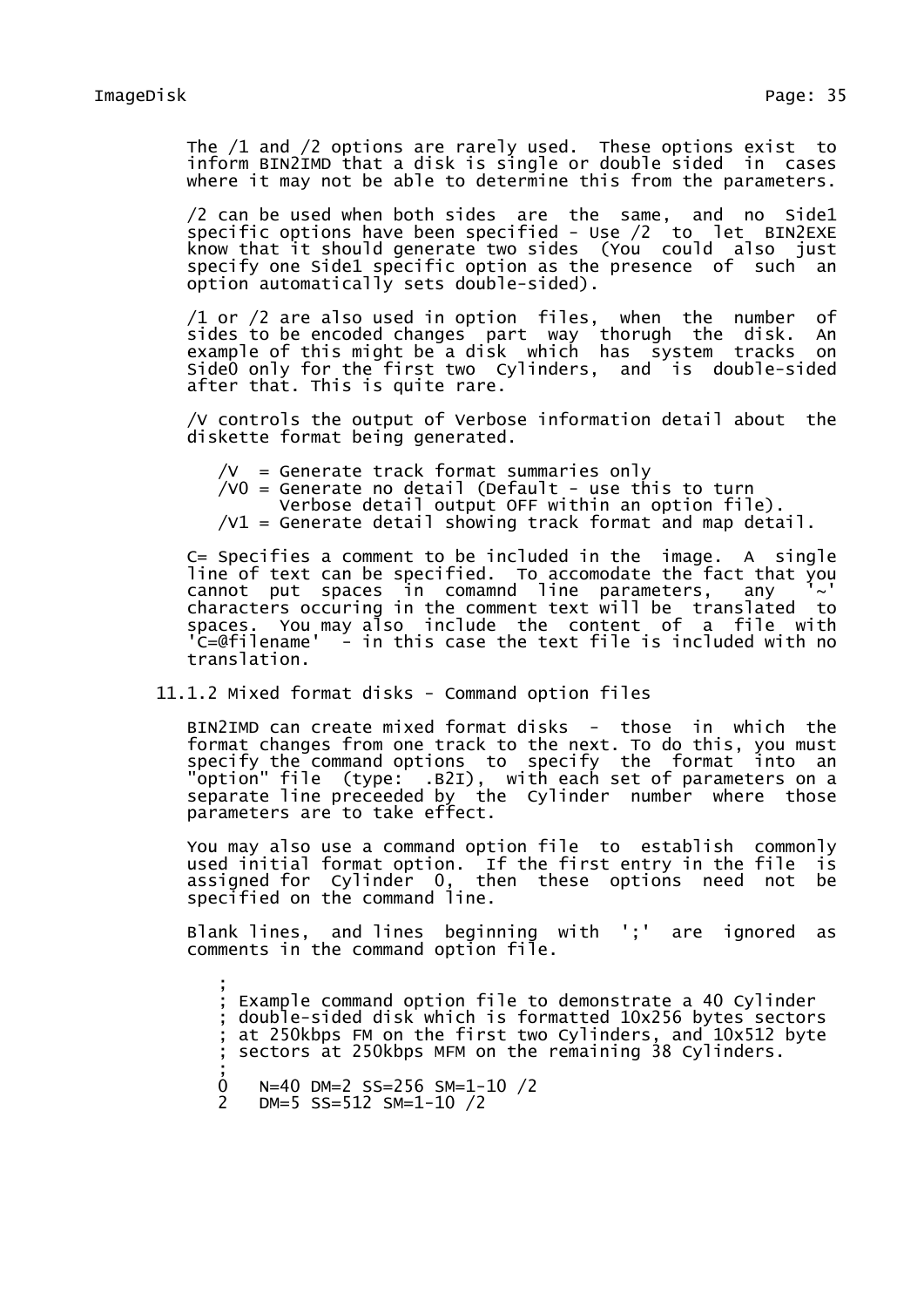# 11.2 TD02IMD: convert Teledisk .TD0 to .IMD files

Teledisk is a program which performs a similar function to ImageDisk, and for many years was one of the most popular imaging program which could handle non-PC formats. For this reason, it became the primary method by which many people preserved and exchanged system disks for classic computers.

Originally sold as a shareware product by a company called Sydex, all rights to Teledisk were later sold to NTI, who no longer supports it or offers it for sale. This puts Teledisk into a state of limbo, as you cannot legally obtain or use later NTI versions, and the Sydex shareware versions cannot be used beyond the evaluation period without a purchased license, which you currently cannot buy. This is one of several reasons I created ImageDisk as a replacement for Teledisk. I urge anyone creating or manipulating new diskette images to use ImageDisk instead of Teledisk.

TD02IMD reads a teledisk .TD0 image file, and reformats it into an ImageDisk .IMD file. Once you have done this, you can manipulate the disk and recreate it with ImageDisk and it's utilities exactly as you would an image that you recorded directly.

Note that the Teledisk file format is closed and completely undocumented. TD02IMD relies on information obtained by reverse engineering and may not be able to handle all Teledisk images. I recommend that you do not remove the .TD0 files until you have fully tested the resulting .IMD images on your target system.

Use: TD02IMD filename [options]

Opts: /Dx,l,h - enable Debug options  $\overline{f}$  /F  $\overline{f}$  - don't assume whole disk is FM if file FM indicator set<br>/L  $\overline{f}$  - don't convert 300kbps (LD in HD) to 250 (standard LD)  $(2)$  - don't convert 300kbps (LD in HD) to 250 (standard LD)<br>/Q - Quiet: less informational output. /Q - Quiet: less informational output. /RF - remove Repeated (duplicate) sectors, keep First /RL - remove Repeated (duplicate) sectors, keep Last F=ACDIN - remove sectors based on status Flags A=deletedaddressmark C=crcerror D=dos N=nodata I=noid M=n - Maximum sector number (remove any higher) W=CDHIN - inhibit Warnings: C: CRC error (bad sector) D: Duplicate sector numbers H: Head not 0 or 1 I: No ID field - possible bogus sector N: No DATA field

The /RF, /RL, F= and M= options are useful to remove bogus sectors that TD sometimes inserts into a disk image when it has trouble reading the disk.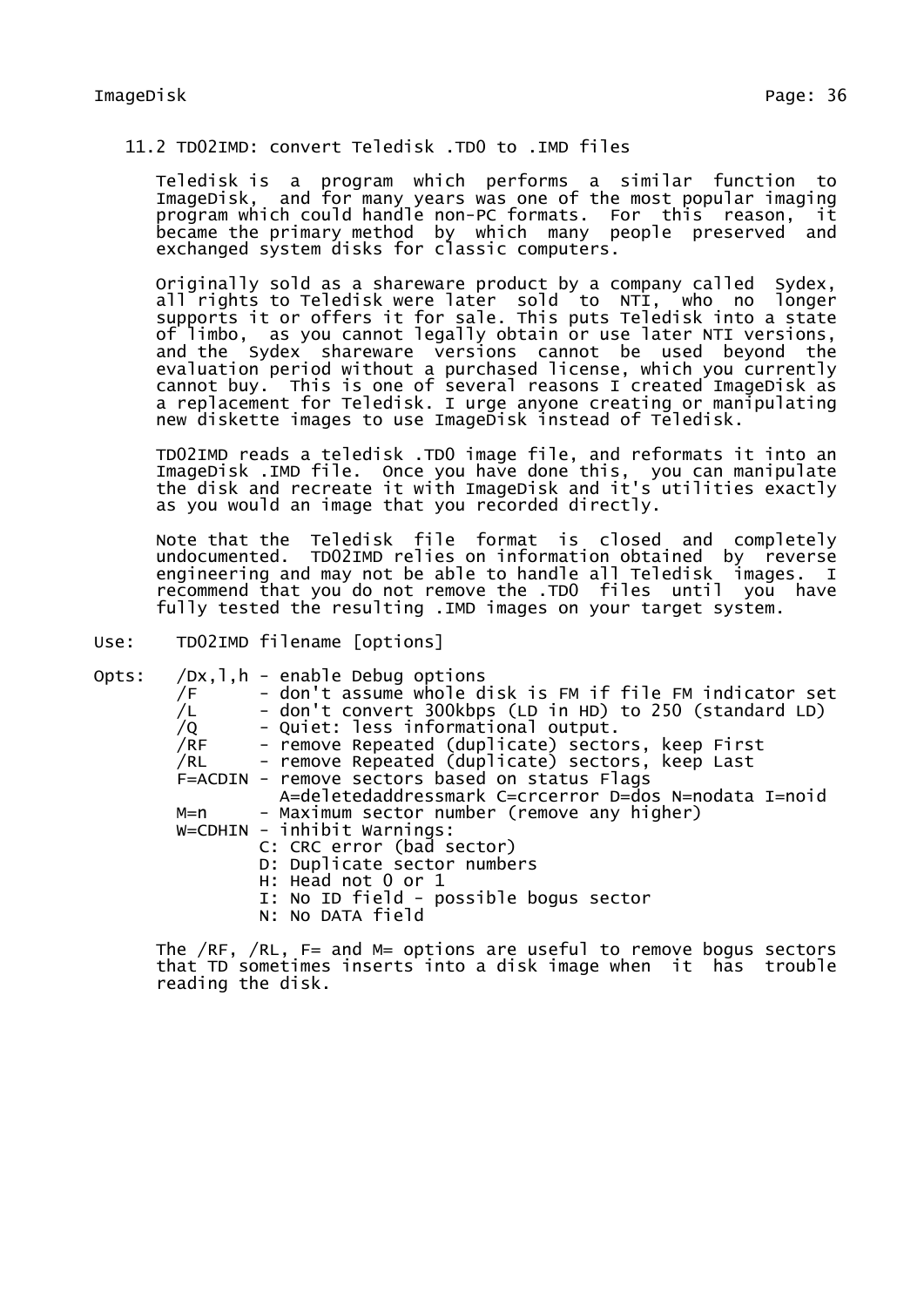Early versions of Teledisk use a single bit in the disk header to indicate single-density, which suggests that it was "all or nothing" - later versions have a bit in the track header, allowing mixed single and double density tracks. I have made the assumption that if the global SD bit is turned on, the image is from an early Teledisk version and should be recreated entirely in single density, however I do not know this for certain. The  $/F$  option allows you to disable this assumption.

Debug options are mainly for my own use in resolving compatibility problems, 'x' is a byte mask in hex, consisting of the OR of these bits:

 $80$  = Display disk header  $02$  = Internal sector info<br> $40$  = Display track headers  $01$  = Stop after one track  $40 =$  Display track headers 20 = Display sector headers

'l' and 'h' are low and high track numbers. If specified, Debug output will only be produced for the indicated track range.

TD02IMD is a work in progress. If you encounter .TD0 files that it cannot convert, please notify me with the details so that I can look into it.

NOTE: The Teledisk file format allows for different sector sizes within a track - the PC 765 floppy controller cannot format disks in this manner, and ImageDisk does not currently support it (A future version may support this ability as a "read only" feature). Until such time as it does, TD02IMD will not convert such images.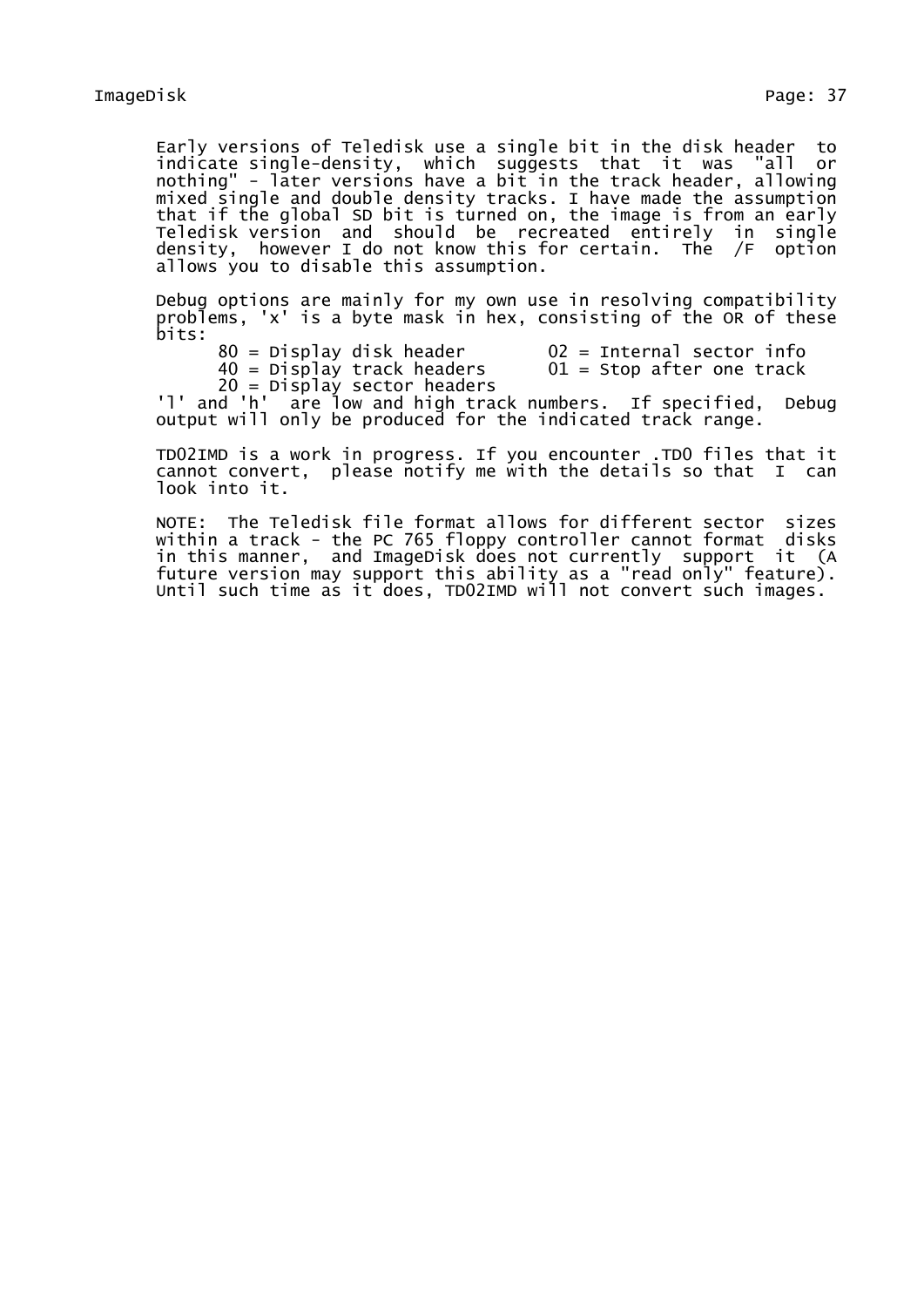11.3 DMK2IMD: convert .DMK images to ImageDisk .IMD

DMK is a popular disk image format for emulators, because it stores all track data including formatting fields, and has no compression options. This allows disks to be read/written by the emulator exactly as a physical disk would be, and in many cases can support copy protection and other features relating to non-standard physical formatting.

DMK2IMD reads a .DMK format image file and converts it to an ImageDisk .IMD format file.

Use: DMK2IMD filename[.DMK] [options]

| Opts: /C[filename]    | - insert Comment record                     |
|-----------------------|---------------------------------------------|
|                       | (500kbps)<br>- force High density           |
|                       | - force Low density (250kbps)               |
|                       | - force Single-density image                |
| /UD                   | - allow User defined DAM - treat as Deleted |
| /UN                   | - allow User defined DAM - treat as Normal  |
| /W                    | - continue after Warning                    |
| $O = filel$ . $IMD$ ] | - specify output file<br>[filename.IMD]     |

DMK has no capability to store a comment record. The /C option allows you to provide a .IMD comment. If a file is specified, it will be read and inserted into the comment record as ASCII text. If no file is specified, you will be prompted to enter the comment (press ^Z to exit).

DMK includes no information about the physical drive type or controller settings used to create the image. In particular, it does not contain any indication as to the data rate/density of the original disk. DMK2IMD makes a "guess" based on the size of the tracks, however you can override this and force /High or /Low density.

DMK requires special handling for single-density. If a disk is declared to be double-density, single-density data is recorded twice to preserve sector spacing - DMK has a bit in the header indicating single-density disks, however it's not obvious if this has been supported from the very beginning. I have provided the /S option to force DMK2IMD to assume a single-density disk (no double data read).

The PCs 765 controller cannot handle the "user defined" DAM (Data Address Marks) which occur in some DMK images - DMK2IMD will abort if it finds such an address mark, however the /UN and /UD options can be used to force it to treat the user defined DAM as either a Normal or Deleted DAM.

The /W option allows DMK2IMD to continue processing after certain errors which would otherwise be considered fatal: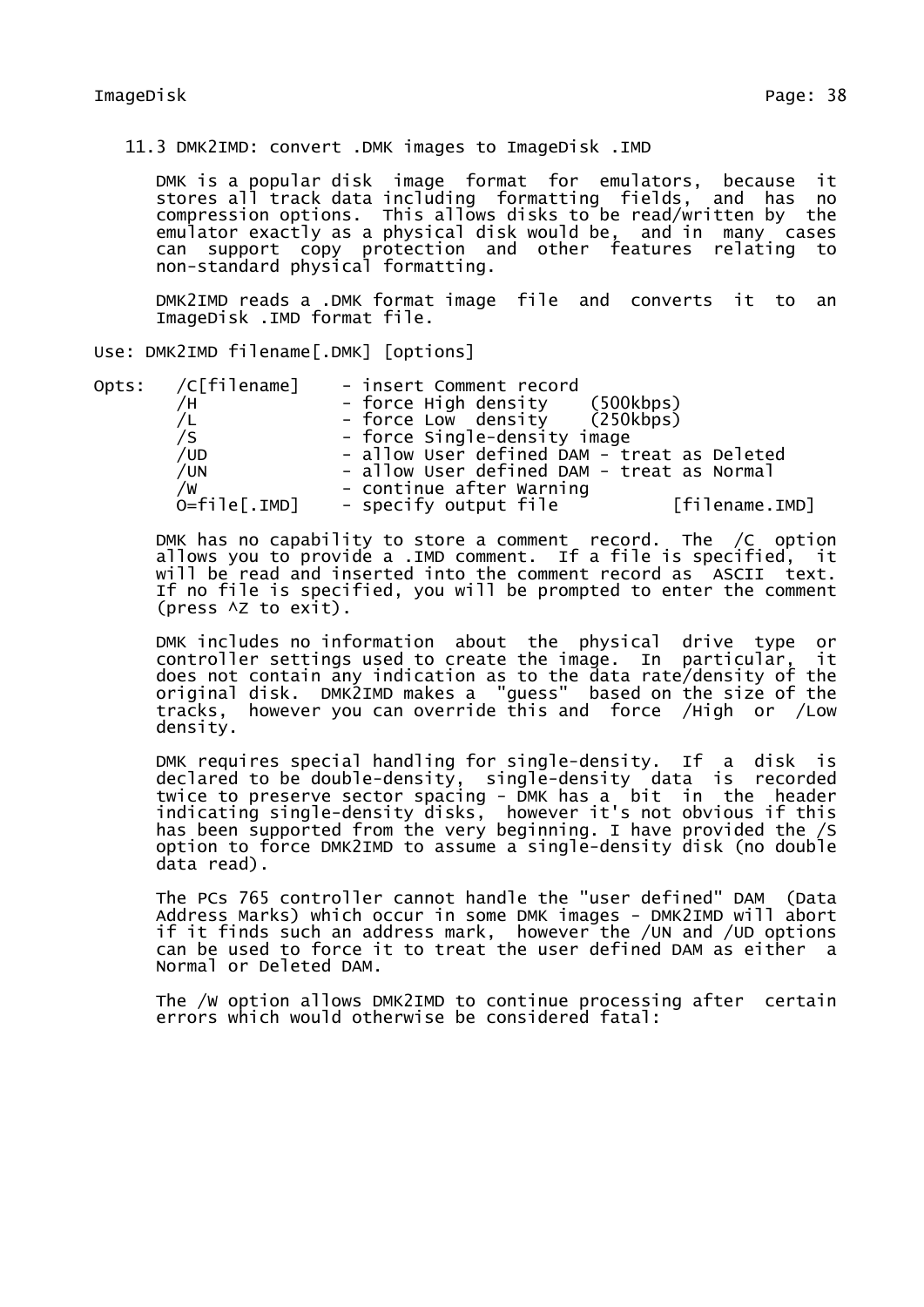| Condition         | Action taken with /w     |
|-------------------|--------------------------|
| Bad Sector offset | Sector not recorded      |
| IAM not found     | Sector not recorded      |
| ID Crc error      | Sector not recorded      |
| DAM not found     | Sector recorded, no data |

Data crc error Sector recorded as bad

NOTE: The DMK format can represent disks with different sector sizes or densities within a single track - the PC 765 floppy controller cannot format disks in this manner, and ImageDisk does not currently support it (A future version may support these abilities as a "read only" feature). Until such time as it does, DMK2IMD will not convert such images.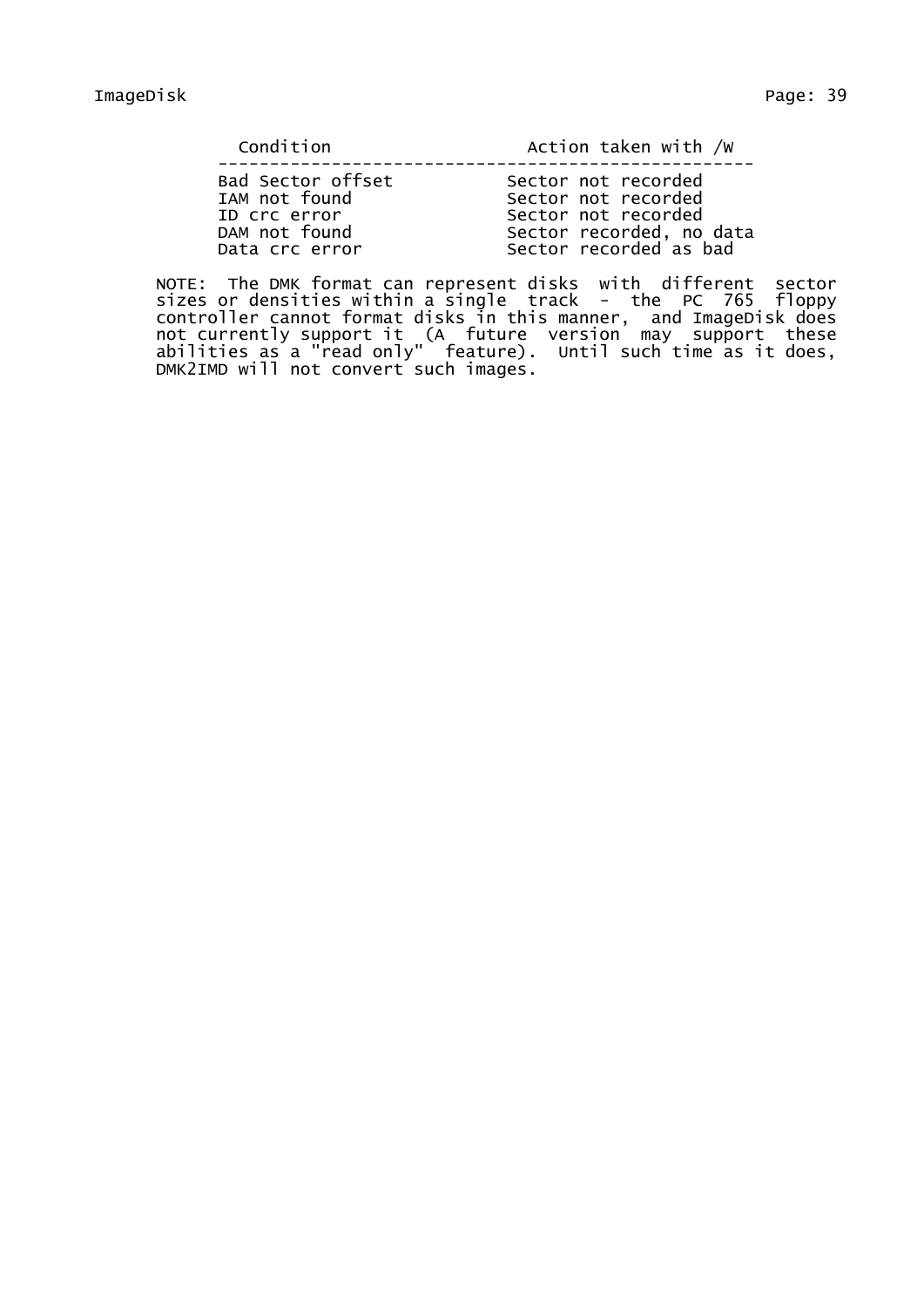11.4 ANY2IMD : Convert ANY format to .IMD by floppy write/read

If you have on other way to convert an image file, the "last resort" is write the image to a floppy disk using whatever tool was designed for that purpose, and then read it back with ImageDisk. This works, however it gets tedious because you need to run both the disk-creator and ImageDisk separately for each file you wish to convert, entering the filename twice (once for each program), and noting and re-entering the comment field.

ANY2IMD simplifies this process process by building a list of files of the foreign image type and automatically entering the names into the programs, as well as capturing the comment field displayed by the foreign imaging program and entering it into the .IMD file.

The whole process looks like this:

- Set up a .INI file for ANY2IMD and the foreign disk creator (see later)
- Set up a blank diskette in an appropriate drive, and enter the command:  $ANY2IMD * typ \leq Command to convert ALL .typ files$
- The foreign disk-creation program runs
- ANY2IMD enters keystrokes necessary to start creating the disk, enters the filename, and display the file comment record (if any).
- ANY2IMD displays a "capture" box over the comment area. You can move or resize the box with the arrow keys
- F1 toggles moving (alcorners), and resizing (lower right corner). Press ENTER - ANY2IMD will capture the comment from the screem, and continue.
- Proceed to create the disk, then exit.
- ANY2IMD creates a "blank" .IMD file containing the comment captured from the foreign disk-creator program screen.
- ImageDisk runs...
- ANY2IMD enters the keystrokes to 'R'ead a disk, and enters the filename.
- The comment is read from the file created above and displayed. Press 'Y' to proceed.
- Edit the comment if desired, and proceed to make the disk.
- Exit ImageDisk if there are more .typ files to process, the process will repeat.

This seems like a lot, however it's really quite simple, and goes much more quickly than manually entering the filenames and comments. You can also automate the process of selecting drives and options with the ANY2IMD options below: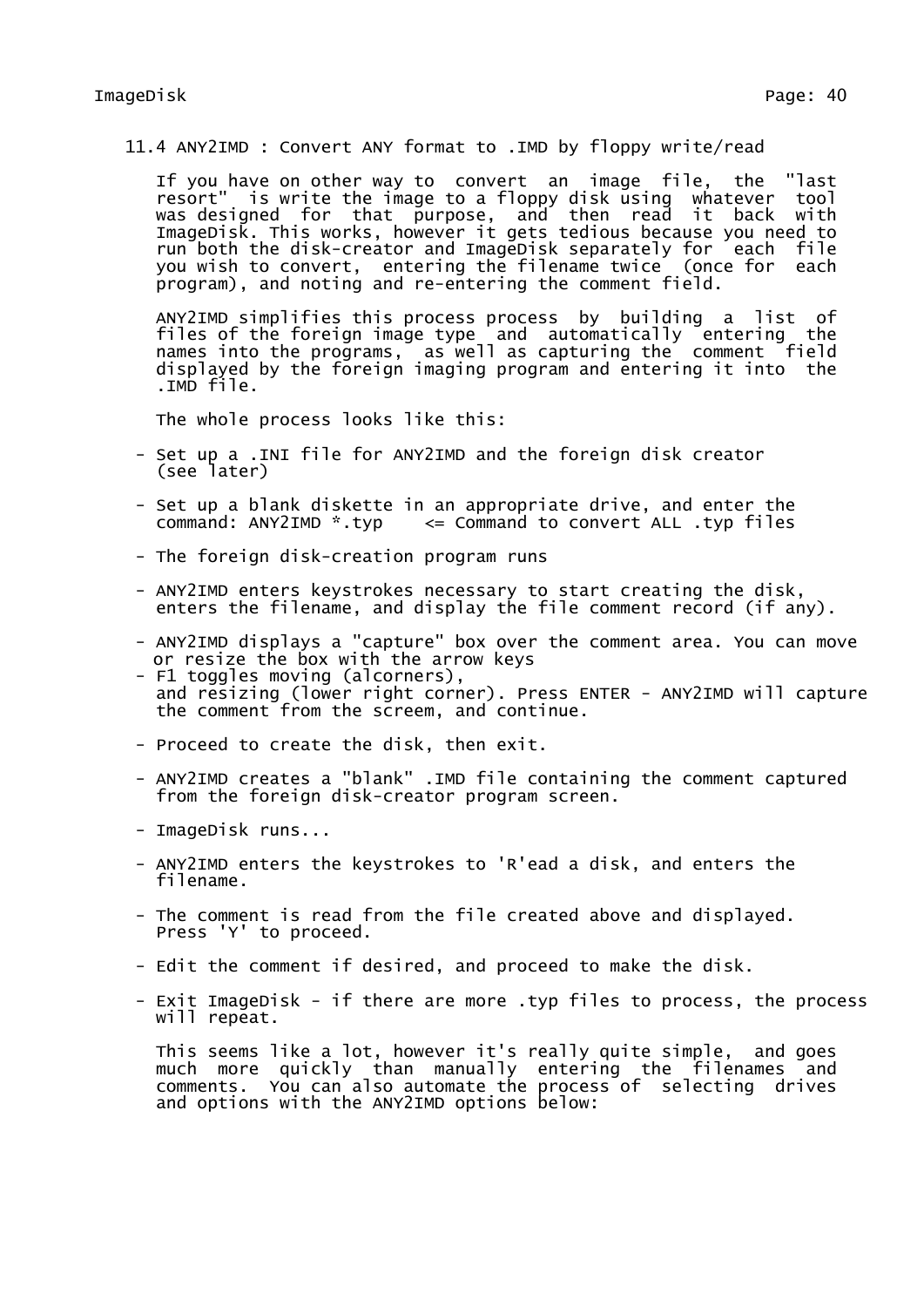11.4.1 ANY2IMD options:

ANY2IMD supports a number of options to control it's operation. while these can be entered on the command line, it is usually best to place these in a file called ANY2IMD.INI which will be processed automatically when ANY2IMD starts. It first looks for ANY2IMD.INI in the current directory, and then if not found, looks in the directory where ANY2IMD.COM is located. Options in the ANY2IMD.INI file must occur one per line. Blank lines, and lines beginning with ';' are ignored. WE=filename [options] RE=filename [options] Specify the Write/Read executable file. You must enter a COMPLETE path - ANY2IMD does NOT scan your PATH. - RE= will normally end with "IMD.COM". Within the ANY2IMD.INI file you can also specify command line options (you cannot do so on the interactive command line). The special sequence  $\sim$ FN can be used to substute the current filename into the command line options. WS=string RS=string Specify a "script" of keys to be automatically entered with the write or read program runs. Note that embedded spaces can only be entered when this option occurs within the ANY2IMD.INI file. ASCII characters are entered exactly as they occur on the string, along with special sequences identified by '~':  $~\sim$   $~\sim$   $~\sim$   $~\sim$   $~\sim$   $~\sim$   $~\sim$   $~\sim$   $~\sim$   $~\sim$   $~\sim$   $~\sim$   $~\sim$   $~\sim$   $~\sim$   $~\sim$   $~\sim$   $~\sim$   $~\sim$   $~\sim$   $~\sim$   $~\sim$   $~\sim$   $~\sim$   $~\sim$   $~\sim$   $~\sim$   $~\sim$   $~\sim$   $~\sim$   $~\sim$   $~\sim$   $~\sim$   $~\sim$   $~\sim$   $~\sim$   $~\sim$  $~\sim$ F1- $~\sim$ F0 = Function key 1-10<br> $~\sim$ S1- $~\sim$ S0 = Shift-Function ke  $~\sim$ S1- $\sim$ S0  $~$  = Shift-Function key 1-10<br> $~\sim$ C1- $\sim$ C10  $~$  = Control-Function key 1-1  $~\sim$ C1- $~\sim$ C10 = Control-Function key 1-10<br> $~\sim$ A1- $~\sim$ A10 = Alt-Function kev 1-10  $~\sim$ A1- $~\sim$ A10 = Alt-Function key 1-10<br> $~\sim$ EN = ENter  $~\sim$ EN = ENter<br> $~\sim$ BS = BackS  $~\sim$ BS = BackSpace<br> $~\sim$ TB = TaB  $~\sim$ TB = TaB<br> $~\sim$ BT = Bac = BackTab (Shift-Tab)  $\sim$ ES  $=$  EScape  $~\sim$ IN = INsert<br> $~\sim$ DL = DeLete  $=$  DeLete ~K+ = Keypad +  $~\sim$ K- $~\sim$ LA  $~\qquad~\qquad~\qquad~\qquad~\qquad~\simeq$  Left Arr  $=$  Left Arrow  $\sim$ RA  $=$  Right Arrow  $\sim$ UA  $=$  Up Arrow  $\sim$ DA  $=$  Down Arrow  $~\sim$ HO  $~\sim$  HOme  $~\sim$ EN = ENd<br> $~\sim$ PU = Page  $=$  PageUp  $\sim$ PD  $=$  PageDown  $\sim$ WAn:  $=$  Wait 'n' milliseconds [note]  $~\sim$ FN  $~\sim$   $~\sim$   $~\sim$  enter the Filename  $\sim$ CC  $=$  Capture the comment record  $\sim$ ST  $=$  Stop processing - press CTRL-END to continue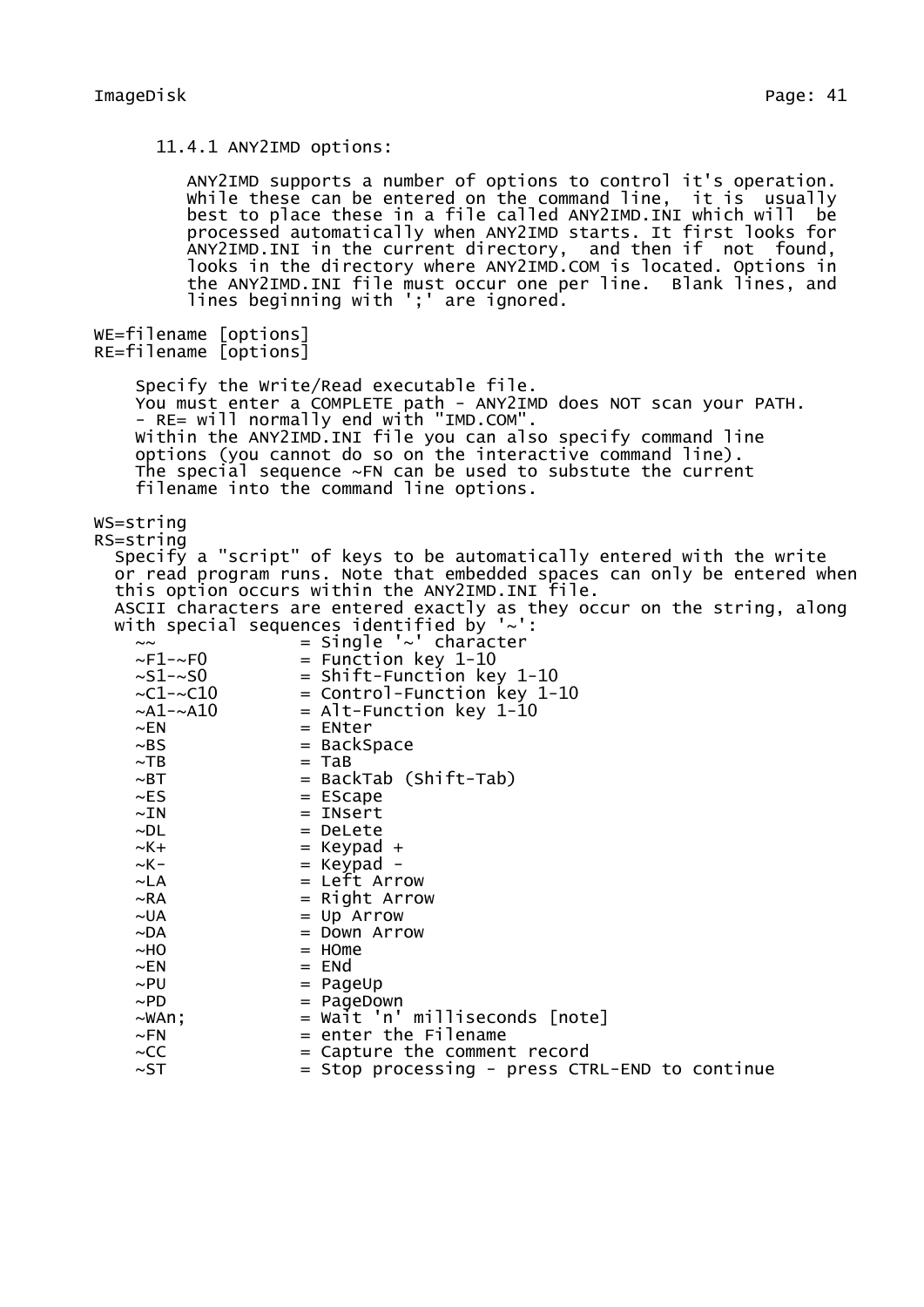[note] Waiting works only when the application being executed is polling for keys using INT 16h/AH=01h - If the application requests a key using INT 16h/AH=00h, it will be suspended until the next key, so waiting serves no purpose and is ignored (this is normally used to wait until an application is ready for input, but polls for other keys in the interm).

By carefully noting the exact keystrokes needed to prepare the disk creation program or Imagedisk for the operation you desire, you can use these options to automate those keystrokes.

### CC=x,y,width,height

These options allow you to set the exact region of the screen with is captured for the image file comment. The capture area is a box with the X, Y coordinates giving the upper left-hand position (0,0=Top left), extending to the right and down by the Width, Height values.

### $FD = X, V$

Causes ANY2IMD to try and display the current filename at the indicated coordinates on the screen when the write/read program is running. Choose and area which does not interfere with normal screen display.

### $/$ P

Normally ANY2IMD will pause before running each Write or Read command, allowing you to Proceed, Skip or Stop all commands - This is useful when you are debugging your script strings, however once you have the process working, the /P option can be used to disable the pause and have ANY2IMD simply run the commands as quickly as possible.

### /Ifile

Specifies the .INI file that ANY2IMD will read for it's default options (Has no effect within the .INI file) - the default .INI filename is 'ANY2IMD'.